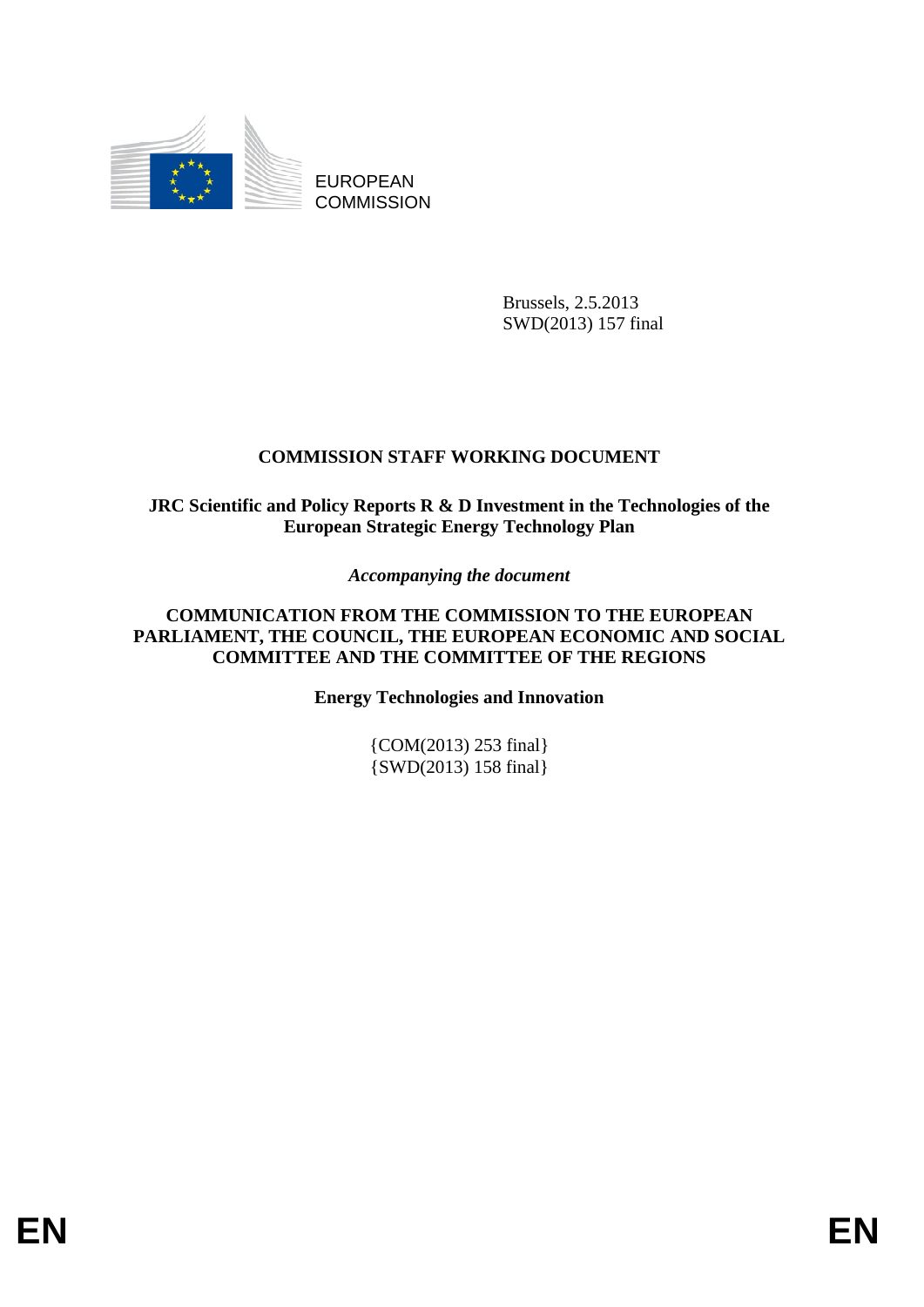# **Table of contents**

| 1.                                                                              |  |
|---------------------------------------------------------------------------------|--|
| 2.                                                                              |  |
| 2.1                                                                             |  |
| 2.2                                                                             |  |
|                                                                                 |  |
| 2.3                                                                             |  |
|                                                                                 |  |
|                                                                                 |  |
|                                                                                 |  |
| 3. Results and discussion: identifying current efforts for satisfying financing |  |
|                                                                                 |  |
|                                                                                 |  |
|                                                                                 |  |
|                                                                                 |  |
| 3.1.3 The European Bank for Reconstruction and Development-EBRD 23              |  |
|                                                                                 |  |
|                                                                                 |  |
| 3.2.2 Public RD&D investments: comparison between the EU, the USA and           |  |
|                                                                                 |  |
|                                                                                 |  |
|                                                                                 |  |
|                                                                                 |  |
|                                                                                 |  |
|                                                                                 |  |
|                                                                                 |  |
|                                                                                 |  |
|                                                                                 |  |
|                                                                                 |  |
|                                                                                 |  |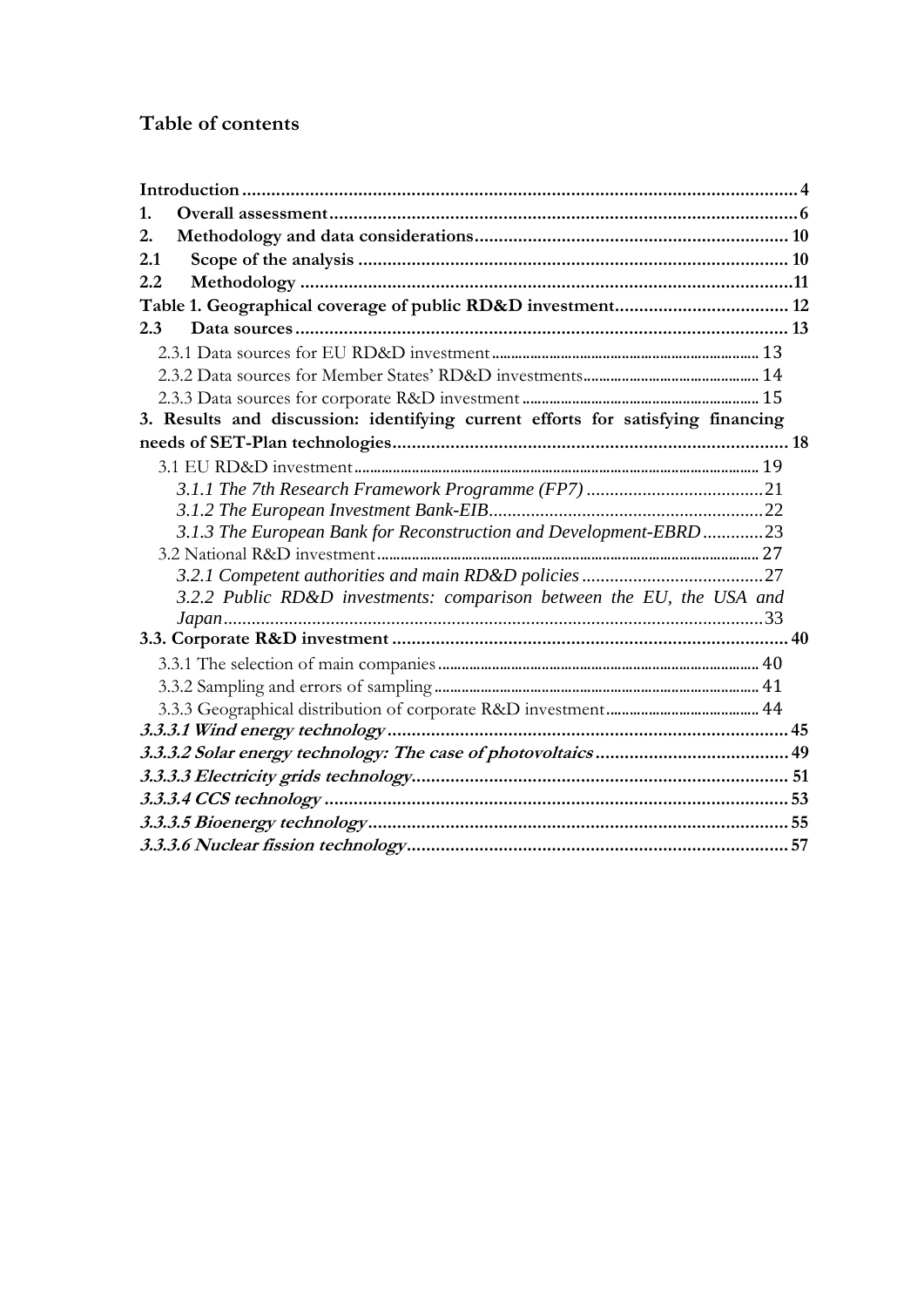The assessment and analysis of European investments in energy RD&D is crucial for better designing energy research and technology development policies and preparing for the commercialisation of specific technologies.

This analysis has been prepared by the Commission's Strategic Energy Technologies Information System (SETIS), specifically by the Institute for Energy and Transport of the JRC. It provides an overview of the public and private RD&D investments in the SET-Plan portfolio of technologies: wind, solar (photovoltaics and concentrated solar power), electricity grids, bioenergy, carbon capture and storage (CCS) and nuclear fission. The concentrated solar power, fuel cells and hydrogen technologies have been partially covered in this report (as only public efforts are accounted for). The assessment year of the present analysis is 2010 due to the two year delay in availability of pertinent data and statistics.

The primary objective is to identify the extent to which public and private efforts were able to satisfy the financing needs of technology development in the SET-Plan, identified in 2009 to be in the range of EUR 5.2 - 5.4 billion per year. This work does not however examine to extent to which the RDD priorities funded match those of the Technology Roadmaps to 2020 as described in SEC (2009) 1295.

The present assessment identifies different sources of finance and maps the capacities at the level of European Member States. Future analysis is needed to assess the extent to which various technology push and market pull policies have been efficient in inducing research and innovation for low-carbon energy technologies. Moreover further analysis will aim to identify sources of competitiveness for the European energy technology leading companies.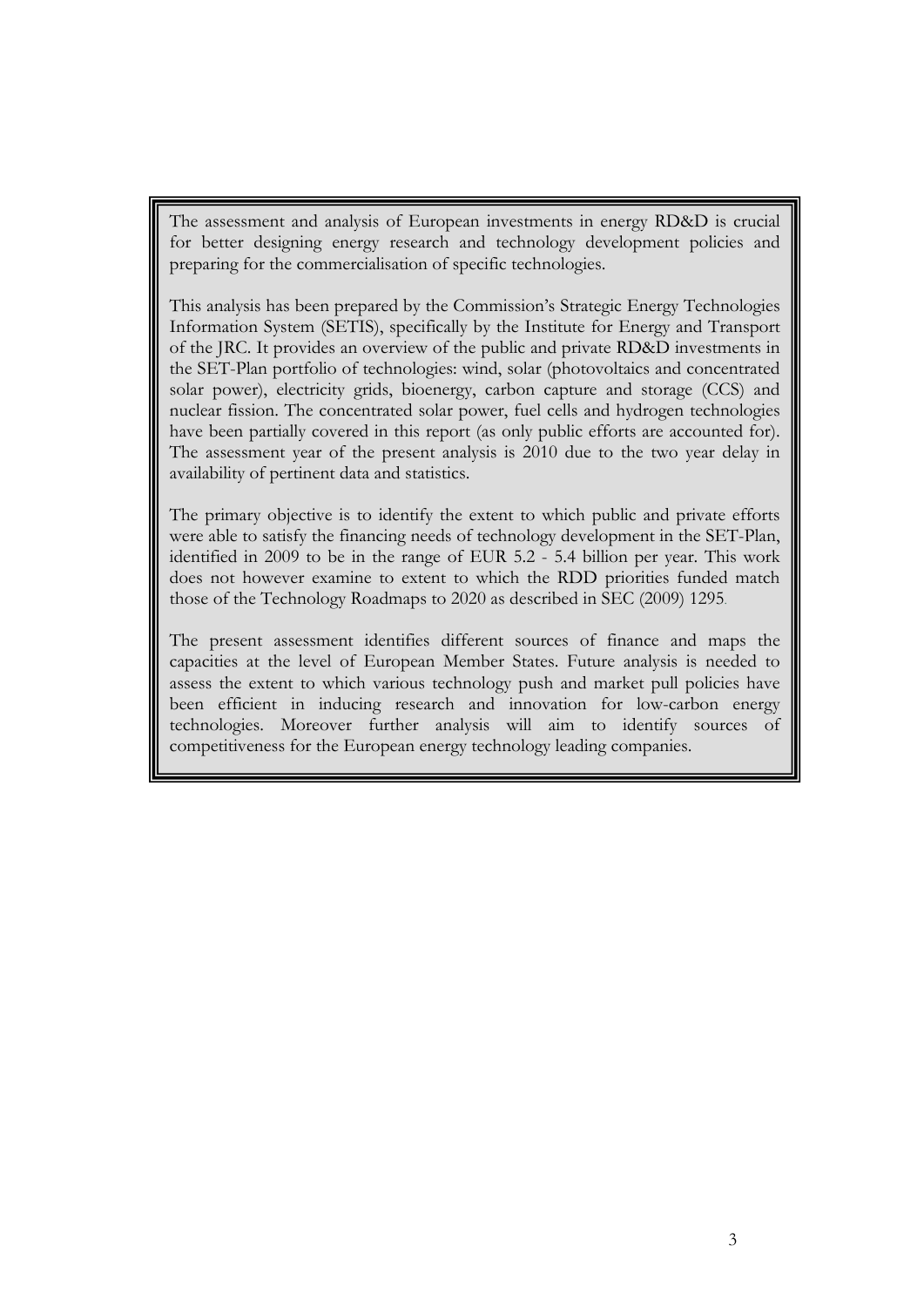#### <span id="page-3-0"></span>**Introduction**

Since 2008, the EU implements the Strategic Energy Technology Plan (SET-Plan) with the aim to 1) accelerate energy technology development, technology transfer and up-take; 2) maintain EU industrial leadership on low-carbon energy technologies; 3) foster science for transforming energy technologies to achieve the 2020 energy and climate change goals; and 4) contribute to the worldwide transition to a low-carbon economy (COM(2007)723 final; COM(2009)519 final). The implementation of the SET-Plan has led to the establishment of large scale programs, called European Industrial Initiatives (EIIs), which bring together industry, the research community, the Member States and the European Commission in risk-sharing partnerships aiming at the rapid development of key energy technologies at the European level. Six technologies have already been identified as the focal points of the first EIIs (SEC(2009)1295): wind, solar (photovoltaics and concentrated solar power), electricity grids, bioenergy, carbon capture and storage, Fuel Cells and Hydrogen Joint Undertaking and nuclear fission. The Fuel Cells and Hydrogen Joint Undertaking is also considered as part of the SET-Plan. It has been one of the first Joint Technology Initiatives (JTI) of the European Commission, established before the formation of the SET-Plan and its EIIs. Having as goal the elaboration of strategic and permanent collaborations between major research organisations and institutes in the field of energy technology research European Energy Research Alliance (EERA) and its Joint programs (JP) have been set in place since 2009. EERA JPs seek to provide a better coordination of funding with respect to 13 technologies1-2. SETIS is the European Commission's Information System for the SET-Plan, and it makes the case for technology options and priorities, monitors, reviews progress regarding implementation, assesses the impact on policy and identifies corrective measures if needed<sup>3</sup>.

For the above-mentioned selected technology areas, there is no directly quantifiable link between research expenditures and the value of the results obtained from research. However, to make each low-carbon technology fully cost-competitive, more efficient and proven at the right scale for market roll-out, identifying concrete research, development, demonstration and market replication activities is crucial in maximising the industrial and societal returns. Therefore, part of the broad scope of the SET-Plan focuses on capacities mapping, which aims at providing an assessment of the current public and corporate RD&D investment in low-carbon energy technologies in the EU. The ultimate objective is to offer a benchmark of the current RD&D investments to serve as a basis for the planning of future RD&D investments that will be needed for addressing the key technology challenges identified by the SET-Plan. Unlike the strongly focussed and coordinated energy technology policies in the USA and Japan, pan-European cooperation has been hampered by diverse organisational structures in energy RD&D, ranging from institutional set-ups to programs and public-private partnerships. The SET-Plan addresses these drawbacks through joint planning and implementing at European level by leveraging on the resources and RD&D assets of EU energy technology landscape. In 2009 JRC-SETIS presented an estimation of the public and corporate R&D

<sup>&</sup>lt;u>.</u> <sup>1</sup> The 13 technologies are photovoltaic, wind, geothermal, smart grids, bioenergy, carbon capture and storage, materials for nuclear, AMPEA, concentrated solar power, energy storage, fuel cells and hydrogen, ocean energy and smart cities.

<sup>&</sup>lt;sup>2</sup> EERA (Coordinating energy research for a low carbon Europe): www.eera-set.eu/index.php?index=13.

<sup>3</sup> Strategic Energy Technology Information System (SETIS): http://setis.ec.europa.eu/.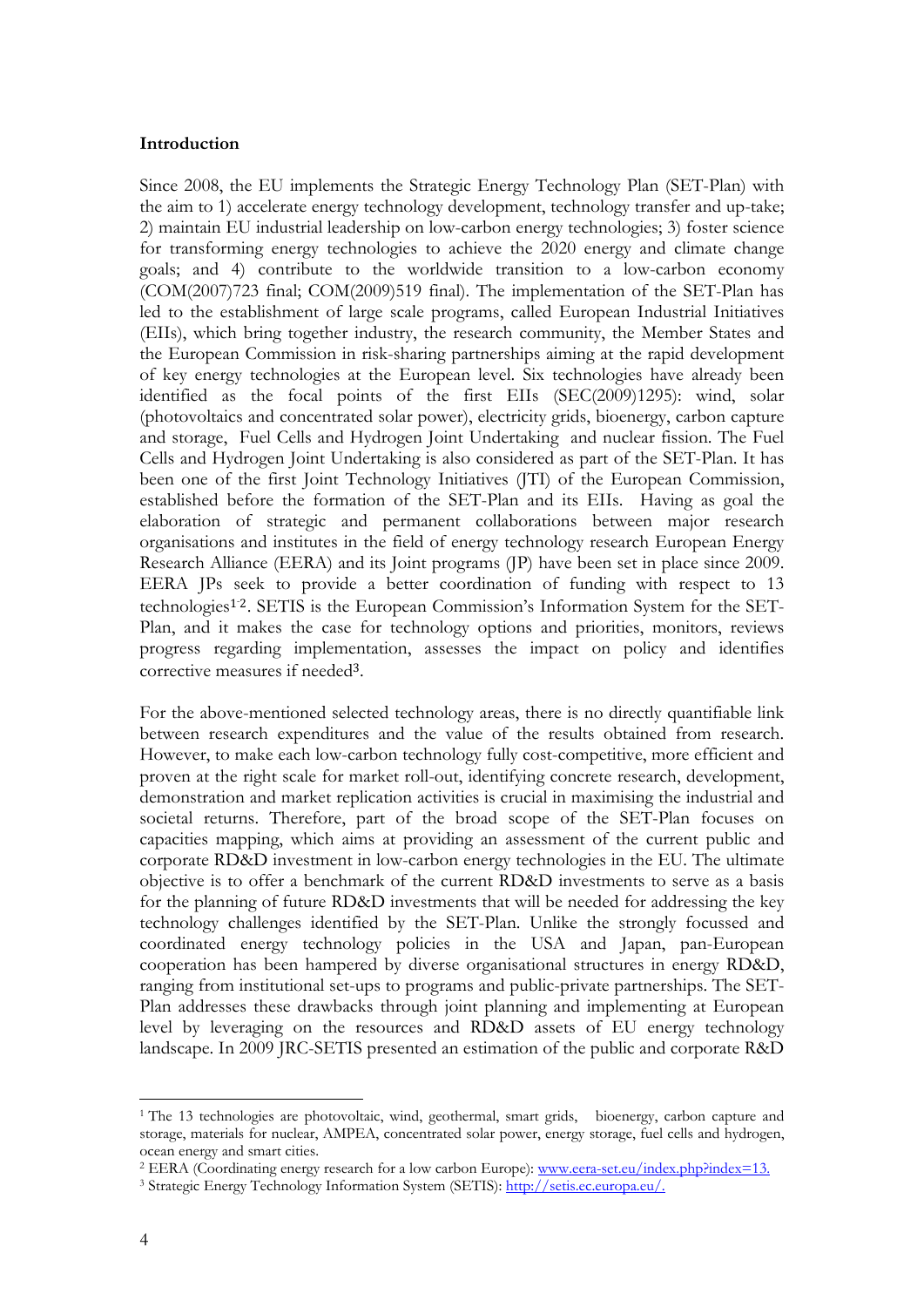investment for a series of low-carbon energy technologies and this has been used as a key reference for policy development in the EU (JRC 2009).

Acknowledging the limitations of the present analysis in gathering investment data (both for the private and public sector), this report seeks to provide an estimation of the total European RD&D investment for the year 2010. This includes the EU public sector RD&D investment, Member States' national public sector RD&D investment and corporate RD&D expenditure. By including the current RD&D investment in the SET-Plan technologies from major European companies the report also seeks to identify the extent to which private firms (under)invested in low-carbon technologies.

Information on RD&D investment of the EU Member States is gathered using the IEA RD&D open access statistics database. In order to approximate the corporate RD&D investment for the SET-Plan technologies the methodology developed by JRC-SETIS for the 2009 edition of the Capacities Map has been herein extended. The main data sources used in the analysis for the corporate RD&D were the EU Industrial RD&D Investment Scoreboard, companies' annual reports and patent data from the European Patent Office and WIPO (World Intellectual Patent Organization).

The technological scope of the present analysis mainly focuses on the so-called "SET-Plan technologies": wind energy, solar energy<sup>4</sup>, electricity grids, bioenergy (bioethanol, biodiesel and biogas), carbon capture and storage (CCS) and nuclear fission. In addition, fuel cells and hydrogen technologies are also analysed from the point of view of the Member States and EU funding.

To the extent that was possible, the report has compared its findings both at aggregate and sectorial level with other open access sources and found them in good agreement.

<sup>4</sup> Due to missing information for the corporate part, only public efforts are accounted for Concentrated Solar Power, both for private and public R&D investment is assessed for PV technology.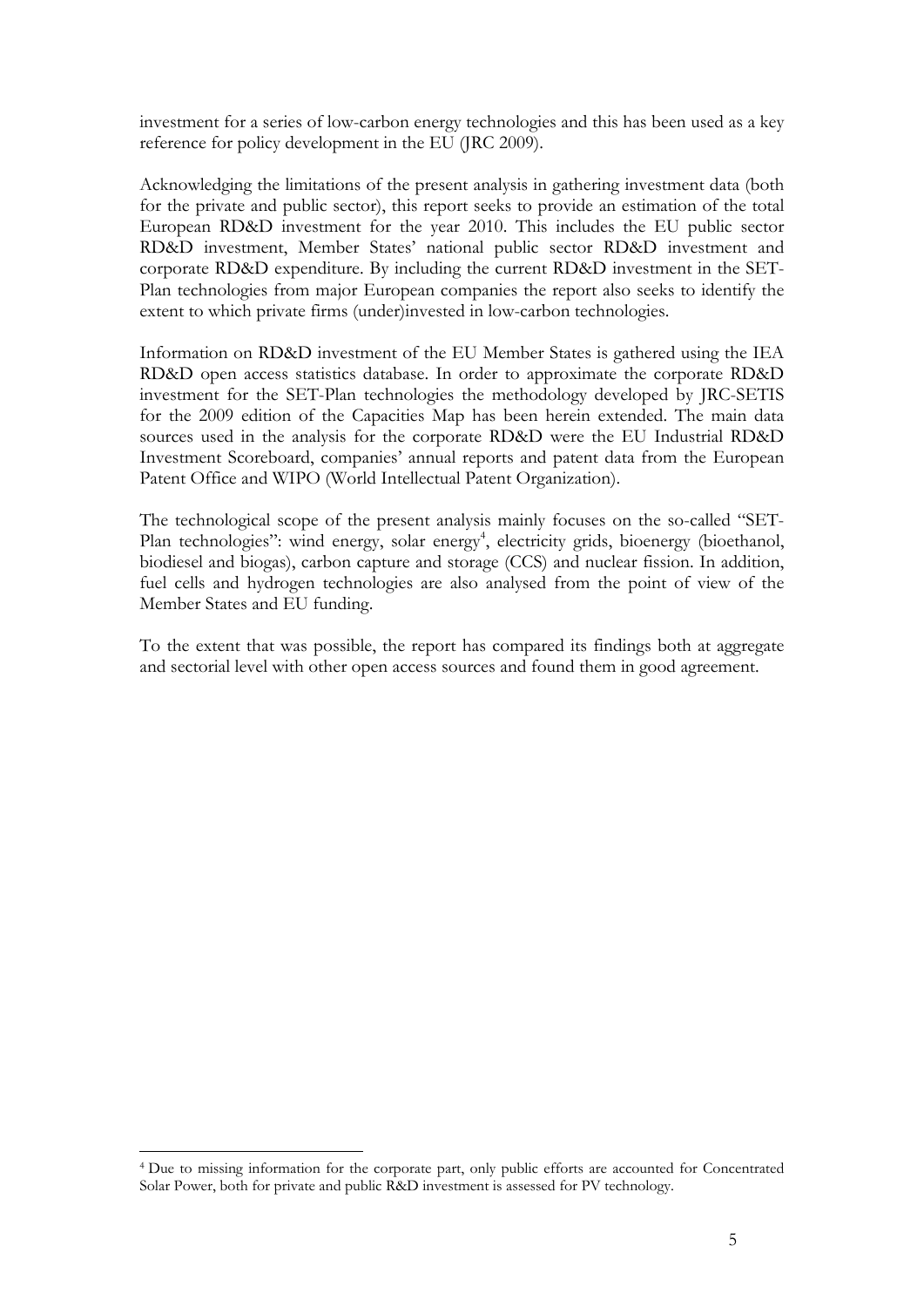#### <span id="page-5-0"></span>**1. Overall assessment**

European and national programs and support schemes (i.e. loans) have provided in 2010 considerable funding to the development and deployment of low-carbon energy technologies (see Figure 1). This indicative distribution of financial support does not include the subsidies to RES deployment, which in some countries have also been used to cover capital costs and therefore, have an inducing effect on innovation in renewable energy technologies.



Figure 1. Indicative distribution of the financial support (own investments, grants and loans) of the main bodies involved in financing energy efficiency projects, RES RD&D and deployment programs (European Commission, EIB and EBRD) for the year 2010. RSFF was assumed to be evenly distributed over 6 years and EEPR assessment included only effective payments to CCS and wind projects by the end of 2010. (\*\*\*) indicate that funding has been used for the support of both research and deployment activities. Data on national programmes may include also direct expenditure in energy-related projects co-funded by the European Union and/or other countries.

In the fiscal year 2010, the aggregated amount of EU (i.e. FP7), corporate and public R&D investment in the six SET-Plan technologies was approximately EUR 5.04 billion<sup>5</sup>. The distribution of investment was not uniform across technologies, with wind and solar energy having benefited from higher shares than the other SET-Plan technologies (see Figure 2a & b). Investments in wind and photovoltaics (PV) were EUR 881.66 and EUR 901.03 million respectively, while for electricity grids and carbon capture and storage (CCS) they were EUR 323.25 and EUR 400.39 million respectively.

<sup>&</sup>lt;u>.</u>  $<sup>5</sup>$  This figure excludes the contribution to fuel cells and hydrogen from the EU (EUR 51.41 million) and</sup> of the Member States (EUR 211.54 million).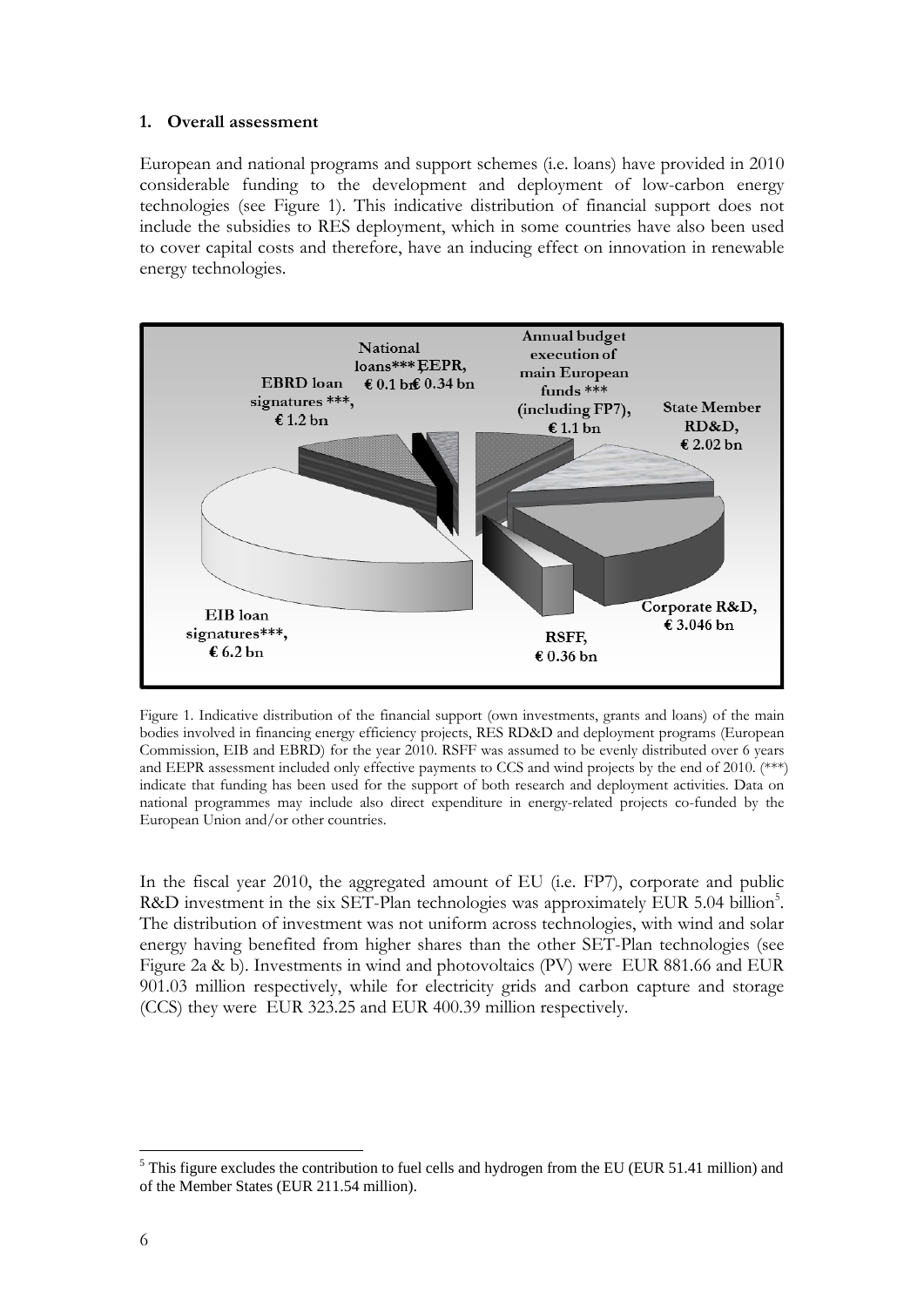

Figure 2a. Estimate of public and corporate R&D by technology and source (2010). EEPR funding is not included.



Figure 2b. Shares of public and corporate R&D by technology and source (2010). EEPR funding is not included.

In general, public investment in RD&D was lower than corporate investment. For the nuclear and the bioenergy sectors, the European Union (through FP7) provided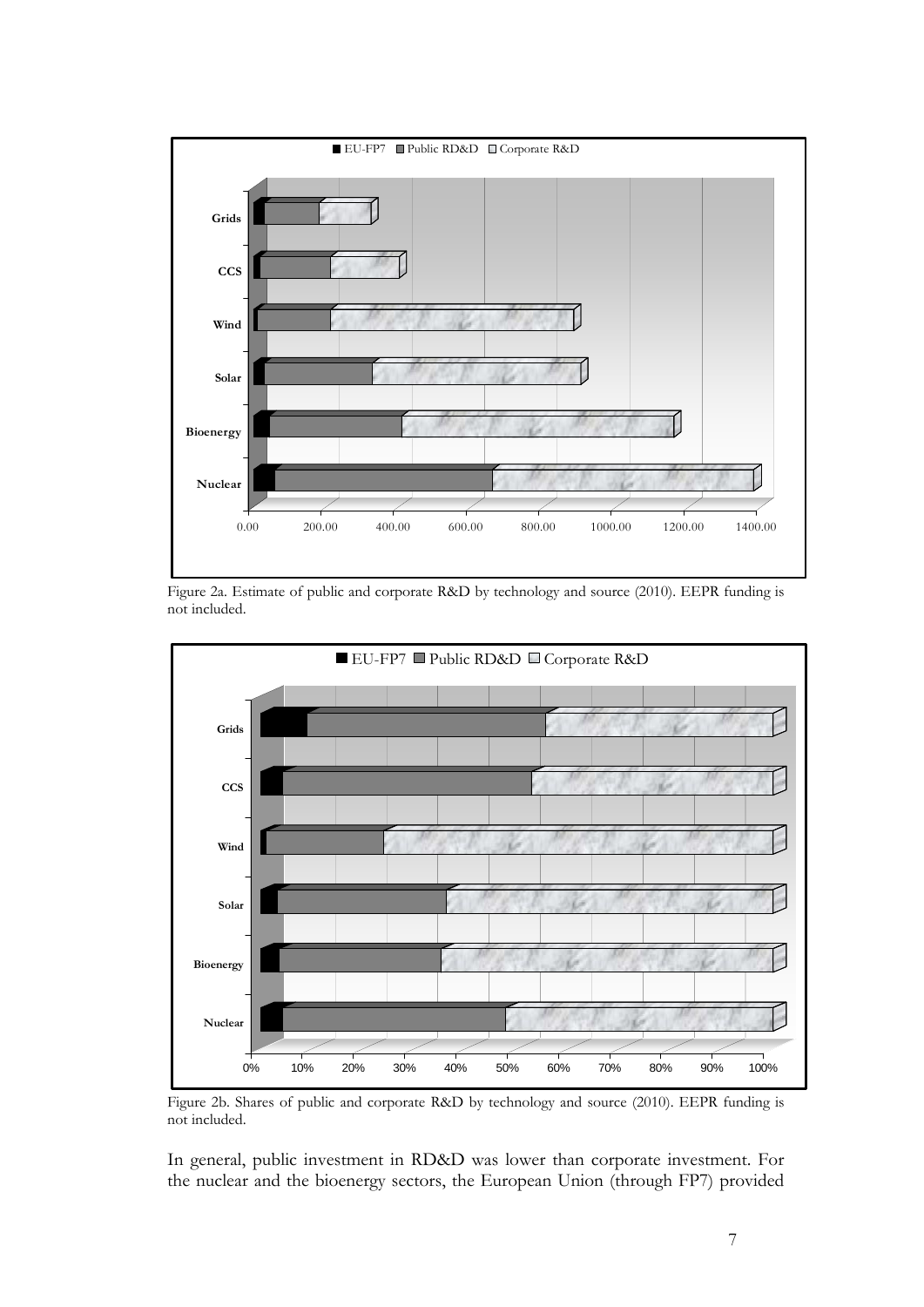higher support than for other SET-Plan technologies, as the nuclear and the bioenergy sectors together accounted for 42% of the funds distributed through FP7. The EEPR funding also provided significant funding to wind and CCS technologies. For example, the EU contribution to CCS technology would increase from 4% (figure 2b) to 15% when the EEPR grant provided to the selected projects in 2010 was also considered along the FP7 grants. For the non-nuclear SET-Plan technologies, corporate R&D was usually higher than public investment (59.2% of total investment). In line with the Lisbon target, the share of corporate investment in wind technology was higher than 67%, while for nuclear technology it was 52%. Investment in nuclear technologies exceeded EUR 1,418.07 million. Fast reactor developments attracted investment of approximately EUR 132.25 million.

The private sector did play an important role in technology development, especially for mature technologies. For example, this analysis shows that corporate investment of selected companies from the wind energy sector reached 76% of total investment. Also for PV technologies, the participation of the private sector was very significant, where corporate R&D covered 64% of total R&D efforts of the sector. Similarly, 65% of total R&D investments in the bioenergy sector represented private efforts. Overall, corporate R&D funding in non-nuclear energy technologies increased from 2007 levels (EUR 1.24 billion<sup>6</sup>), reaching a total amount of EUR 2.33 billion in 2010<sup>7</sup>.



a. Public RD&D investment

 $^6$  Excluding CSP and FCH<sub>2.</sub><br><sup>7</sup> This amount reflects JRC-SETIS calculations based on a patent analysis, for the companies that do not provide information about their R&D expenditures. A time lag of one year was used to take into account the delay from the generation of research results until their impact on innovation is visible. This figure may change with future calculations.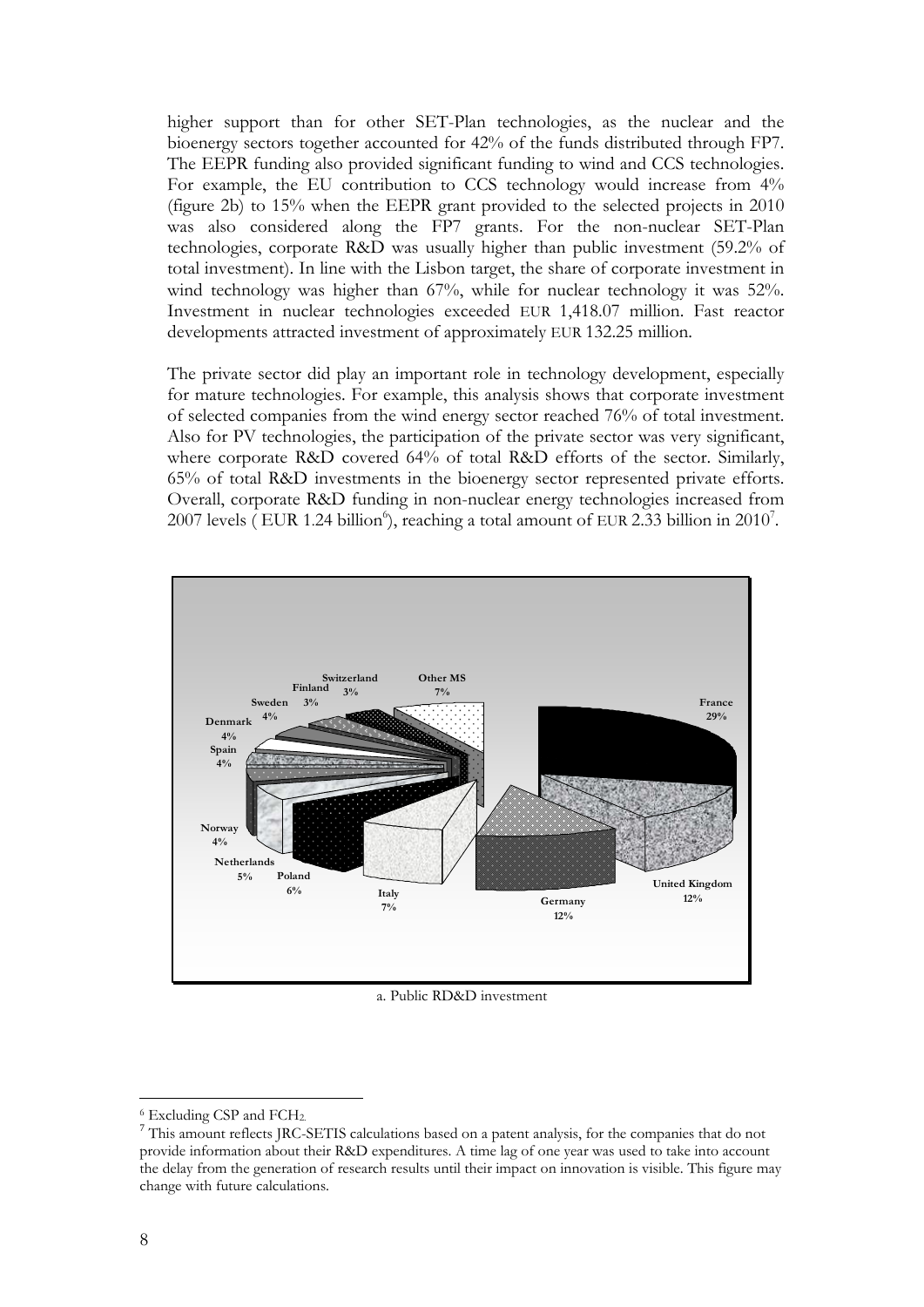

b. Corporate R&D investment

Figure 3. Estimate of public RD&D (a) and corporate R&D (b) investment in European Member States for the year 2010. Public RD&D investment under 'Other MS' include those in Austria, Ireland, Belgium, Czech Republic, Hungary, Slovak Republic and Portugal. Corporate RD&D investment under 'Other MS' include those in Belgium, Netherlands, Finland and Austria.

The spatial distribution of public and corporate R&D investment has changed between 2007 and 2010, see Box 1.

## **Box 1 – Comparison with the 2009 Capacities Map**

- In Italy, the R&D public funding share decreased from 16% in 2007 to 7% in 2010. This confirms the decreasing trend of public funding for low carbon technologies in Italy with a yearly average decrease of €4.06 million since 2001. In contrast, corporate R&D initiatives intensified in Italy (from a 2% share in 2007 to 4% in 2010).
- Contrary to Italy, Germany's public funding increased in 2010 by 66% from the 2007 level. However, as a share in the European public investment, Germany's public R&D funding share decreased from 23% in 2007 to 12% in 2010. This decrease is not the result of a decrease in German public funding, but can rather be attributed to an increase in the public R&D investments in other European countries.
- France and United Kingdom maintain the same intensity of public investment as the ones displayed in 2007.

Research activities were highly concentrated in Europe: 4 countries (Germany, France, United Kingdom and Denmark) accounted for 75% of total R&D investment in 2010. In these countries intense research activities were developed both by public and corporate parties, addressing almost all the SET-Plan technologies. This spatial distribution of R&D investment tends to show that market size matters in the localisation and intensity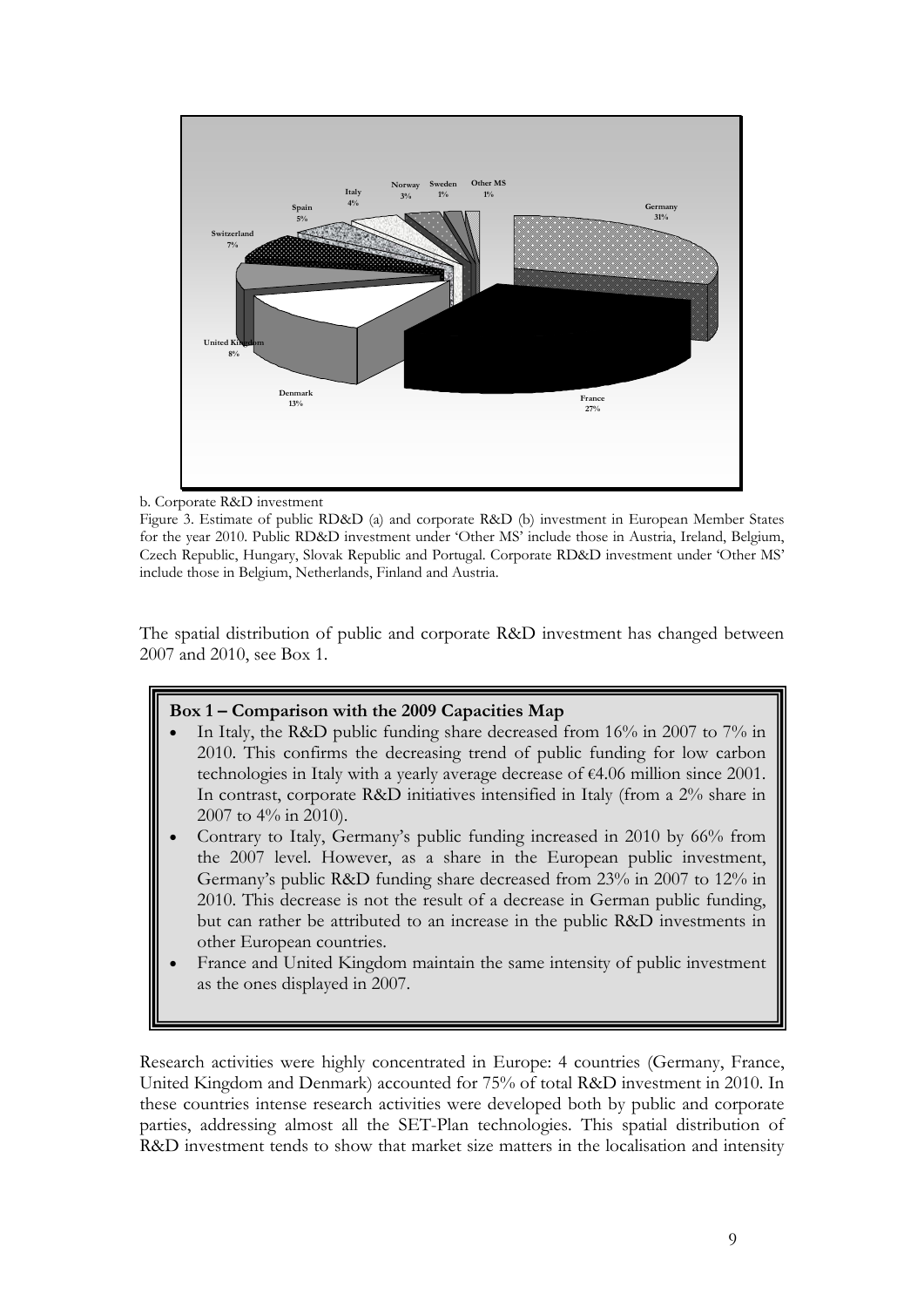of research activities for low-carbon technologies. As the correlation coefficient<sup>8</sup> between public R&D and GDP was 0.68, this indicates that larger countries tend to invest more in R&D for low-carbon technologies than smaller countries (see Figure 3). Also, corporate R&D investment was sensitive to the size of the market: the correlation coefficient between corporate R&D and GDP was 0.72. Therefore, countries with high public RD&D funds simultaneously account for the largest corporate R&D investments. In 2010 larger economies tended to invest more in SET-Plan technologies than smaller ones.

#### <span id="page-9-0"></span>**2. Methodology and data considerations**

#### <span id="page-9-1"></span>**2.1 Scope of the analysis**

The objective of this work is to provide for the year 2010 an estimation of the level of RD&D investment directed towards the low-carbon energy technologies addressed by the SET-Plan, called hereafter "SET-Plan technologies": wind, solar, electricity grids, bioenergy, CCS and nuclear fission<sup>9</sup>. In addition, fuel cells and hydrogen technologies have also been addressed. The Fuel Cells and Hydrogen Joint Undertaking (FCH JU)<sup>10</sup> has been one of the first Joint Technology Initiatives (JTI) of the European Union, established before the SET-Plan and its EIIs. It is a private-public partnership at European level, established in 2008 to develop and implement a targeted RD&D and demonstration program with a total budget of EUR 940 million up to 2013, of which 50% is contributed by the European Commission and 50% by the private sector. The FCH JU aims to accelerate the development and deployment of fuel cells and hydrogen technologies by executing an integrated European program of research and innovation activities. It strives towards a common programmatic and implementation frame for its Joint Technology Initiative (JTI) with that of the SET-Plan EIIs. Consequently, a Technology Roadmap to 2020 has been proposed for the hydrogen and fuel cell technologies. As such, seven technologies are studied herein.

#### <span id="page-9-2"></span>**2.2 Methodology**

Information on investments in the SET-Plan technologies have been gathered by source of financing i.e., EU RD&D investments, the Member States' public RD&D investments and corporate R&D expenditure. Although a large effort was made to include information from all Member States, unfortunately, 12 Member States are missing from this analysis due to lack of data and/or procedures for data acquisition. As such, the report covers 16 EU Member States and two Associate States<sup>11</sup>. Table 1 gives an overview of this coverage.

<sup>&</sup>lt;sup>8</sup> The correlation coefficient gives an indication of the strength and the intensity of two variables (in this case public R&D and GDP). In general it varies between -1 and 1. A negative value shows opposite evolution , while a value of 1.0 indicates similar evolution.

<sup>9</sup> The nuclear energy in the SET-Plan priority technologies only concerns Generation IV reactors. Due to the difficulties in obtaining RD&D investment data allocated only on Generation IV reactors, here the total investment for nuclear fission are investigated.

<sup>&</sup>lt;sup>10</sup> Fuel Cells and Hydrogen Joint Undertaking[: http://www.fch-ju.eu.](http://www.fch-ju.eu/)

<sup>&</sup>lt;sup>11</sup> In the case of Hungary we have compared the data obtained from IEA Statistics with the ones from National Innovation Office Information System (NIOIS). While wind, solar and fuel cells & hydrogen are better represented by the NIOIS, the rest of the technologies are better represented by IEA.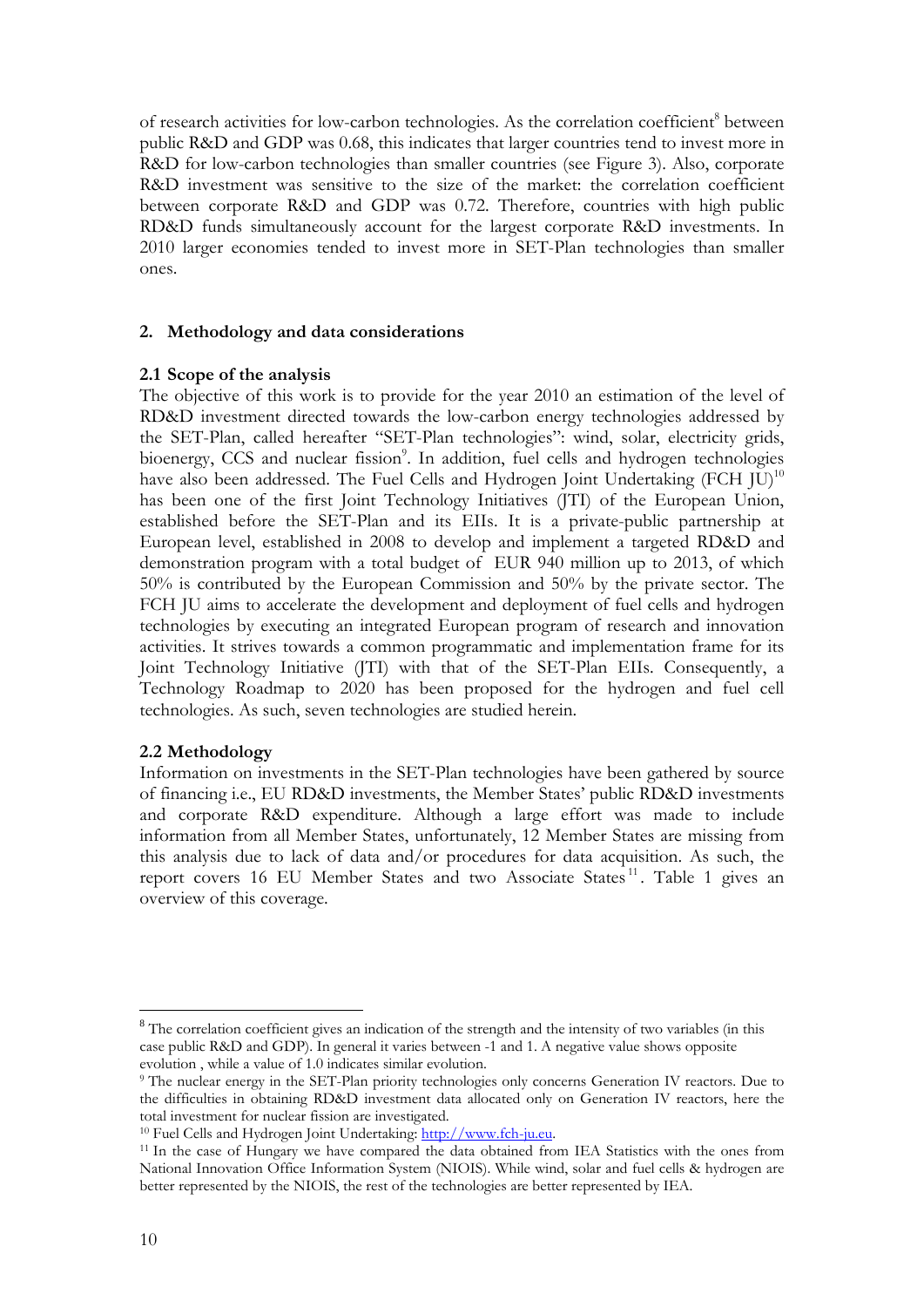<span id="page-10-0"></span>Table 1. Geographical coverage of public RD&D investment

|             | Austria, Belgium, Czech Republic, Denmark, Finland, France, Germany,        |
|-------------|-----------------------------------------------------------------------------|
| Member      | States   Hungary, Ireland, Italy, the Netherlands, Poland, Portugal, Slovak |
| covered     | Republic, Spain, Sweden, the United Kingdom                                 |
|             | Norway, Switzerland*                                                        |
|             | <b>Member</b> States   Greece, Luxembourg,                                  |
| not covered | Bulgaria, Cyprus, Estonia, Latvia, Lithuania, Malta, Romania, Slovenia#     |

\* Associate State

1

# Not a member of IEA

The most recently published investment data, used in this analysis, refer to fiscal year 2010. The main database for public R&D investment at national level is the IEA RD&D statistics, which however does not include complete datasets for several countries. Consequently, a basic "gap filling" method has been used, where data from 2009 were attributed to the fiscal year 2010. This "gap-filling" method was mainly applied to Austria, France and the Netherlands. The same approach was used to fill in data gaps for other past years: whenever entries were missing, the data from the latest available year were assumed. Furthermore, questionnaires distributed by SETIS to Member States stakeholders and the EII Teams, were also used to fill in and validate the datasets.

When available, data on demonstration projects for the SET-Plan technologies were also accounted for. Data on public RD&D projects were recovered from the IEA database on Energy RD&D Budget/Expenditure Statistics. The indicators that are provided on energy RD&D take into account research, development and demonstration related to the production, storage, transport, distribution and rational use of all forms of energy; and they cover basic research when it is clearly oriented towards the development of energyrelated technologies, applied research, experimental development and demonstration (IEA Guide to Reporting Energy RD&D Budget/Expenditure Statistics, OECD/IEA, 2011). It is noted that deployment projects are excluded from RD&D investments.

The present analysis is focused on the assessment of one single indicator: the RD&D investments 12 in 2010. RD&D expenditures incurred in 2010 have been taken into account, such as the cost of materials and services consumed in research and development activities, the cost of wages and other related costs of personnel engaged in research and development activities. Expenditures related to RD&D activities, which are not attributed to the period of analysis have not been considered, e.g. technology and patent licenses, amortization of intangible assets such as patents and licenses, depreciation of equipment and facilities to the extent that they are used for research and development activities, copyrights, trademarks, trade names, franchise licenses, government licenses, goodwill, and other items that lack physical substance but provide long-term benefits to a company. These types of assets are subject to amortisation, which is usually deployed over a period of 3 to 5 years (as presented in the annual reports). Subsequently, they provide a bigger picture of the medium term evolution of RD&D capacities of a company at the extent to which the firm is playing a role not only in the technology development, but also in technology diffusion. For the present analysis patent data serve only to redistribute the global RD&D over the specific sectors, considering in this case research expenditures not as a measure technological change, but rather an input to innovation activities (Oslo manual 2005).

<sup>12</sup> Other indicators could be used in order to provide a more complete picture of the level of RD&D efforts on a medium term basis, such as patents, copyrights, trademarks, trade names, franchise licenses, government licenses and goodwill.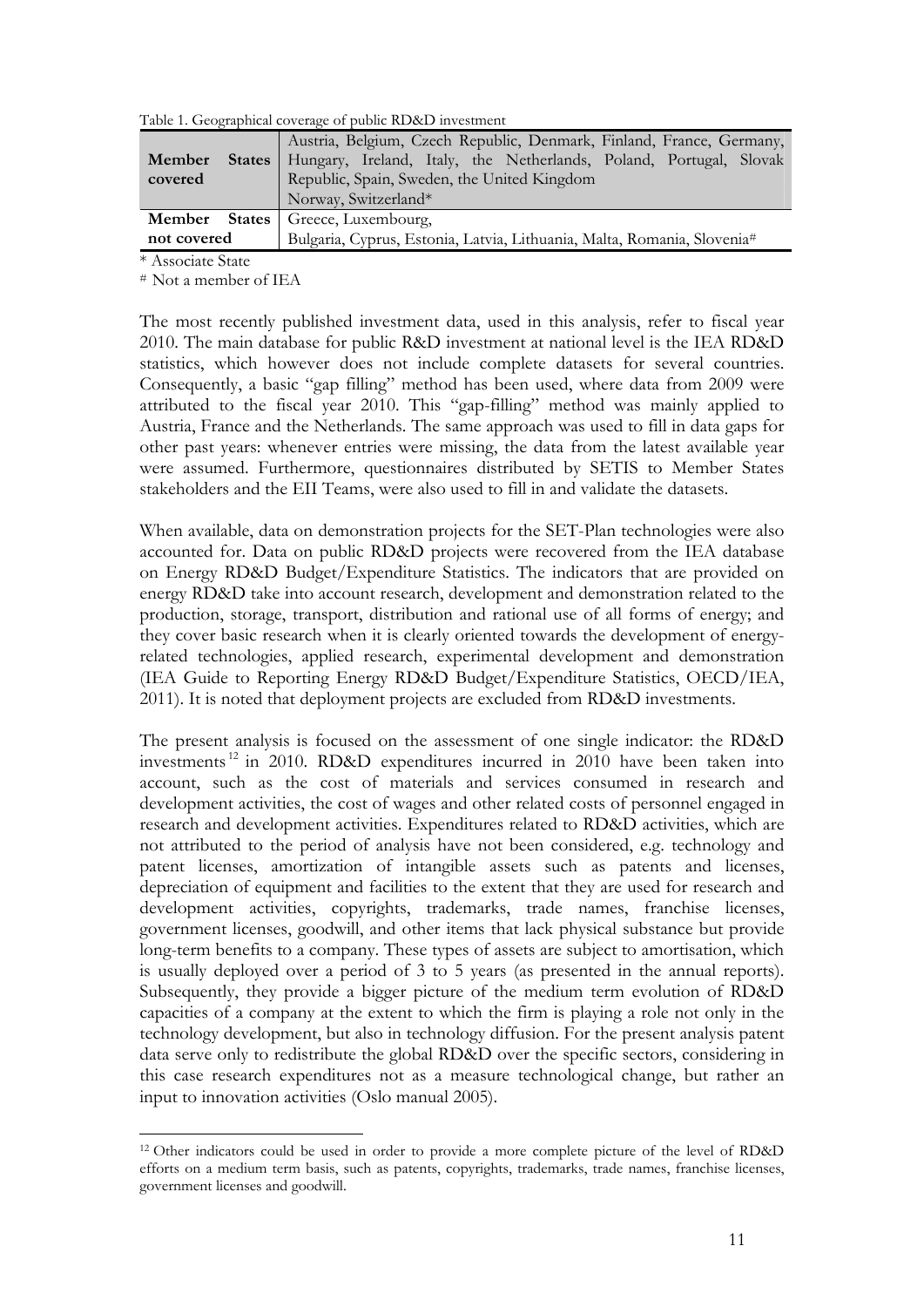## <span id="page-11-1"></span><span id="page-11-0"></span>**2.3 Data sources**

# *2.3.1 Data sources for EU RD&D investment*

The 7<sup>th</sup> Research Framework Program (FP7) and the EURATOM Framework Program are the key sources of RD&D financing at EU level of non-nuclear and nuclear fission technologies, respectively. Other energy-related EU funding schemes, including the Competitiveness and Innovation Programme (CIP) with its Intelligent Energy Europe (IEE) program, the Structural and Cohesion Funds, the Knowledge and Innovation Community (KIC) InnoEnergy, the European Energy Program for Recovery (EEPR) and the LIFE+ Program may as well play a role in supporting the SET-Plan technologies. For example, within the Cohesion Policy budget, in the period 2007-2013 significant funding is dedicated to sustainable energy, with over EUR 10 billion planned for investments in energy efficiency and renewables across the EU as a whole, and, in addition, a strong focus has been put on research and innovation (for which the amounts cannot be separated by research field) and the EEPR, launched in 2009, dedicated EUR 1 billion to CCS and EUR 565 million to offshore wind. By the end of 2010, EUR 700 million had been distributed: EUR 361 million to gas and electricity infrastructure projects and the rest to wind and CCS projects<sup>13</sup>.

However, not all of the mentioned programs could be assessed quantitatively at the level of detail needed for this analysis. For the purpose of the present analysis, the programs, for which data could be obtained, were considered. Primarily, the expenditure of the FP7 and the EURATOM Framework Program 2007-2011 was analysed. Most of the funded projects are planned for several years, which create difficulties for estimating annual appropriations. The method followed in this study was to evenly divide project budgets over the number of project years. Each project execution year shares an equal amount of funds, irrespective of the starting and ending month of the project.

# <span id="page-11-2"></span>*2.3.2 Data sources for Member States' RD&D investments*

The main data source for the analysis of public RD&D investment in the EU countries is the IEA RD&D Statistics<sup>14</sup>, which has several limitations (see Box 2). Another data source is the Eurostat GBAORD (Government Budget Appropriations or Outlays on RD&D. An important difference between these two sources is that the GBAORD provides highly aggregated data on the RD&D expenditure in several defined sectors including energy, while the IEA offers disaggregated data to certain extent, especially in the category of renewable energy sources. Since GBAORD data are aggregated, they cannot be used for the objective of this study. Moreover, data for 2010 have been reported by only a few EU Member States.

## **Box 2 – Limitations IEA RD&D Statistics**

- Since not all the IEA members provide data regularly, data gaps are present for certain technologies or countries
- Only 19 of the 27 EU Member States are IEA members. This results in a systematic lack of data from Bulgaria, Cyprus, Estonia, Lithuania, Latvia, Malta, Romania and Slovenia.
- example and for this reason it is not included in this study. The most recent data are from 2010, coming from only 15 European countries (Czech Republic, Denmark, Finland, Germany, Greece, Hungary, Italy, Norway, Poland, Portugal, Slovak Republic, Spain, Sweden, Switzerland, the UK). For the rest of the 4 countries covered in this report, a methodology called "gap-filling" was used to obtain data for 2010. Furthermore, some of the data provided are highly aggregated for the renewable sector. Greece is one

I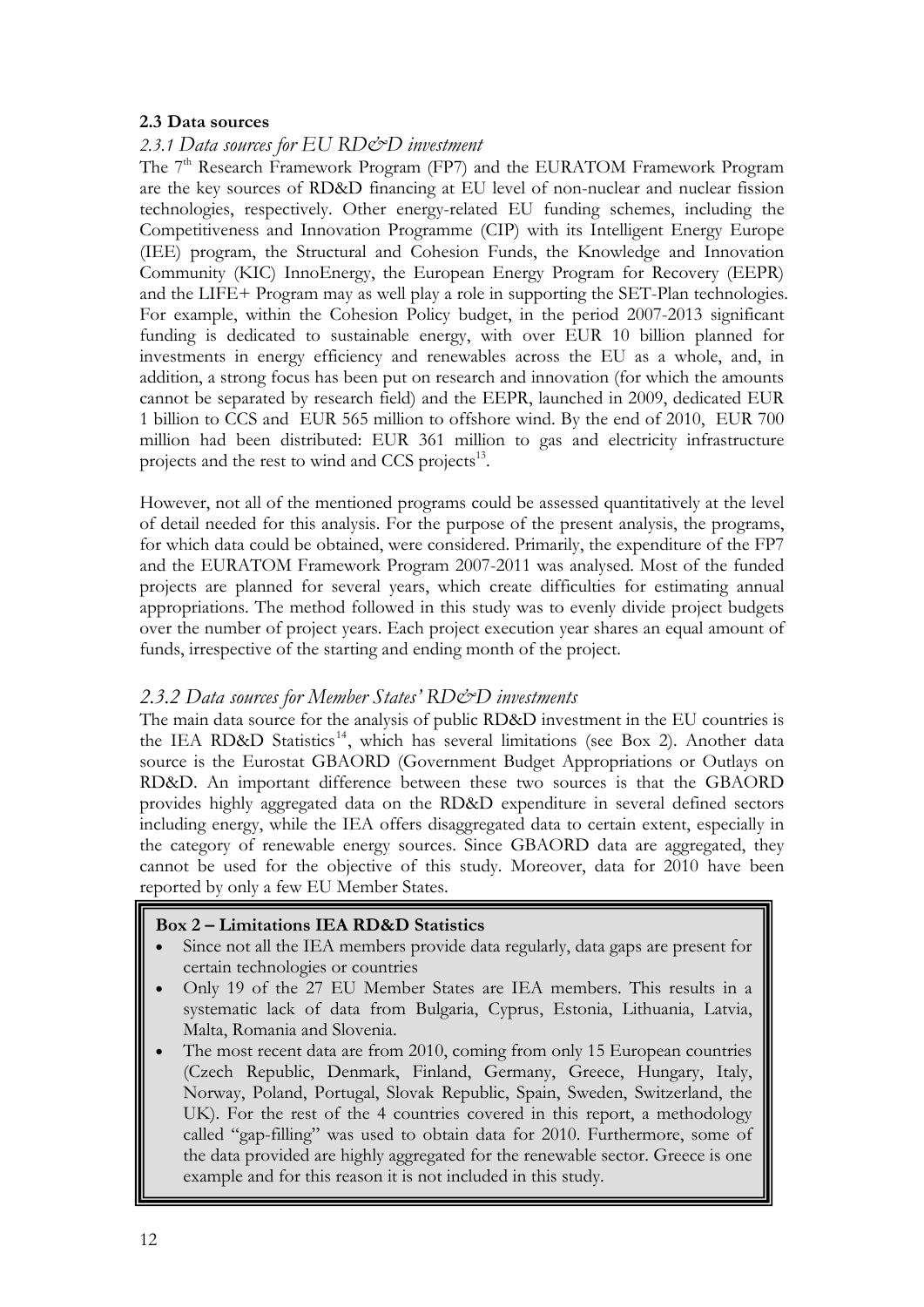Even though the report mainly aims at assessing the intensity of investment in the EU, it also attempts a comparison with investments made in two other large economies, the USA and Japan. In doing so, the goal is to identify the technologies for which Europe invests less than the other developed economies.

In USA the RD&D funding in energy technology and innovation is mainly provided by the Department of Energy (DoE). The IEA RD&D Statistics was used as the primary data source as the USA is an IEA member. Another source is the "DOE Budget Authority for Energy Research, Development, & Demonstration Database" (Gallagher and Anadon, 2012), which provides slightly different values from what is reported by IEA. The latter has been used for the purpose of checking the reliability of the data reported to IEA.

The Japanese government continuously increases public investment in energy RD&D and innovation to achieve its ambitious clean energy development objectives. Japan's Council for Science and Technology Policy recently recommended the creation of a national RD&D system to centralize the management of RD&D activities. The council recommended that the government put in place a national process to evaluate RD&D activities with respect to their contribution to the technology development roadmap, as well as a process to continuously evaluate international RD&D trends and Japan's competitive position in each targeted technology (CSTP, 2009). This is carried out through a number of ministries:

- Ministry of Economy, Trade and Industry (METI)
- Ministry of Education, Culture, Sports, Science and Technology (MEXT)
- Ministry of International Affairs and Communications (MIC)
- Ministry of Land, Infrastructure, Transport and Tourism (MLIT)

Moreover, Japan's New Energy and Industrial Technology Development Organization (NEDO)<sup>15</sup> is tasked with enhancing Japan's industrial competitiveness through targeted RD&D and support for new technology commercialization. The IEA RD&D Statistics was used as the main data source. Other sources have been checked for the purpose of comparison.

# <span id="page-12-0"></span>*2.3.3 Data sources for corporate R&D investment*

While the EU Industrial R&D Investment Scoreboard is an important data source for basic information on annual corporate R&D investments (JRC 2009), additional important data are provided by the annual reports and facts figures provided by the individual companies. Data on corporate R&D have been herein collected from several sources (EPO, EU Industrial Scoreboards Annual report and consolidated financial statements).

The annual reports of companies provide a wealth of information on the firm's produced and shipped capacity (eventually backlog, unconditional offers, revenue and turnover), stock exchange information (earnings per share, book value per share, share price at December 31, solvency) and employees (and R&D personnel). The financial statements in the annual reports disclose specific data on R&D, such as the level of intangible assets

[<sup>15</sup> NEDO: http://www.nedo.go.jp.](http://www.nedo.go.jp/)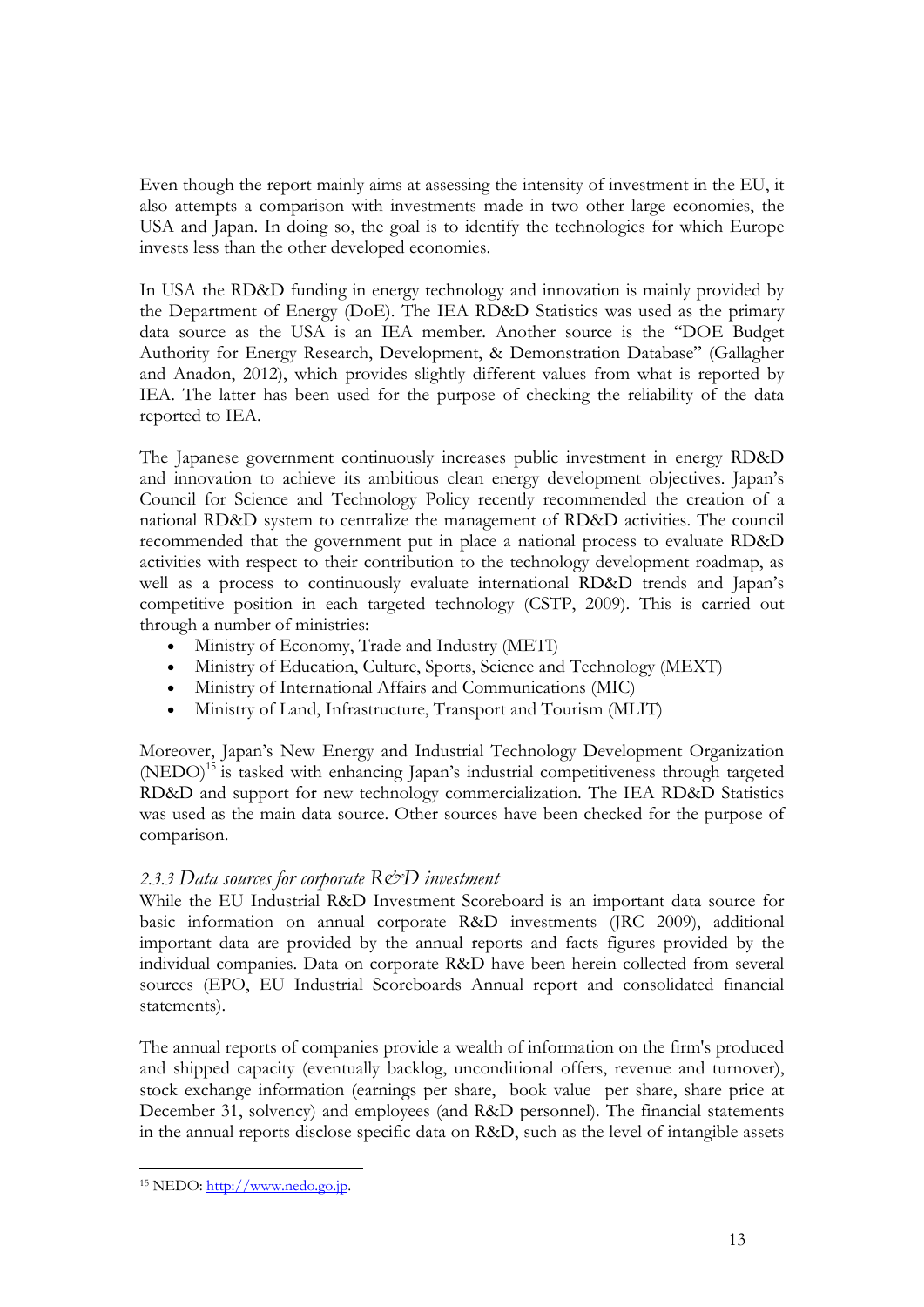(except goodwill), research and development expenditures, capitalized research projects, software, patents and their amortization.

Validation of data and filling of data gaps (when data are not readily available) on R&D potential is based on industrial scoreboard bulletins. The sample of companies considered for the present analysis includes firms that are not among the first 1400 global investors or firms that do not disclose information about their financial activity. Consequently, the estimation of corporate R&D investments was supported by a patent analysis to which a time-lag was assumed, to account for the time between the research activity and the filing of the resulting patent application. Hence, another important data source for this analysis was the EPO (European Patent Office) and WIPO (World Intellectual Property Organization) databases. Jointly EPO and WIPO offer a more complete picture of the research intensity of the European firms and an accurate picture of the degree of R&D localization. A close look to patenting intensity reveals that even in the presence of economic crisis, patent applications continue to  $\text{grow}^{16}$ .

There are however some disadvantages related to a patent analysis approach. Firstly, not all firms patent their activity, as a firm could opt for industrial secrecy to prevent knowledge spillovers. Secondly, patents are not perfect indicators in capturing their commercial use: Lanjouw et al. (1998) and Popp (1999) argue that adoption of most patented inventions is not widespread, due to the fact that most patents have little commercial value. "Accordingly, the results of studies using patent data are best interpreted as the effect of an average patent, rather than any specific invention" (Popp, 2005: p. 214). Thirdly, on specific themes, such as renewable energy technologies, patenting activity is also subject to a particular caveat: as environmental policy changes, it may affect the direction of patenting activity. Market-based pollution control policies, for example, tend to induce a shift from cost-reducing to emission-reducing innovation. This may complicate the interpretation of time trends of technological innovation (Popp, 2007). Despite these drawbacks, patenting is a systematic activity; and its analysis can provide a comprehensive picture of innovative activities, since patents are usually filed in the early stages of the technology life cycle (Griliches, 1990).

Using a combination of the above data sources for each of the technological fields of interest, key EU-based industrial companies have been identified for further analysis in the context of this work. Although this is necessary for practical purposes, as it would be unrealistic to consider analysing all relevant industrial players, it also induces uncertainty, as the universe of firms that are selected for analysis is subject to some limitations:

- In this analysis, most of the technologies were approximated only by the largest investors. Small companies might have had a strong commitment to R&D, but were not considered in the analysis due to the difficulty related to data gathering. Therefore, the strategy chosen for identifying the European companies tends to underestimate the total R&D efforts dedicated to SET-Plan technologies. However, for the PV sector this limitation was overcome by including into the analysis smaller companies as well. To the extent that it was possible, the sampling error in the estimation of R&D investment in low-carbon technology for the set of the selected companies was calculated.
- Larger firms often have R&D centres in different countries or even continents. With the current fast trend of globalisation, the classification of these companies (EU or non-EU) and the accounting for the R&D investment in Europe has

<sup>&</sup>lt;u>.</u> <sup>16</sup> [http://www.wipo.int/pressroom/en/articles/2011/article\\_0004.html.](http://www.wipo.int/pressroom/en/articles/2011/article_0004.html)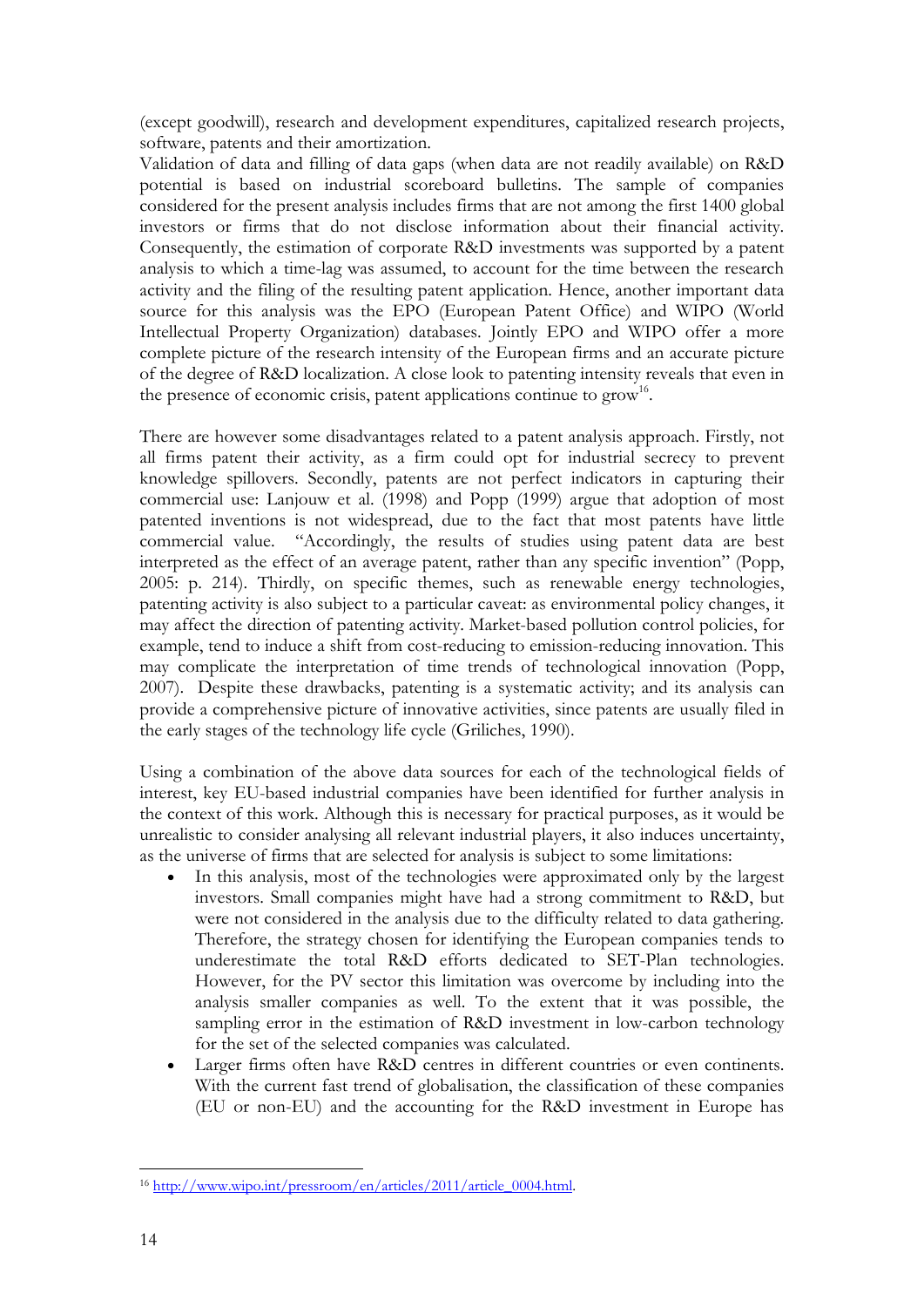become increasingly difficult. For the present analysis the total R&D investment of a company has been attributed to the country that hosts the headquarters.

Once the key industrial players for each energy technology have been identified based on their production capacities or innovation activities, the bottom-up approach adopted in the 2009 Capacities Map was followed to distribute specific private R&D investment: 1) collection of total R&D investment data of these companies; 2) allocation of the R&D investment to individual the SET-Plan technologies if the companies are engaged in the development of more than one technology; 3) summation of the R&D investment per technology from all identified companies.

It is noted that patent intensity differs across technologies and some SET-Plan technologies are interlinked. For example, it is difficult to distinguish the degree to which patents in wind energy related topics also describe electricity grid improvements. The same discourse is also relevant to PV inverter companies. Many of the technological improvements in inverters also improve the grid. For the present analysis a methodology that could separate the relative importance of interconnected fields was not employed.

## **Box 3 – Strategies employed in redistributing R&D budgets over the specific sectors**

In the absence of information about a company's specific patent applications, for a particular technology, and in the absence of disclosure of its total amount of R&D expenditure, available information about the number of employees in research and their wage have been used in order to estimate their R&D budget. The approach has already been used in the 2009 Capacities Map (JRC 2009).

When the total amount of R&D expenditure of a company involved in many technologies is known, a patent analysis was used for the distribution of R&D investments in the various technology fields. It was assumed, as in the previous Capacity Map (JRC 2009) that the distribution of patents across the relevant technologies is a proxy for the distribution of its R&D expenditures, as there is significant correlation between patents and R&D spending (e.g. Griliches, 1990; Jaumotte and Pain, 2005). In order to assess the intensity of R&D expenditure per specific field, the shares of a specific SET-Plan technology patent application in the total patent applications of a company was computed. A time lag was also assumed to take into account the delay between the time that research takes place and its impact on innovation.

Furthermore, for the specific case of PV sector, a novel approach was used: the R&D investment in PV technology was estimated from the number of patent applications of companies active on solar energy and the average R&D investment per PV patent. The value of R&D investment per PV patent was assumed to be the average between the figure of 1 million euro, which is quoted as a typical R&D investment for a PV patent (see Breyer et al., 2010) and the average R&D investment per patent on any technology in the country that hosts the selected company.

As stated above, uncertainty is inherent to the adopted methodology. To increase confidence in the outcome of this analysis, the results were compared to other sources that gather and analyse data on RD&D investment, such as Bloomberg New Energy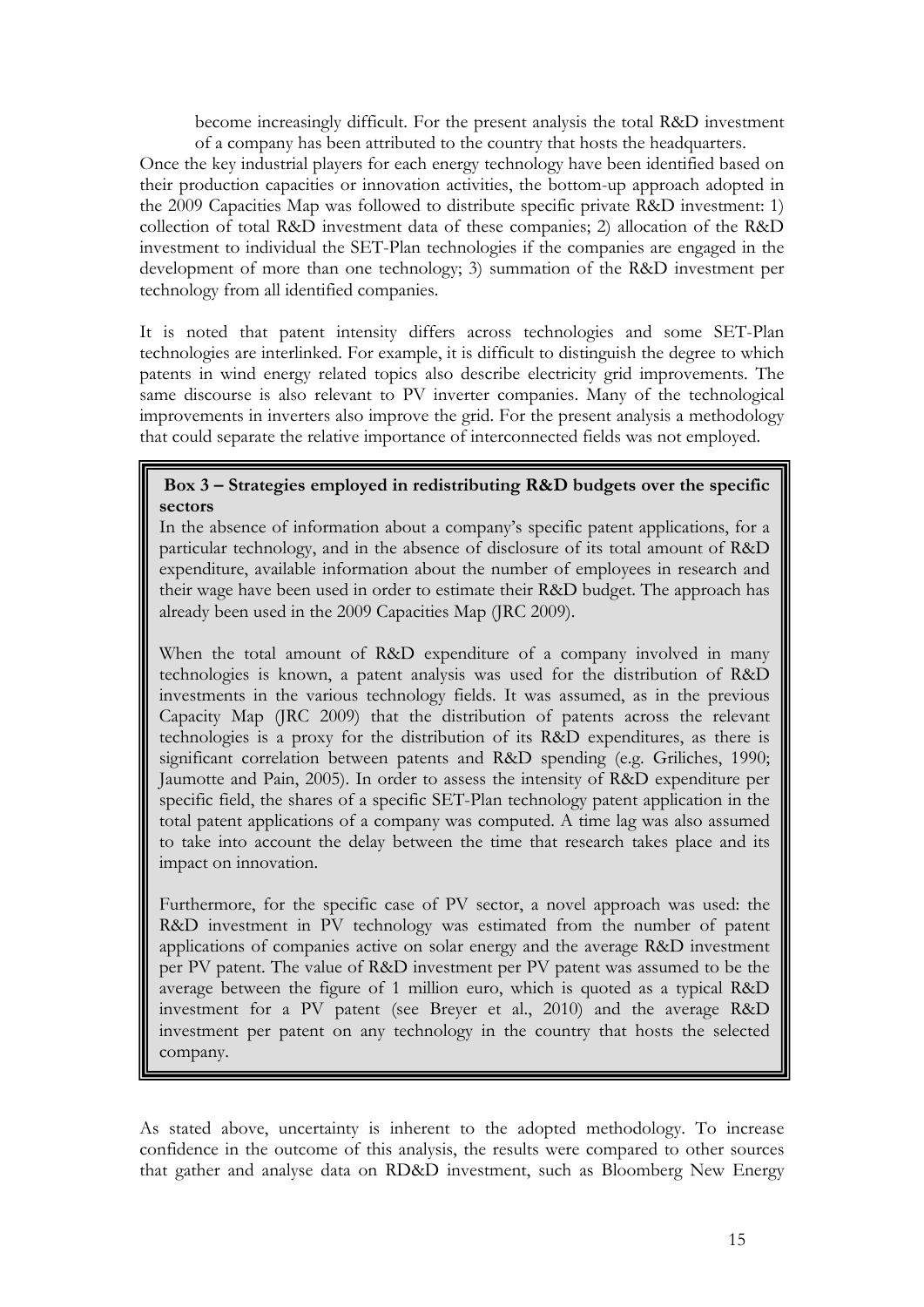Finance (BNEF). BNEF focuses on a portfolio of technologies including marine and small hydro, but does address CCS, nuclear fission and the power grid. As such, the comparison of the results was limited to specific technologies, such as solar, wind and biofuels.

## <span id="page-15-0"></span>**3. Results and discussion: identifying current efforts for satisfying financing needs of SET-Plan technologies**

The present assessment is focused on the RD&D investment on the SET-Plan technologies in 2010. The primary objective is to identify the extent to which public and private efforts were able to satisfy the financing needs of technology development in the SET-Plan. Achieving the EU's "20-20-20" goals and the "Roadmap 2050" vision require low-carbon energy technology innovation; and the SET-Plan has been launched as a powerful initiative towards this direction. The overall financing needs of SET Plan Technologies are presented in Box 4.

Other targets for research and development are also identified within the Europe 2020 Strategy: building on Lisbon Strategy, one essential target proposed to be reached before 2020 is the level of R&D investment that should reach 3% of Europe's GDP (see Box 4).

# **Box 4 – The financing needs of SET Plan Technologies**

The financing needs of technology development, as described in the SET-Plan roadmaps (SEC (2009) 1295), i.e. for the implementation of the European Industrial Initiatives (EIIs), range between EUR 58.5 billion to EUR 71.5 billion over the period 2010-2020. By technology, such financing needs are as follows:

- Wind: EUR 6 billion
- Solar: EUR 16 billion (EUR 9 billion for PV and EUR 7 billion for CSP)
- Bioenergy: EUR 9 billion
- CCS: EUR 10.5-16.5 billion
- Electricity grids: EUR 2 billion
- Nuclear: EUR 5-10 billion
- The Smart Cities Initiative: EUR 10-12 billion

In addition, the cost of implementation of the Roadmap for the European Energy Research Alliance reaches EUR 5 billion over the next 10 years.

These investments should be shared between industry, the Member States and the European Commission. The partition of the cost for each EII may vary as well as for the activities within each EII (SEC (2009) 1295). This implies that Europe has to invest roughly EUR 5.4 billion per year on the six SET-Plan technologies until 2020 (this excludes investments in smart cities, fuel cell and hydrogen).

With respect to corporate R&D investment, the Lisbon Strategy<sup>17</sup> proposes that two thirds of total R&D expenditure should be financed by the business enterprise sector.

[<sup>17</sup>European Union Parliament Website Lisbon European Council 23 and 24 March Presidency Conclusion](http://www.consilium.europa.eu/uedocs/cms_data/docs/pressdata/en/ec/00100-r1.en0.htm)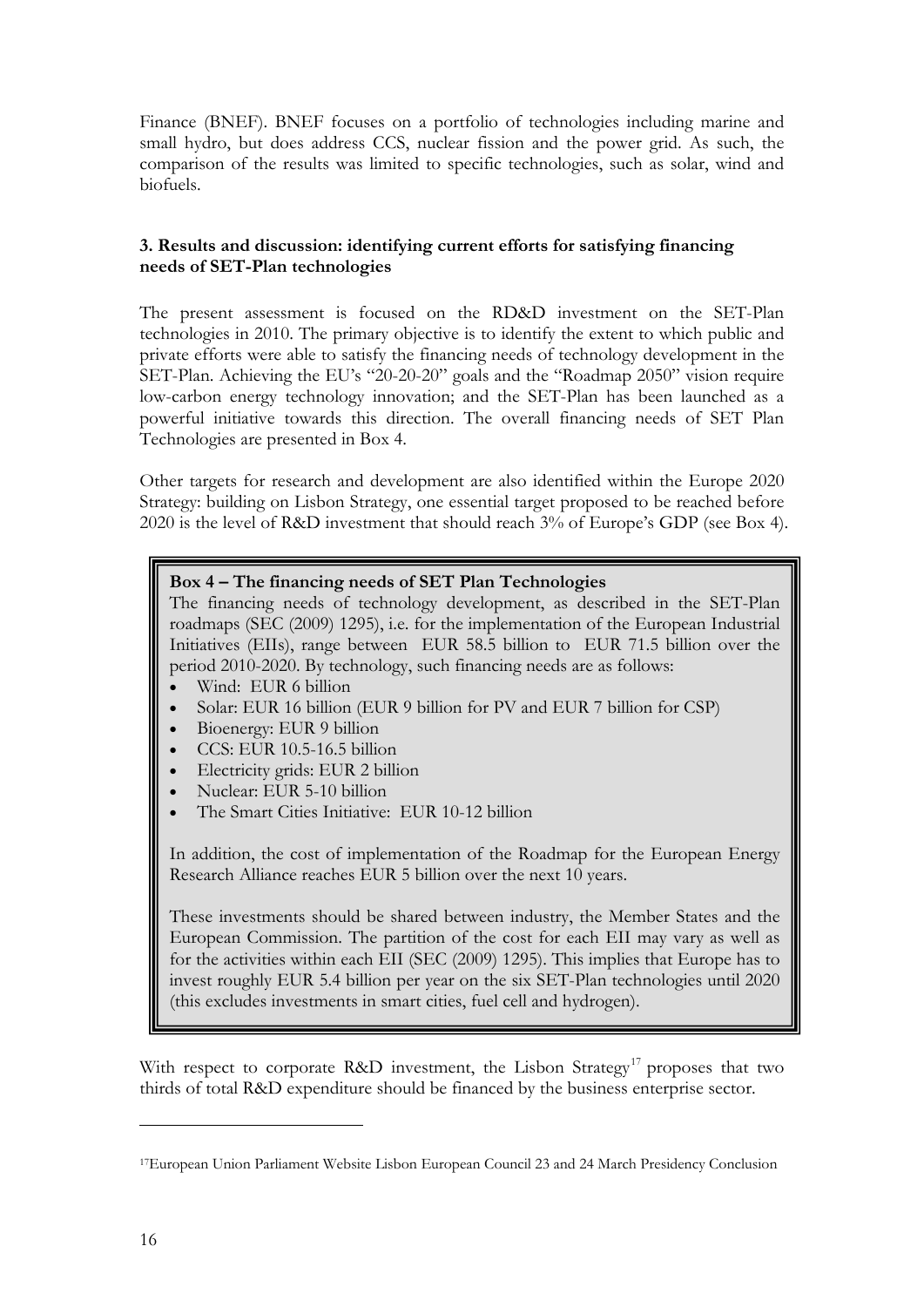In view of the financing needs identified in Box 4, the present report assesses hereafter the current (2010) support for the development of SET-Plan technologies by source of funding. Section 3.1 and 3.2 present the public (EU and national) RD&D investment dedicated to the SET-Plan, while Section 3.3 presents the JRC-SETIS estimations for corporate RD&D investment.

#### *Public RD&D investment*

The estimated public (EU and national) RD&D investments dedicated to the SET-Plan technologies in 19 European countries, as explained in the previous section, in 2010 reached EUR 2.26 billion, out of which, EUR 2.02 billion are national funds and EUR 0.24 billion are EU funds through the 7th Research Framework Program and EURATOM. The distribution of funding over the 19 Member States is described in the following sections. This amount is comparable with the public RD&D investment in Japan (EUR 2.36 billion) and USA (EUR 1.76 billion). The results for the different countries and the seven SET-Plan technologies, the trends of investment in the past decade, and the uncertainties associated to them are presented, analysed and discussed in this section.

## <span id="page-16-0"></span>**3.1 EU RD&D investment**

The main European bodies involved in the financing of SET-Plan technologies and hence in related RD&D activities are the European Commission, EIB and EBDR. The large scale investment is assured through European banks (loans, Sustainable Energy Initiative Programme and Technical Cooperation Funds Programme) and European funding, such as the Seventh Framework Programme, the Competitiveness and Innovation Framework Programme (Entrepreneurship and Innovation Programme and Intelligent Energy Europe) and regional policy (European Regional Development Fund and Cohesion Funds).

The investments made by the major European funding in 2010 were EUR 0.86 billion, mainly focused on renewable energy technologies. The EU funding in 2010 was distributed through the various instruments as follows (Ecofys 2011):

- EUR 72 million through the SME Guarantee Facility of the Entrepreneurship and Innovation Programme
- EUR 79 million through the High Growth and Innovative SME Facility of the Entrepreneurship and Innovation Programme
- EUR 30 million from European Local Energy Assistance Program
- EUR 680 million through the European Regional Development Fund and Cohesion Fund.

In section 3.1.1 the intensity of funding through FP7 by technology in 2010 is presented (EUR 240.6 million were used to finance the SET-Plan technologies).

Another funding instrument designed to make energy supply more reliable and help reduce greenhouse gas emissions, while simultaneously boosting Europe's economic recovery is the European Energy Programme for Recovery (EEPR). The program was launched in 2009 and dedicated EUR4 billion to co-finance renewable energy projects in the fields of gas and electricity infrastructure (44 projects) and offshore wind (9 projects); and CCS (6 projects). EEPR allocated EUR 1billion to CCS and EUR 565 million to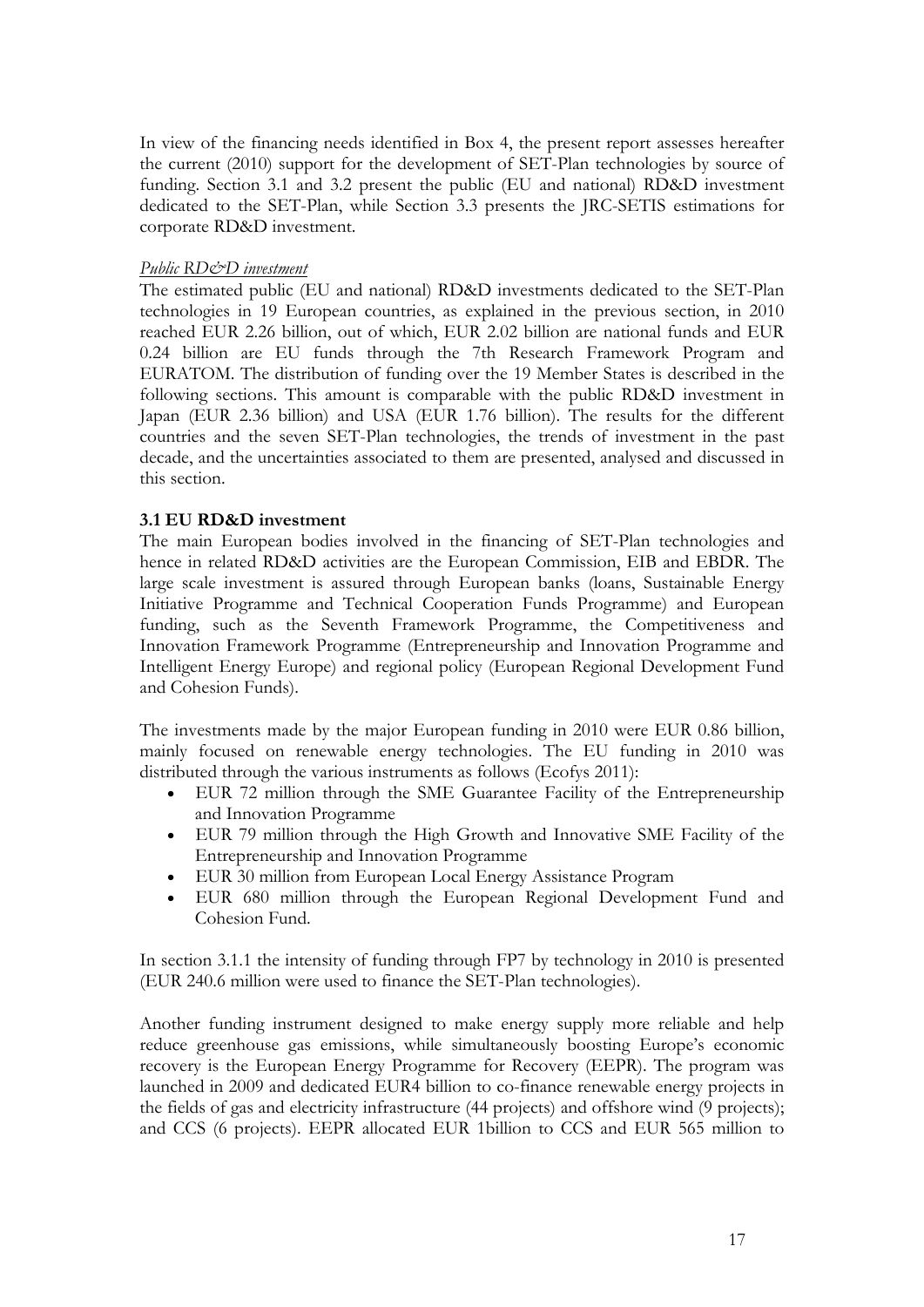offshore wind<sup>18</sup>. In 2010, EUR 334 million were distributed through EEPR, of which, EUR 146 million to offshore wind projects and EUR 193 million to CCS projects.

More information on the allocation of EU funds can be found on the internet through the Cordis website, the Cohesion Policy Project, DG INFSO: ICT for Sustainable Growth, Intelligent Energy Europe –Projects, JESSICA - Joint European Support for Sustainable Investment in City Areas, JESSICA for Smart and Sustainable Cities, INTERREG projects. The data provided above was extracted from of a review of the European and national financing of renewable energy, produced by Ecofys in 2011, for the European Commission (DG ENER).

The Risk-Sharing Financing Facility (RSFF) is another innovative FP7 debt-financing instrument co-developed by the European Commission and the EIB to provide additional loan finance for research, development, demonstration and innovation in the European research area<sup>19</sup>. The FP7 and the EIB will each contribute with EUR 1 billion for the period  $2007-2013^{20}$ . Through a leverage effect, this contribution will underpin loans and guarantees by the EIB of approximately EUR 10 billion. RSFF loans have already been provided to R&D and innovation projects in the field of energy, which involve R&D in renewable energy technologies (low-carbon technologies). The current FP7 budget for risk-sharing (max. EUR 1 billion until 2013 with EUR 500 million already allocated by 2010) might not be sufficient if there is high demand for RSFF loans (including demand for larger demonstration projects related to SET-Plan implementation)<sup>21</sup>. From 2007 to 2009, 62 projects were approved for RSFF and have received EUR 6.3 billion. These projects were implemented in 18 EU Member States and 2 FP7 Associated Countries. 17% of this funding was related to energy topics (EUR 1041 million in total). Assuming that the annual intensity of RSFF in 2010 was at the 2009 level, RSFF would have potentially distributed EUR 347 million for energy related projects.

In addition, the European Commission's proposal for Horizon 2020 indicates that EUR 1.1 billion of RSFF may be used for the implementation of SET-Plan projects over the  $2014 - 20$  period<sup>22</sup>.

## <span id="page-17-0"></span>*3.1.1 The 7th Research Framework Programme (FP7)*

The total EU contribution to the FP7 projects during the period 2007-2012 is approximately EUR 1.52 billion .This value refers only to the FP7 Energy Theme's budget lines; this is raised to EUR 1.78 billion when contributions to the FCH-JTI are taken into account, which results in EUR 0.30 billion per year on average.

Figure 4 presents an estimate of the FP7 contribution to the SET-Plan technologies in 2010. The Community funds in FP7 and EURATOM are EUR 0.24 billion. Nuclear fission receives about a third of the total funds, followed by fuel cells and hydrogen, bioenergy, electricity grids and solar energy. The total figure shows an increase compared to the one from 2007 (EUR 0.16 billion, JRC 2009). The differences include the slight

<sup>18</sup> European Energy Programme for Recovery: http://ec.europa.eu/energy/eepr/index\_en.htm.

<sup>19</sup> RSFF projects are evaluated by the EIB and validated by the European Commission (DG RTD, co-

<sup>&</sup>lt;sup>20</sup> Sharing risk in research, development & innovation: www.eib.org/rsff.<br><sup>21</sup> Presentation by M. Koch: www.ceps.eu/files/Koch.pdf.

<sup>&</sup>lt;sup>22</sup> Investing where it matters: An EU budget for long-term growth. Download from: www.ceps.eu/book/investing-where-it-matters-eu-budget-long-term-growth.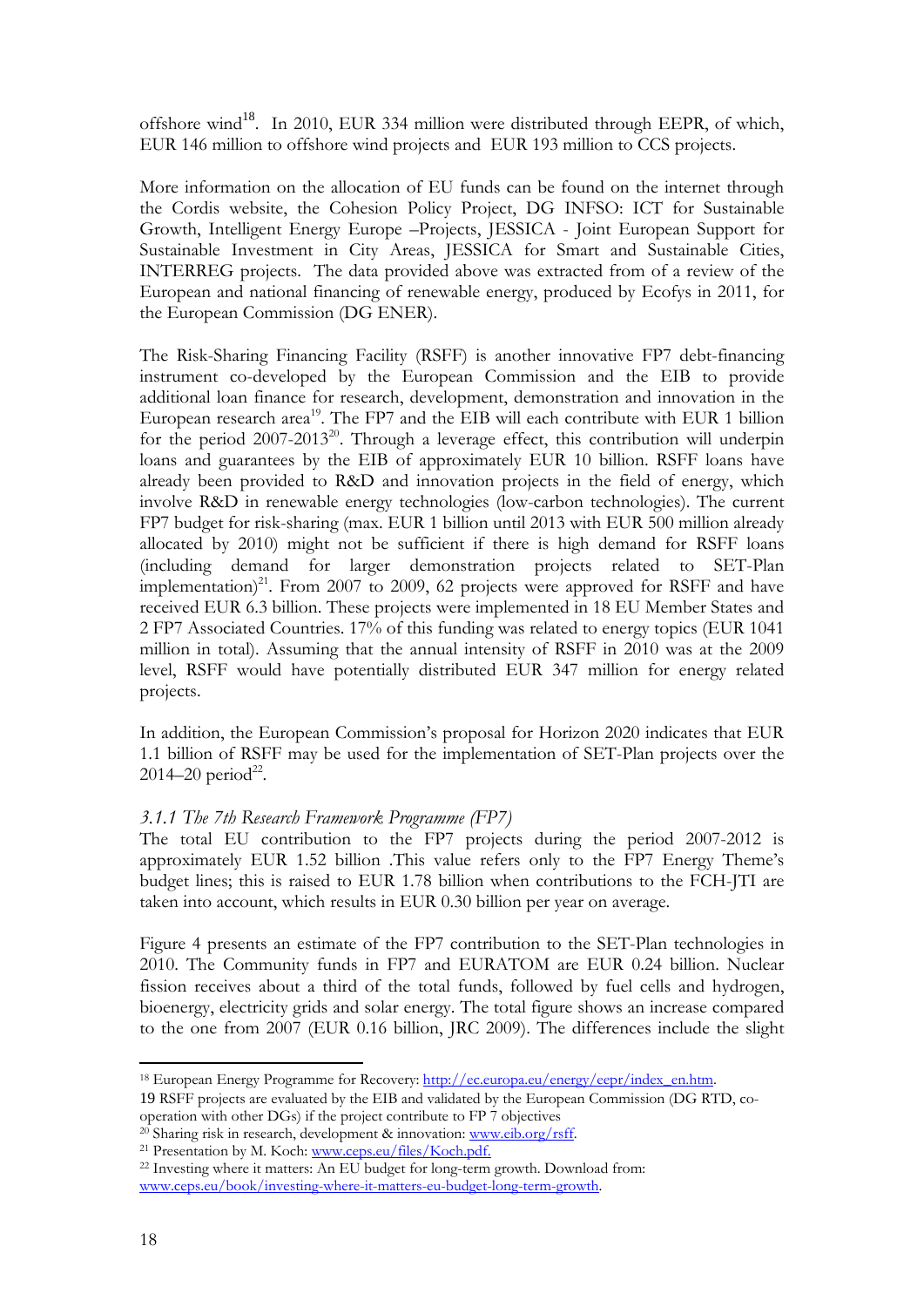decrease in CCS, wind energy, fuel cells and hydrogen; and the increase in the rest of technologies (solar, bioenergy, electricity grids and nuclear fission). Moreover, CCS technology has also been supported by the EU through the EEPR programme that effectively distributed EUR 193 million to CCS projects<sup>23</sup> in 2010.



Figure 4. Estimation of EU FP7 funds (in absolute -million euro- and relative terms) in SET-Plan technologies in 2010.

However, the FP7 budget dedicated to energy-related projects includes a wider range of technologies than those addressed in the present report. By consequence, there is some uncertainty with the present assessment, resulting mainly from: 1) raw data – some projects simultaneously address two or more technologies but have been allocated to one to avoid double-counting; 2) methodology – the budgets of all projects are evenly divided by the number of execution years, irrespective of the actual starting date of a project within 2010 or the distribution of activities throughout the duration of a project. Nevertheless, the impact of this uncertainty is expected to be limited; hence the results provide a good indication of the effort and the trend of investment at the EU level.

# <span id="page-18-0"></span>*3.1.2 The European Investment Bank-EIB*

In assuring financial support to the renewable energy and energy efficiency sectors, the European Investment Bank-EIB has substantially increased its support over the last 5 years. Its annual lending increased more than tenfold since 2006 (EUR 0.5 billion) reaching EUR 6.2 billion in 2010. The majority of this lending is directed to wind and solar power generation.

The EIB has also developed other means of financing, such as equity and carbon funds, to further support renewable energy and energy-efficiency projects. The EIB also manages and participates in several other initiatives and programmes related to energy

<sup>&</sup>lt;u>.</u> <sup>23</sup> http://eur-lex.europa.eu/LexUriServ/LexUriServ.do?uri=CELEX:52011DC0217:EN:HTML:NOT.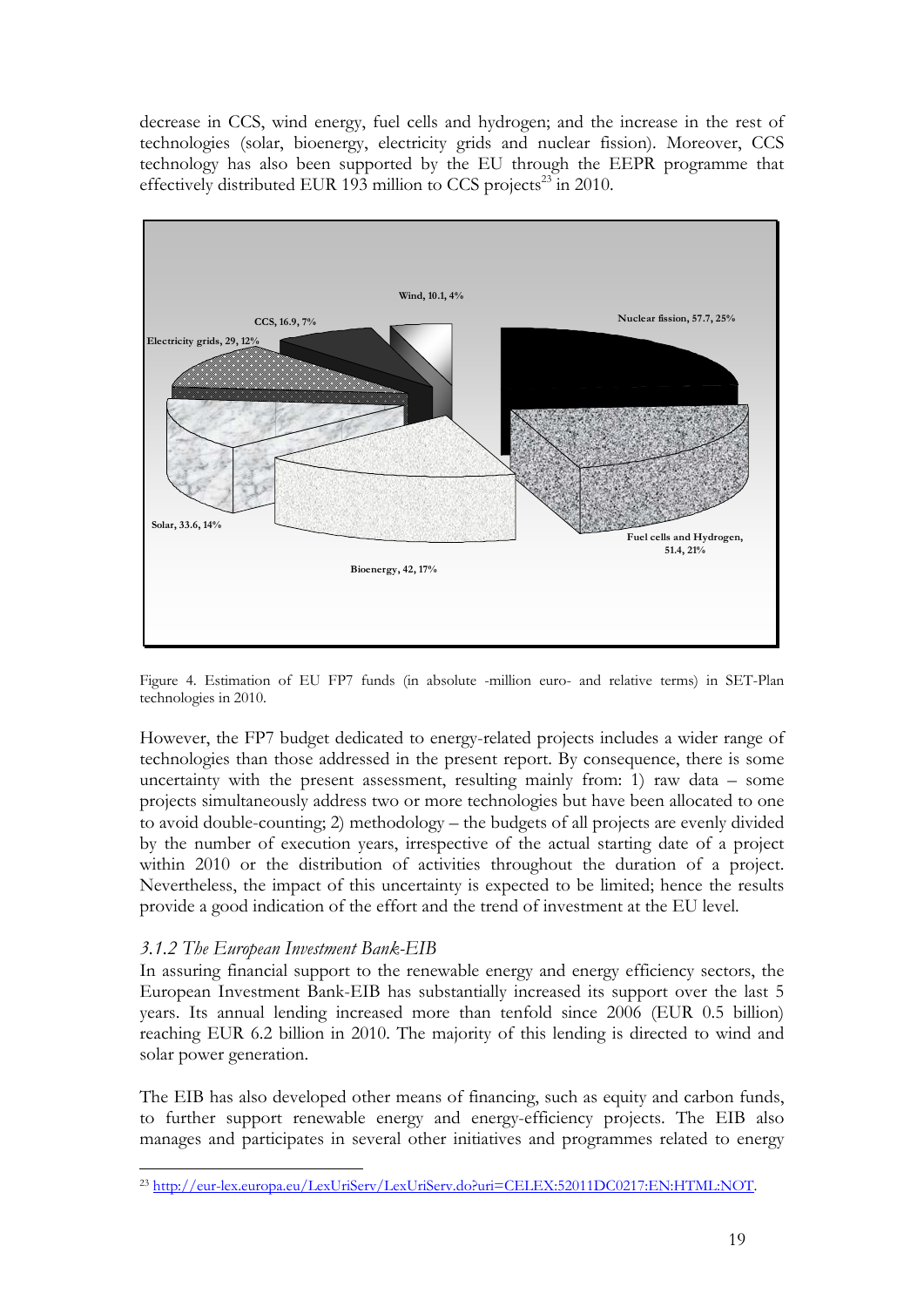and climate change, such as the [Mediterranean Solar Plan](http://www.un.org/millenniumgoals/) (MSP) and the [GEEREF](http://geeref.com/)  (Global Energy Efficiency and Renewable Energy Fund).



Figure 5. EIB expenditure in renewable technologies addressed by the SET-Plan in 2010, in million euro (source: EIB24). The projects taken into account are those for which the loan has been signed in 2010. The EIB loans included in 'Other Member States' refer to the ones signed with Finland, Slovenia, Czech Republic, Malta, Estonia, Poland, Portugal, Austria and Sweden.

The main EIB beneficiaries in 2010 were Italy, UK, Germany and Spain, which received almost 61% of EIB investments (see Figure 5). In the energy sector, 55% of the funds were allocated to electricity grid improvements, while 33% were directed to wind energy projects (mostly offshore) and 11% to PV projects. This snapshot is different from that of 2009, when wind was the principal sector funded by EIB, with EUR 1.28 billion representing 46% of total EIB expenditure on renewable energy that year.

# <span id="page-19-0"></span>*3.1.3 The European Bank for Reconstruction and Development-EBRD*

The strategic initiatives of EBRD are designed to pursue the challenges of increased energy security and energy efficiency, which can contribute to stronger productivity and economic growth in lesser developed countries. In order to achieve these goals, the EBRD commitments accounted for nearly one quarter of total EBRD financing in 2010: 21% of the signed projects are energy related, comprising both natural resources and the power sector.

Investment under the Sustainable Energy Initiative rose 64% between 2009 and 2010. The Bank signed 21 projects in 13 countries with a total value of more than EUR 1.2 billion, approximately one third more than in 2009 in terms of the level of investment and number of projects (EBRD annual report). The Bank shows a strong interest in financing wind projects and in particular large wind farms, such as the 120 MW

<sup>&</sup>lt;sup>24</sup> For example, data about Austria can be found at: www.eib.org/projects/loans/sectors [/energy.htm?start=2010&end=2010&region=european-union&country=austria](http://www.eib.org/projects/loans/sectors /energy.htm?start=2010&end=2010®ion=european-union&country=austria)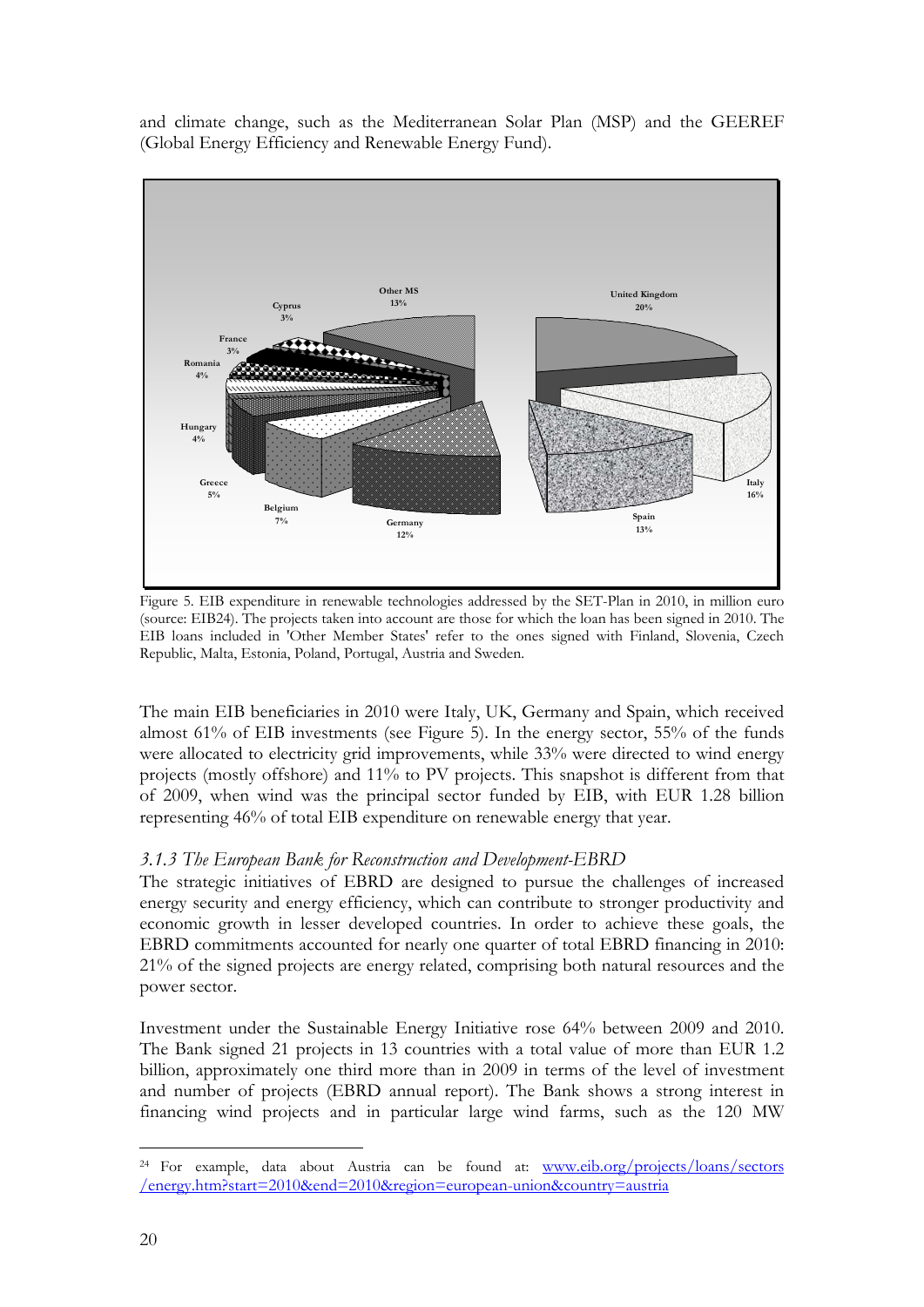Margonin project in Poland. Table 2 provides an overview of projects for which a loan has been signed in 2010. Loans are mainly provided to wind energy (EUR 207.6 million) and electricity grid projects (EUR 581.3 million) and to a lesser extent hydro, CCGT (combined-cycle gas turbine) and natural gas. Electricity grid projects are of high priority for EBRD in 2010 (51% of projects in power and energy sector are grid related). This technology also represents a priority for EIB loans in 2010 as well (see section 3.1.2.).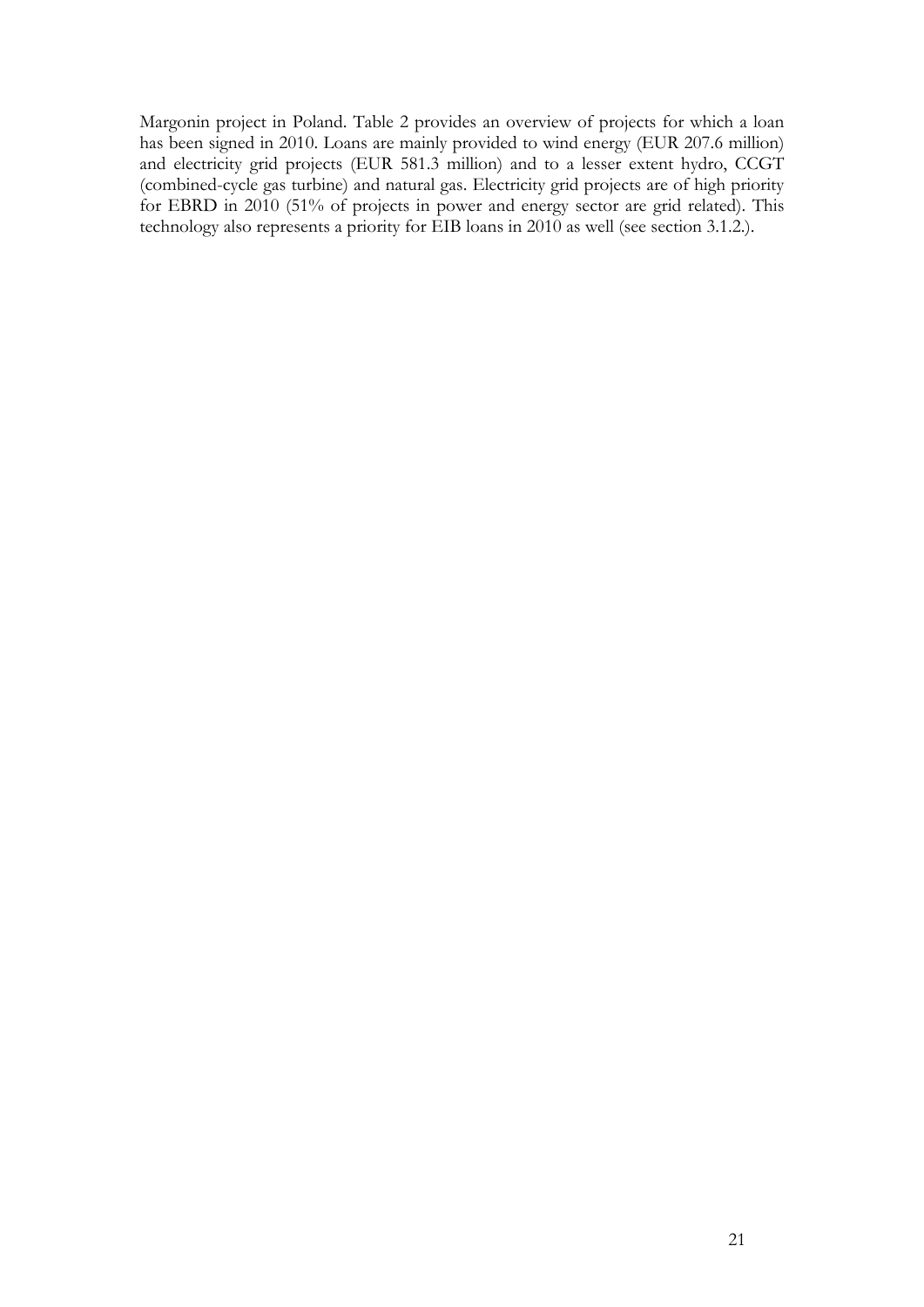| Table 2 EBRD expenditure for Power and Energy in 2010, in million euro. The projects taken into account for 2010 are those for which the loan has been signed in 2010 (source: |  |  |  |
|--------------------------------------------------------------------------------------------------------------------------------------------------------------------------------|--|--|--|
| EBRD) http://www.ebrd.com/pages/research/publications/flagships/annual.shtml.                                                                                                  |  |  |  |

|              |                                                                 |                                                                                                                         | Portfoli     | Total   | <b>EBRD</b>    | <b>EBR</b>     | Total       |
|--------------|-----------------------------------------------------------------|-------------------------------------------------------------------------------------------------------------------------|--------------|---------|----------------|----------------|-------------|
| Country      | Project name                                                    | Description                                                                                                             | o class      | project | loan           | D              | <b>EBRD</b> |
|              |                                                                 |                                                                                                                         |              | value   |                | equity         | finance     |
| Bulgaria     | Suvorovo Windfarm                                               | A loan to finance the construction of a 60MW wind power                                                                 | Private      | 103     | 42.5           | $\Omega$       | 42.5        |
|              |                                                                 | generation station.                                                                                                     |              |         |                |                |             |
| Hungary      | Magyar Wind                                                     | Equity participation in Iberdrola Wind Farm portfolio.                                                                  | Private      | 200     | $\overline{0}$ | 50             | 50          |
| Lithuania    | Lietuvos Elektrine                                              | Financing of a new combined-cycle gas turbine power plant.                                                              | State        | 360.4   | 71             | $\overline{0}$ | 71          |
| Poland       | Polska Wind                                                     | Equity participation in Iberdrola Windfarm portfolio.                                                                   | Private      | 300     | $\overline{0}$ | 75             | 75          |
| Latvia       | Latvenergo Riga CHP-2                                           | The construction of a new combined cycle gas turbine unit to replace<br>the old conventional gas-fired units.           | State        | 394.33  | 84.99          | $\overline{0}$ | 84.99       |
| Kazakhstan   | Aktobe combined<br>heat<br>power<br>rehabilitation              | The loan will be used for the rehabilitation and upgrade of the<br>equipment.                                           | State        | 50      | 40             | $\overline{0}$ | 40          |
| Georgia      | Black Sea Energy Transmission<br>System                         | Financing of the construction of a new 315 kilometre high voltage<br>transmission line and a "back-to-back" substation. | State        | 315     | 80             | $\theta$       | 80          |
| Poland       | Energa S.A.                                                     | Financing of extension/upgrade of electricity distribution network                                                      | State        | 567.07  | 67.40          | $\theta$       | 67.40       |
| Bulgaria     | Gas Rimini                                                      | Loan to finance the development of the gas network in Trakia.                                                           | Private      | 62.6    | 20             | $\theta$       | 20          |
| Serbia       | <b>EPS</b> Metering                                             | Loan to fund acquisition/installation 200,000 advanced meters.                                                          | State        | 80      | 40             | $\theta$       | 40          |
| Poland       | Margonin Wind Farm                                              | Financing towards construction and operation of a 120 MW wind<br>farm in the Margonin region.                           | Private      | 184.71  | 40.08          | $\theta$       | 40.082      |
| Serbia       | Western Balkans Sustainable Energy<br>Direct Financing Facility | Financing of small hydropower plant.                                                                                    | Private      | 2.52    | 1.4            | $\overline{0}$ | 1.4         |
| Ukraine      | South Ukraine Transmission Project                              | Loan to fund construction of 750 kV 190km overhead line between<br>Zaporizhzhia NPP and Kakhovska substations.          | State        | 449     | 175            | $\overline{0}$ | 175         |
| Russia       | RusHydro Bond Issue                                             | Participation in RusHydro's bond issue as an anchor investor.                                                           | State        | 107.77  | 107.77         | $\theta$       | 107.772     |
| Russia       | Federal Grid Company                                            | Financing will contribute to the modernisation of the Pakhra<br>substation.                                             | State        | 87.65   | 87.65          | $\theta$       | 87.655      |
| Montenegro   | EPCG Metering and Distribution                                  | Loan for metering and distribution network reconstruction.                                                              | <b>State</b> | 43.5    | 35             | $\theta$       | 35          |
| Turkey       | Sedas Electricity Distribution Loan                             | Financing of SEDAS' capital investment programme.                                                                       | Private      | 482.84  | 77.25          | $\theta$       | 77.256      |
| Georgia      | Telasi Rehabilitation Project                                   | Investment programme to improve electricity supply in Tbilisi.                                                          | Private      | 24.72   | 19.31          | $\theta$       | 19.314      |
| <b>FYROM</b> | Western Balkans Sustainable Energy<br>Direct Financing facility | Loan for the construction and operation of seven small hydropower<br>plants.                                            | Private      | 11.57   | 6              | $\theta$       | 6           |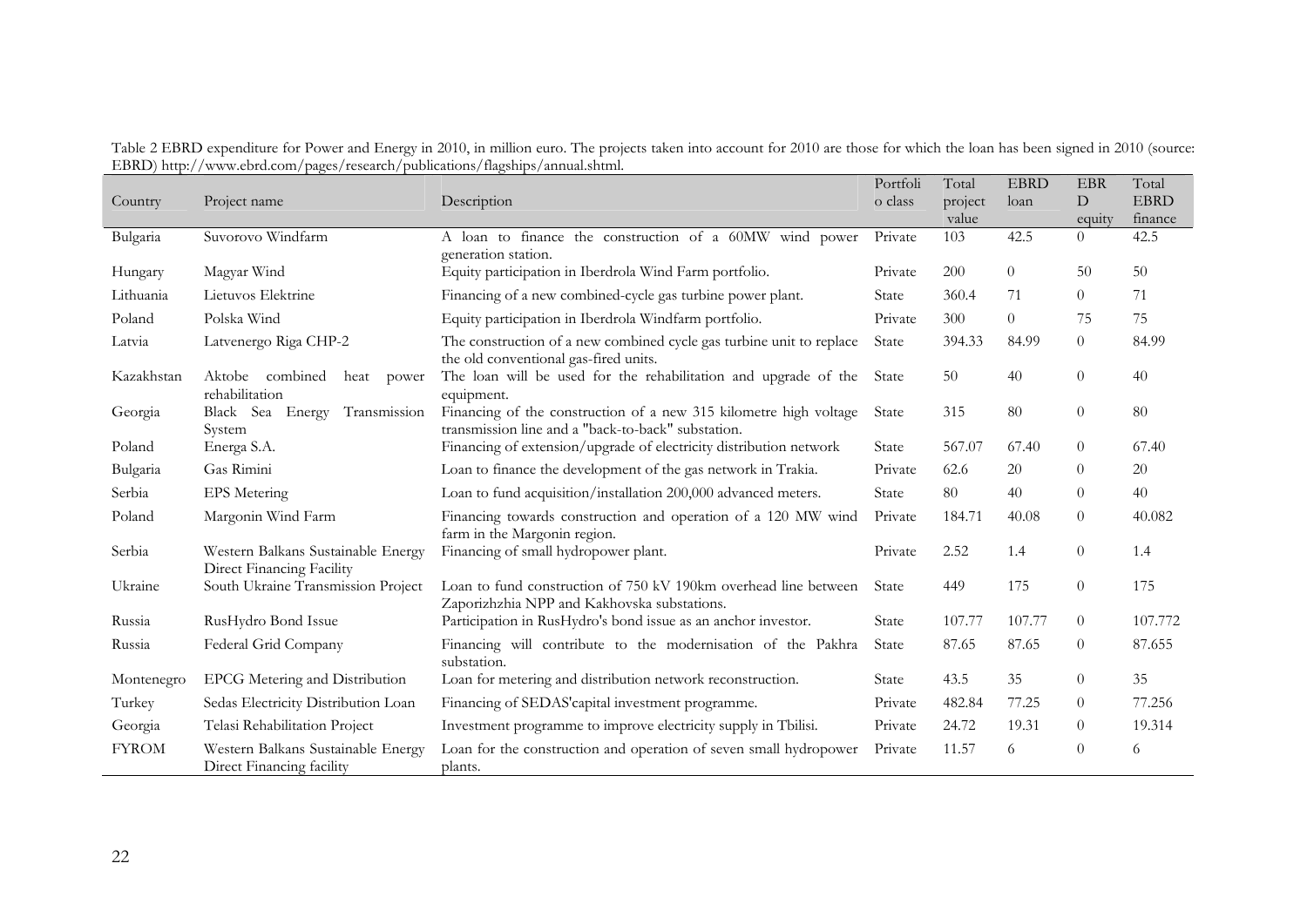## **3.2 National R&D investment**

#### *3.2.1 Competent authorities and main RD&D policies*

<span id="page-22-1"></span><span id="page-22-0"></span>Europe lacks of a top-down structure to coordinate and manage the RD&D activities from all Member States, which reduces the effectiveness and efficiency of the pan-European exploitation of synergies in strategic energy planning. Box 5 presents the different European Member State competent authorities for RD&D policies.

|           | Box 5 – European Member State competent authorities for RD&D policies                                                                                                                                                    |  |  |  |  |
|-----------|--------------------------------------------------------------------------------------------------------------------------------------------------------------------------------------------------------------------------|--|--|--|--|
|           | <b>Competent authority</b>                                                                                                                                                                                               |  |  |  |  |
| AT        | Austrian Federal Climate and Energy Fund (Klima- und Energiefonds)                                                                                                                                                       |  |  |  |  |
| <b>BE</b> | Administration of Company Taxes and Income - SPF Finance.<br>Federal Science Policy Department                                                                                                                           |  |  |  |  |
| <b>BE</b> | Energy Technology Innovation Platform (MIP)                                                                                                                                                                              |  |  |  |  |
| <b>BE</b> | The Department of Energy and Sustainable Building (DG04)<br>Department of Economy, Employment and Research (DG06)                                                                                                        |  |  |  |  |
| DK        | The Minister of Climate, Energy and Construction (The Green Labs DK Programme)                                                                                                                                           |  |  |  |  |
| <b>DK</b> | The transmission grid operator Energinet.dk is in charge of the subsidies.                                                                                                                                               |  |  |  |  |
| EE        | Ministry of Economic Affairs and Communications, Ministry of Education and<br>Research, Ministry of Agriculture. Foundations (Entreprise Estonia, Archimedes<br>Foundation, Rural Development Foundations respectively). |  |  |  |  |
| FI        | Ministry of Employment and the Economy, The Centre for Economic Development,<br>Transport and the Environment                                                                                                            |  |  |  |  |
| <b>FR</b> | French energy agency ADEME.                                                                                                                                                                                              |  |  |  |  |
| <b>FR</b> | French National Research Agency (ANR).                                                                                                                                                                                   |  |  |  |  |
| DE        | Federal Ministry for the Environment, Nature Conservation and Nuclear Safety (BMU)                                                                                                                                       |  |  |  |  |
| <b>GR</b> | Ministry of Development, Competitiveness and Shipping; Ministry of Environment,<br>Energy and Climate Change (MEEC)                                                                                                      |  |  |  |  |
| <b>IE</b> | The Sustainable Energy Authority of Ireland (SEAI) administers the programme.                                                                                                                                            |  |  |  |  |
| <b>IT</b> | The ministry of Economic Development, ENEA(National agency for new technologies,<br>Energy and sustainable economic development), CNR (Italian National Research Council) and<br>RSE(Ricerca sul Sistema Energetico),.   |  |  |  |  |
| LU        | The competent authorities are the Ministry of Economics and the Ministry of Finance.                                                                                                                                     |  |  |  |  |
| <b>NL</b> | Topconsortia voor Kennis en Innovatie' or TKI's (Top-class Consortia for Science<br>and Innovation). Off-shore Wind                                                                                                      |  |  |  |  |
| PT        | Energy Agency (ADENE)                                                                                                                                                                                                    |  |  |  |  |
| <b>ES</b> | The Ministry of Economics and Competitiveness                                                                                                                                                                            |  |  |  |  |
| <b>SE</b> | Swedish Energy Agency                                                                                                                                                                                                    |  |  |  |  |

There is diversity in financial incentives and policy instruments in the EU Member States that encourage the development of RD&D activities in SET-Plan technologies (see Table 3). Direct support to innovation activities is manifested through public subsidies to research and demonstration (in France, Germany and UK). Indirect support for R&D is provided in Belgium (credit tax) and the Netherlands (public-private partnerships) to encourage the active participation of private parties.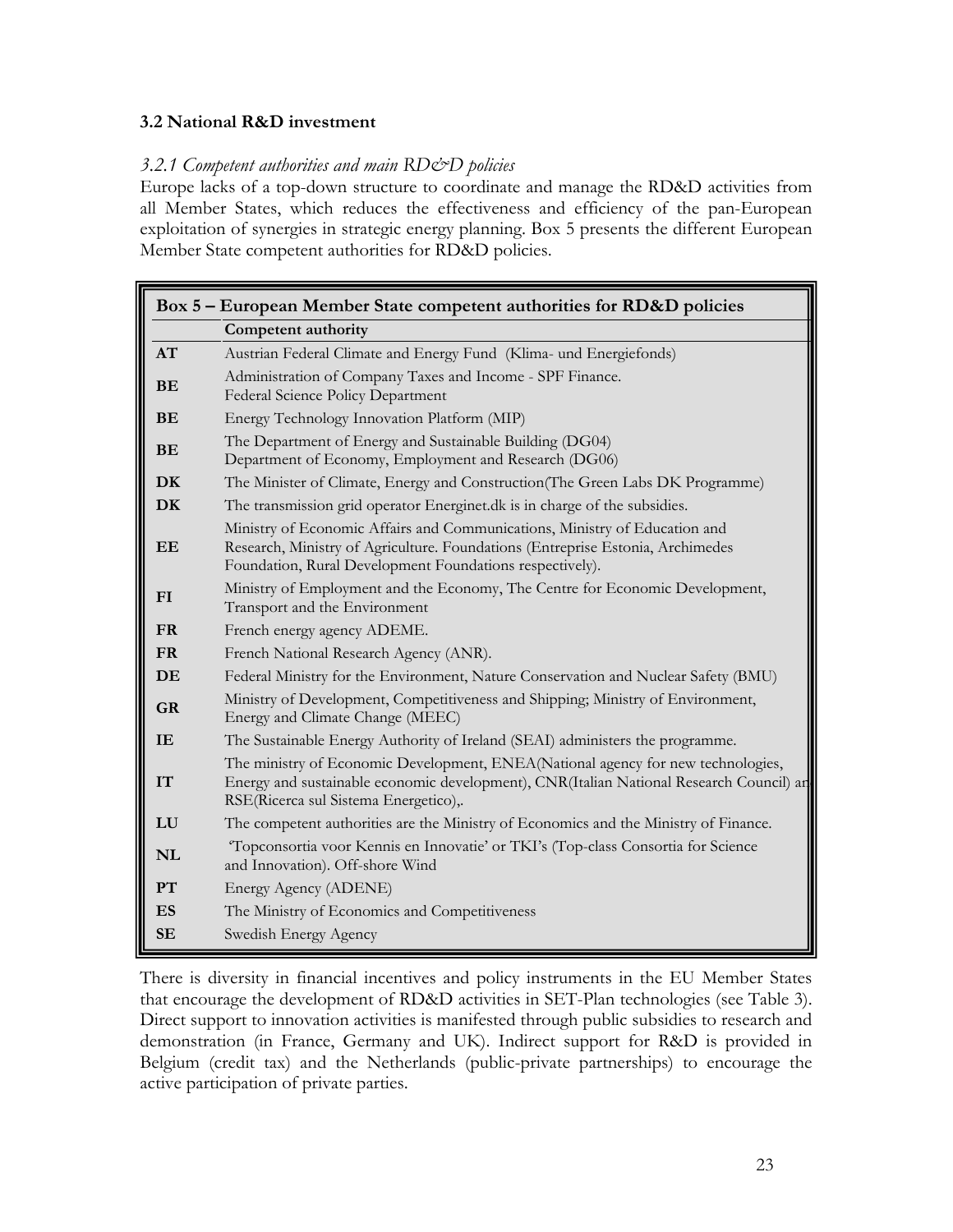| Country                  | <b>RD&amp;D</b> Policies |                                                                                                                                                                                                    | Description                                                                                                                                                                                              |
|--------------------------|--------------------------|----------------------------------------------------------------------------------------------------------------------------------------------------------------------------------------------------|----------------------------------------------------------------------------------------------------------------------------------------------------------------------------------------------------------|
| $\mathbf{A}\mathbf{T}$   |                          | Neue Energien 2020 program (Smart Energy R&D, Energy Efficiency, Austrian Climate and Energy Fund allocated EUR 30 million<br>Renewable Energy, Education, Awareness Raising, Technology Transfer) |                                                                                                                                                                                                          |
| ВE                       | national                 | Partial exemption of 75% of the business tax                                                                                                                                                       | An indirect fiscal mechanism collected EUR 500 million for investment in<br>R&D.                                                                                                                         |
| BE                       | regional                 | Platform.                                                                                                                                                                                          | Flanders: The Environment and Energy Technology Innovation Finance specific research projects to develop sustainable technologies,<br>products and services.                                             |
| BE                       | regional                 | Department of Economy, Employment and Research of the research<br>Public Service of Wallonia                                                                                                       | Wallonia: Department of Energy and Sustainable Building; Advance payment of up to 70 % of investment costs for projects of applied<br>technological<br>development.<br><sub>Or</sub>                     |
| $\rm DK$                 | renewable technologies.  |                                                                                                                                                                                                    | Green Labs DK Programme finance projects related to energy efficiency and The programme's budget is 210 million DKK (approx. EUR 28 million) for a<br>period of two years, from 2010 to the end of 2012. |
| DK                       |                          | environmentally friendly power generation technologies                                                                                                                                             | Forsk-El Programme - Support for research and development of ForskEL is financed through a so-called Public Service Obligation (PSO),<br>which is paid by final energy consumers.                        |
| EE                       |                          | Operational Programme for the Development of Economic Environment                                                                                                                                  | 2007-2013                                                                                                                                                                                                |
| FI                       | Grants                   |                                                                                                                                                                                                    | R&D projects for generation of renewable energy                                                                                                                                                          |
| FR                       |                          | Fonds démonstrateur. Grenelle of Environment (Ademe)<br>SEED programme), electricity from renewable energies<br>programme), or sustainable transport (TDM programme).                              | (PROGELEC A fund of EUR 325 million was granted for the period 2009 to 2012 for<br>environmental demonstration projects.                                                                                 |
| $\rm{DE}$                |                          | 6th Energy Research Programme                                                                                                                                                                      | For the period 2011-2014, the budget is EUR 3.5 billion                                                                                                                                                  |
| <b>GR</b>                |                          | Ai Stratis - the first green island: non-interconnected island in Aegean Sea                                                                                                                       | 85% of the electricity consumption is met by RES technologies                                                                                                                                            |
| IE                       |                          | Renewable Energy RD&D Programme                                                                                                                                                                    |                                                                                                                                                                                                          |
| ${\rm IT}$               | ENEA, CNR and RSE        |                                                                                                                                                                                                    | Research program on electrical system                                                                                                                                                                    |
| LU                       |                          | No specific RD&D Policies. general support scheme within the Law of 5.6.09 The financial support covers 25% to 100% of the eligible costs                                                          |                                                                                                                                                                                                          |
| NL                       |                          | R&D programme based on Funding from the parties involved                                                                                                                                           | $60\%$ funding from private companies and $40\%$ from the government                                                                                                                                     |
| $\mathcal{P}\mathcal{T}$ |                          | Fundo de Apoio à inovação - FAI Fund to Support Innovation                                                                                                                                         |                                                                                                                                                                                                          |
| ES                       | innovation 2008 - 2011)  |                                                                                                                                                                                                    | National plan of scientific research, development and technological Energy, climate change mitigation, energy efficiency; Sustainable mobility /<br>transport; Other climate change areas.               |
| SЕ                       |                          | Grants for research and development in the field of wind energy                                                                                                                                    | Offshore projects and onshore projects (baring wind speed restrictions).                                                                                                                                 |
| GB                       |                          | UK Renewable Energy Strategy                                                                                                                                                                       | GBP 50 million until 2015 (innovation activities in offshore wind, marine<br>energy, waste and biomass)                                                                                                  |

Table 3. Main RD&D policies within European Member States (www.res-legal.eu)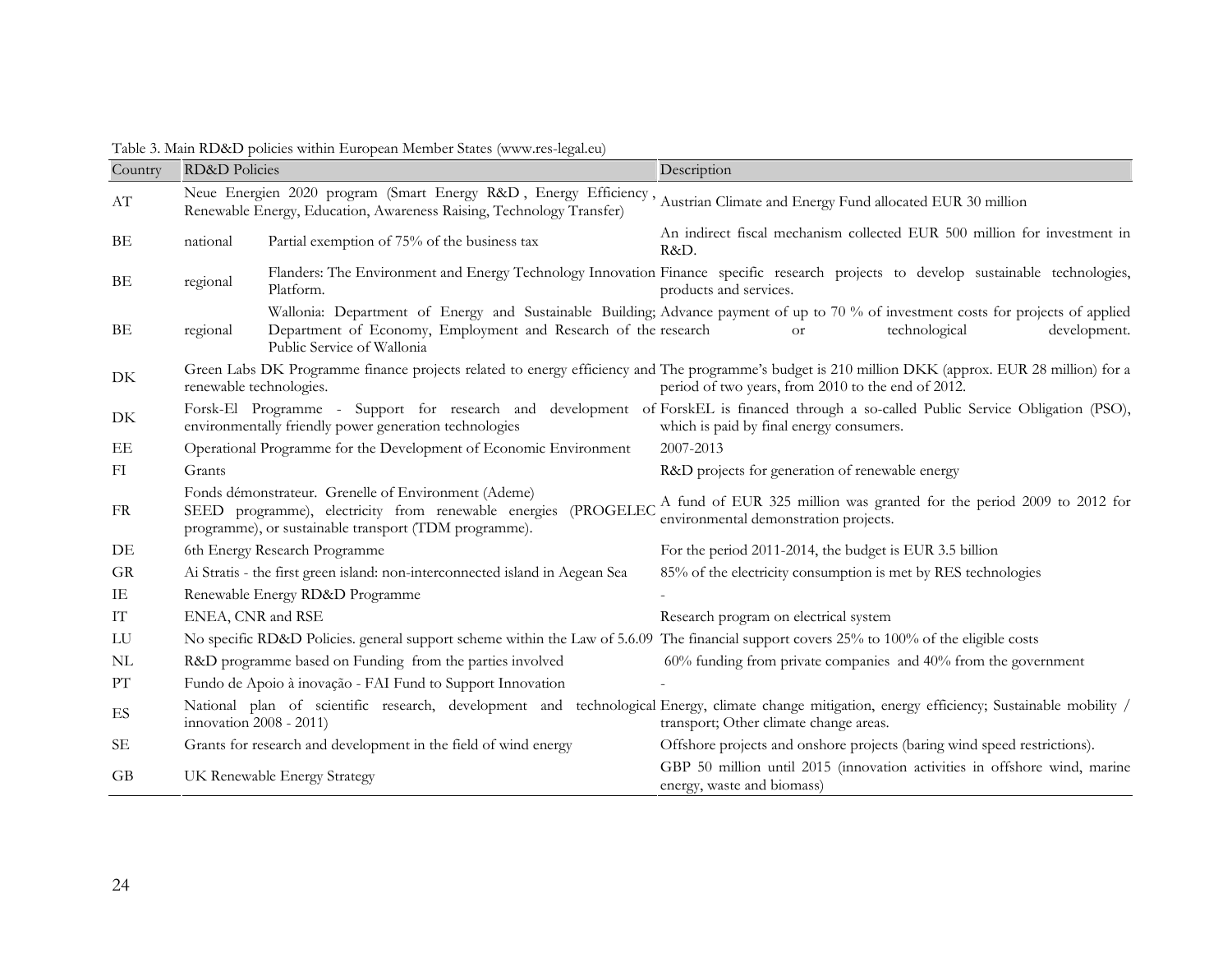In addition to the above mentioned national funding, since 2008, EU Member States have launched national economic recovery programmes. The fiscal stimulus envisages support to R&D activities in the field of renewable energy technologies. The green share in these recovery packages focuses mainly on the following categories: investment in energy efficiency, investment in transport infrastructure, vehicle scrappage schemes, investment in renewable energy sources and funds to support eco-innovation (Pollitt, 2011). The size of the stimulus packages and their green part are summarised in Table 4.

|                      | Size<br>of<br>stimulus | Size green part | Share green part | Implementation |
|----------------------|------------------------|-----------------|------------------|----------------|
| <b>Member States</b> | package (€ bn)         | $(\epsilon$ bn) | $\binom{0}{0}$   | period         |
| Austria              | 1.9                    | 1.07            | 56               | 2009-2012      |
| Belgium              | 1.7                    | 0.17            | 10               | 2009-2011      |
| Czech Republic       | 2.7                    | 0.90            | 33               |                |
| Cyprus               | 0.5                    | 0.03            | 1                |                |
| Denmark              |                        | 15.60           |                  |                |
| Estonia              | $\sim$ 1.0             | 0.25            | $\sim$ 20        | 2009-2010      |
| Finland              | ۰                      | 0.20            |                  |                |
| France               | 26.0                   | 3.55            | $8 - 20$         | 2009-2010      |
| Germany              | 80.0                   | 10.60           | 13               |                |
| Italy                | 65.5                   | 3.80            | 6                | 2009-2011      |
| Lithuania            | 1.5                    | 0.30            | 20               |                |
| Latvia               |                        | 0.80            |                  |                |
| Netherlands          | 17.3                   | 2.90            | 17               |                |
| Portugal             |                        | 0.31            |                  |                |
| Slovak Republic      | 1.5                    | 0.17            | $6 - 12$         | 2009-2010      |
| Slovenia             | 1.3                    | 0.20            | 15               |                |
| Sweden               | 12.0                   | 0.70            | $5-6$            | 2009-2011      |
| UK                   | 31.4                   | 1.60            | 5                | 2009-2010      |

Table 4. Summary of the stimulus packages in several EU Member States. Due to lack of information, some Member States (Bulgaria, Greece, Hungary, Ireland, Luxembourg, Malta, Poland, Romania, and Spain) are not included.

Most of the economic stimulus programmes presented above have a duration of a few years and include 2009 and 2010 (see Table 4). The green parts of the stimulus package from Denmark and Germany are remarkable (in absolute terms). Italy, France and the Netherlands are also countries with significant green parts.. However, only in a few Member States, part of the green share of the package focuses on R&D and innovation related to renewable energies:

- France: EUR 150 million for R&D of low-carbon vehicles (4% of the green part)
- Germany: EUR 500 million for R&D of alternative mobility concepts (5% of the green part)
- Sweden: EUR 39 million for green technologies, such as biogas and solar-cells  $(6\% \text{ of the green part})$
- Slovenia: R&D focus stated, but absolute value and field unspecified

The R&D and innovation measures offer the potential for long-term economic benefits, though it is difficult to quantify the scale of these benefits. However, as shown above, they are very limited in the stimulus packages in the EU Member States.

In assuring financial support to the renewable energy sector, national loans have been put in place to encourage related research activities (Table 5).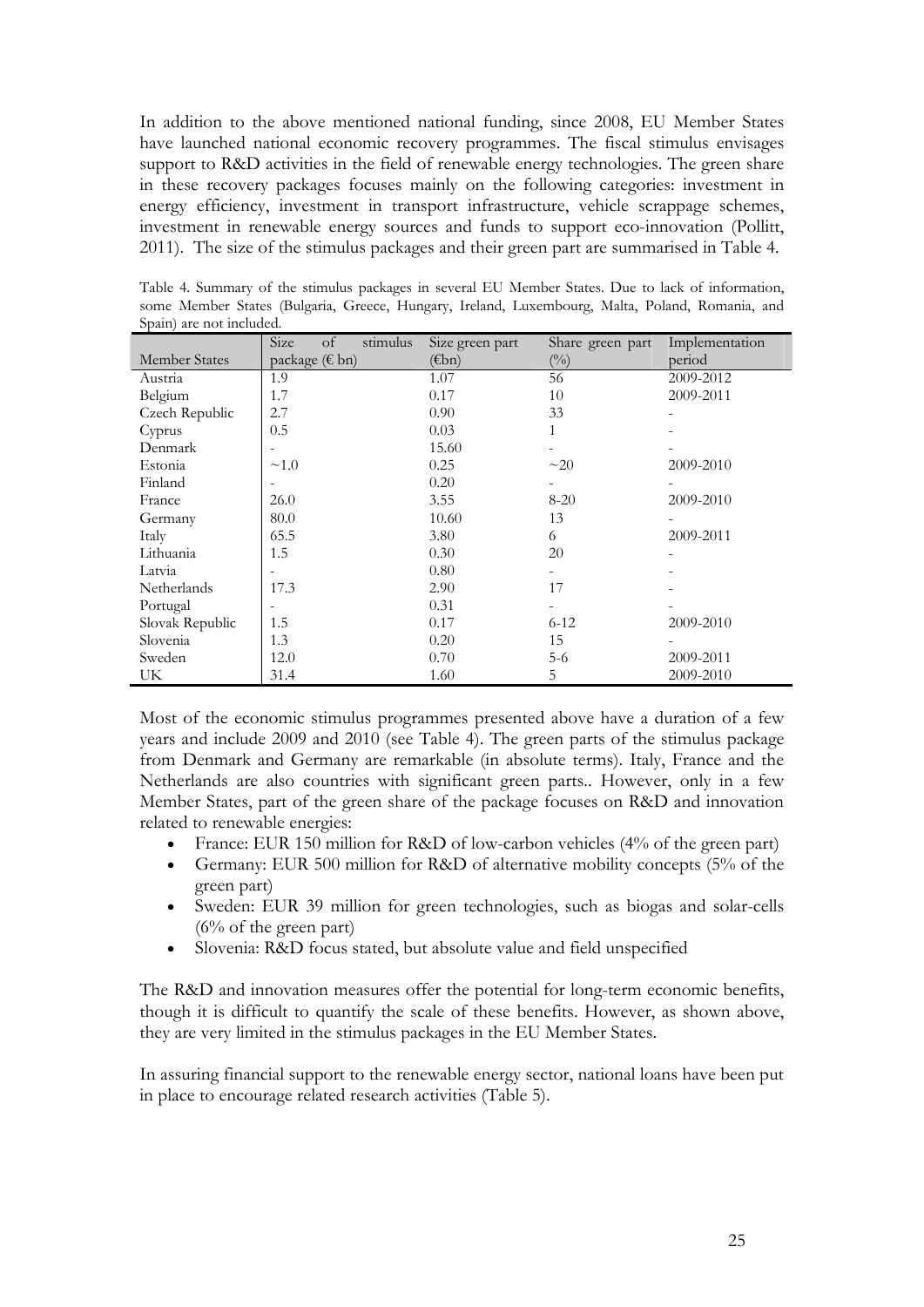|           | Country Name of the support                                                            | Loan features                                                                                                                                                                       | Amount                                                                                                                                                                                                                                                                                                                                                                                                                                  |
|-----------|----------------------------------------------------------------------------------------|-------------------------------------------------------------------------------------------------------------------------------------------------------------------------------------|-----------------------------------------------------------------------------------------------------------------------------------------------------------------------------------------------------------------------------------------------------------------------------------------------------------------------------------------------------------------------------------------------------------------------------------------|
| ВG        | Bulgarian Energy<br>Efficiency and<br>Renewable Energy<br>Credit Line - BEERECL EBRD.  | Maximum loan amounts to EUR<br>2,500,000 in one or more loans,<br>unless otherwise approved by the                                                                                  | From 2004-2010 BEERECL, financed 152<br>projects, EUR 110.82 million loans were<br>disbursed and EUR 19.15 million incentive<br>grants have been awarded to businesses.                                                                                                                                                                                                                                                                 |
| <b>HR</b> | <b>HBOR Bank scheme</b><br>(Programme for<br>Environmental<br>Protection)              | The minimum loan amounts to<br>HRK 100,000 (approx. EUR<br>13,000). The interest rate is<br>variable from 2-4% per year.                                                            | Credit lines with EIB for the financing of<br>environmental<br>SMEs,<br>projects<br>and<br>infrastructure projects in the public and<br>private sector of EUR 250.0 million <sup>25</sup> .                                                                                                                                                                                                                                             |
| CZ        | <b>ECO-ENERGY</b><br>Programme                                                         | The maximum loan is CZK 50<br>million (approx. EUR 2 million).<br>The interest rate is fixed at<br>$1\%$ /year.                                                                     | Co-financed by the Structural funds<br>(ERDF, ESF, etc.) Overall budget of ECO-<br>ENERGY<br>${\rm OP}$<br>Enterprise<br>and<br>$\blacksquare$<br>Innovation was 65.722 million for 2010 <sup>26</sup>                                                                                                                                                                                                                                  |
| DK        | Loan guarantees for<br>local initiatives for<br>construction of wind-<br>energy plants | The maximum guarantee is<br>500,000 DKK (approx. EUR<br>67,209) per project                                                                                                         | Energienet.dk has provided a budget of 10<br>million DKK (approx. EUR 1.3 million)<br>for guarantees.                                                                                                                                                                                                                                                                                                                                   |
| DE        | KfW Renewable Energy<br>Programme                                                      | Up to 100% of the investment<br>costs eligible for financing<br>(without VAT), however, not<br>more than EUR 25 million per<br>plant/project.                                       | Loans totalling EUR 1.2 billion were<br>granted in 2010 for investment<br>in<br>environmental and climate protection<br>(KFW annual report).                                                                                                                                                                                                                                                                                            |
| ES        | The Centre for The<br>Development of<br>Industrial Technology<br><b>CDTI</b>           | Programs such as INNPRONTA                                                                                                                                                          | granted<br>for<br>Window(30.3)<br>Loans<br>were<br>million), PV (11.38 million),<br>CSP(10.7)<br>million),<br>Bio-energy<br>(3.77)<br>million),<br>CCS(5.28 million), Grids(6.83<br>million),<br>Nuclear Energy (0.22 million)                                                                                                                                                                                                          |
| LT        | Change Mitigation                                                                      | The Fund of the Special The amount to be provided by the<br>Programme for Climate credit institution shall be no less<br>than 20% of the loan.                                      | No information has been found on the<br>amount invested for 2010.                                                                                                                                                                                                                                                                                                                                                                       |
| PL        | National Fund for<br>Environmental<br>Protection and Water<br>Management - RES         | The amount of loan may be PLN<br>4 to 50 million (EUR 1-12<br>of the project costs d) Priority<br>Programme RES). The<br>investment must exceed PLN 10<br>million (EUR 2.4 million) | The total budget for renewable energy and<br>combined heat and power for 2009-2012 is<br>around EUR 333.6 million. In 2010<br>million) but must not exceed 75% financing of environmental protection by<br>the National Fund <sup>27</sup> : PL 1269 million as<br>capital<br>investment<br>loans<br>and<br>οf<br>NFEP&WP ;PL 4298 million subsidies<br>and grants from funds of NFEP&WP and<br>EU Funds; PL 347 million as bank loans. |
| SI        | Eko Sklad                                                                              | The minimum. interest rate for is<br>the three-month EURIBOR rate<br>+ 1.5 percentage points                                                                                        | The calls currently open provide a total of<br>EUR<br>25<br>million for municipalities,<br>enterprises<br>and EUR 5 million for<br>residents.                                                                                                                                                                                                                                                                                           |

Table 5. Summary of the national loans in the selected EU Member States (www.res-legal.eu)

The variety of programs that are in place makes the collection of data on national investment from all the Member States difficult. Recent initiatives such as the SETIS project mapping offer opportunities to monitor EU national funding in a centralised way to explore Europe's full potential in RD&D capacities. This initiative aims to identify

<sup>26</sup> http://erawatch.jrc.ec.europa.eu/erawatch/opencms/information/country\_pages/be/country?section= ResearchFunders&subsection=ImportantResearchProgrammes. 27 http://www.nfosigw.gov.pl/en/financing-environmental-protection/.

<sup>25</sup> HBOR Bank annual report 2010.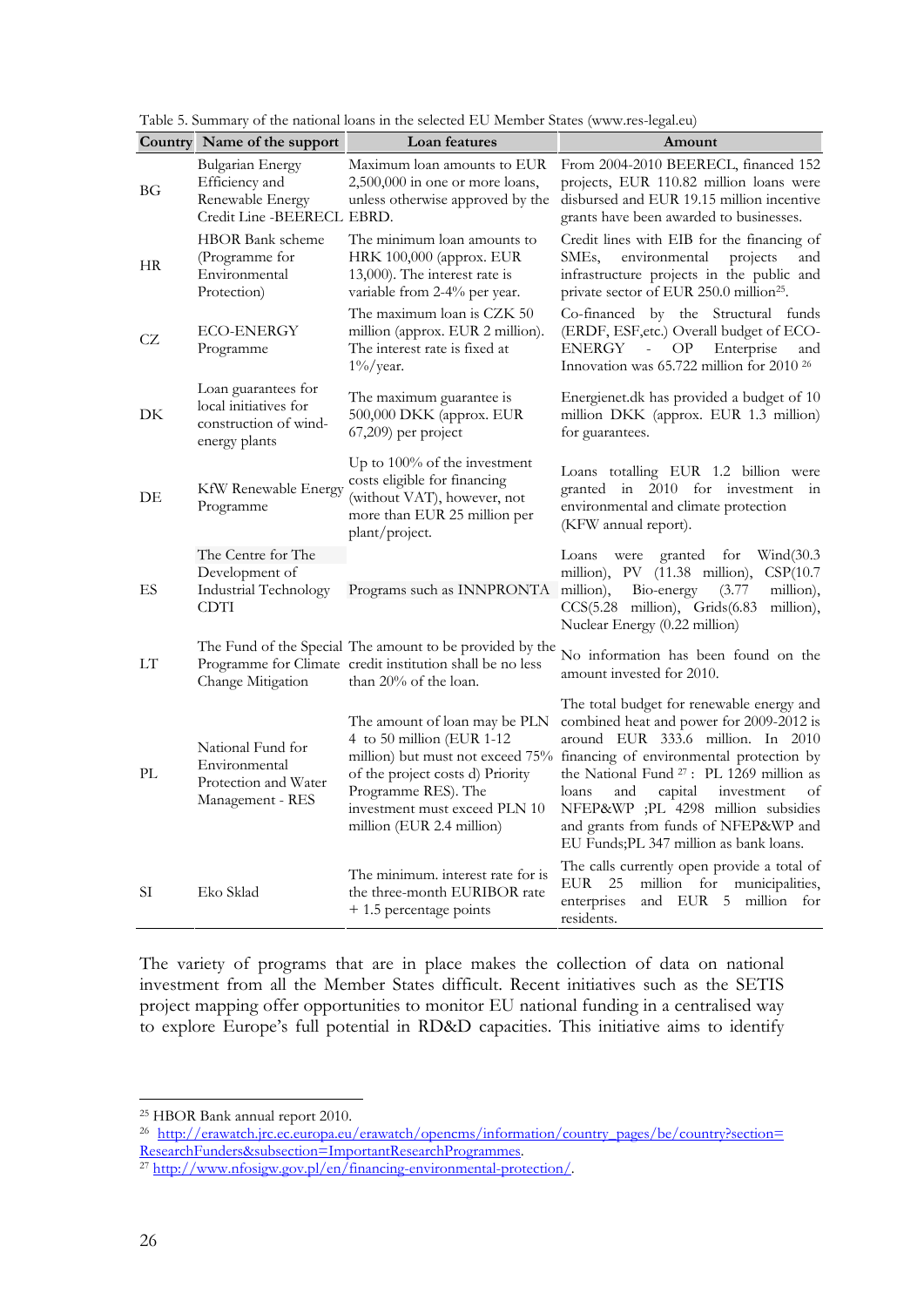gaps and topics<sup>28</sup> for leveraging best on-going efforts with complementary joint actions as prioritised by the Implementation Plans of each EII.

## <span id="page-26-0"></span>*3.2.2 Public RD&D investments: comparison between the EU, the USA and Japan*

The total RD&D investments dedicated to the SET-Plan technologies in 2010 from the 19 European countries addressed in this report are estimated to be EUR 2.02 billion, which shows a significant increase in the past decade (EUR 929.04 million<sup>29</sup>). The level of European RD&D investment in 2010 is comparable with that of Japan and USA for the same year. However, these three economies display different trends from 2001 to 2010: while R&D investment clearly increases in Europe and USA, they are slightly decreasing in Japan. Moreover, the intensity of investments in these countries is very different: from 2001 to 2010, an annual average increase of EUR 82.86 million in the EU is observed, while it is significantly higher in the USA (annual increase of EUR 202.0 million). The growth rates of public subsidies in these three major economies display similar trends but are significantly different in absolute terms: the yearly average increase in the growth rate in the USA is 2.2% and while in the EU it is 0.7 %. The yearly growth rate of RD&D in the USA is rapidly changing, reflecting to some extent policy choices, since a higher priority is now given to the federal strategy for alternative energy research. For example, in 2001, R&D investment in low-carbon technologies in USA represented only 17.65% of those in Japan. Since then, RD&D spending in USA showed a significant increase, in all the SET-Plan technologies, with an even distribution of funding between them. Especially in recent years (2008-2010), among the low-carbon energy technologies, bioenergy, electricity grids, solar energy and CCS take increasingly larger shares. R&D investments show a peak in 2009 due to the economic stimulus package, the so-called "The American Recovery and Reinvestment Act" (abbreviated as ARRA). ARRA was enacted by the  $111<sup>th</sup>$  United States Congress in 2009 to create jobs and promote investment and consumer spending during the recession. The combination of the energy related provisions in ARRA and the regular federal RD&D funds have been considered an important step in creating a sustainable energy system for the future of the USA (Anadon et al., 2009). This shows the significant position of low-carbon RD&D in the strategic planning of the energy sector in the USA.

The source for public spending data in the USA was the "DOE Budget Authority for Energy Research, Development, & Demonstration Database" (Gallagher and Anadon, 2012), which has also been used for this analysis. A comparison of data included in the IEa and DoE databases is shown in Table 6.

| $\alpha$ anson of the energy KD&D data from text and DOE databases |  |                           |                           |  |  |
|--------------------------------------------------------------------|--|---------------------------|---------------------------|--|--|
| <b>Energy technology</b>                                           |  | IEA ( $\epsilon$ million) | DOE ( $\epsilon$ million) |  |  |
| Carbon storage & storage                                           |  | 169.88                    | 114.56                    |  |  |
| Solar energy                                                       |  | 197.06                    | 185.89                    |  |  |
| Wind energy                                                        |  | 63.42                     | 60.33                     |  |  |
| <b>Biofuels</b>                                                    |  | 593.43                    | 165.11                    |  |  |
| Nuclear fission                                                    |  | 354.85                    | 383.99                    |  |  |
| Fuel cells & hydrogen                                              |  | 251.42                    | 155.03                    |  |  |
| Electricity grids                                                  |  | 134.39                    | 128.68                    |  |  |

Table 6. Comparison of the energy RD&D data from IEA and DOE databases

<sup>&</sup>lt;sup>28</sup> To facilitate this process questionnaires have been distributed by SETIS to Member States stakeholders and the EII Teams.

<sup>&</sup>lt;sup>29</sup> In 2009, the JRC public investment totalled EUR 1.14 billion, including EUR 172.48 million for FCH<sub>2</sub> and EUR 38.48 million for CSP.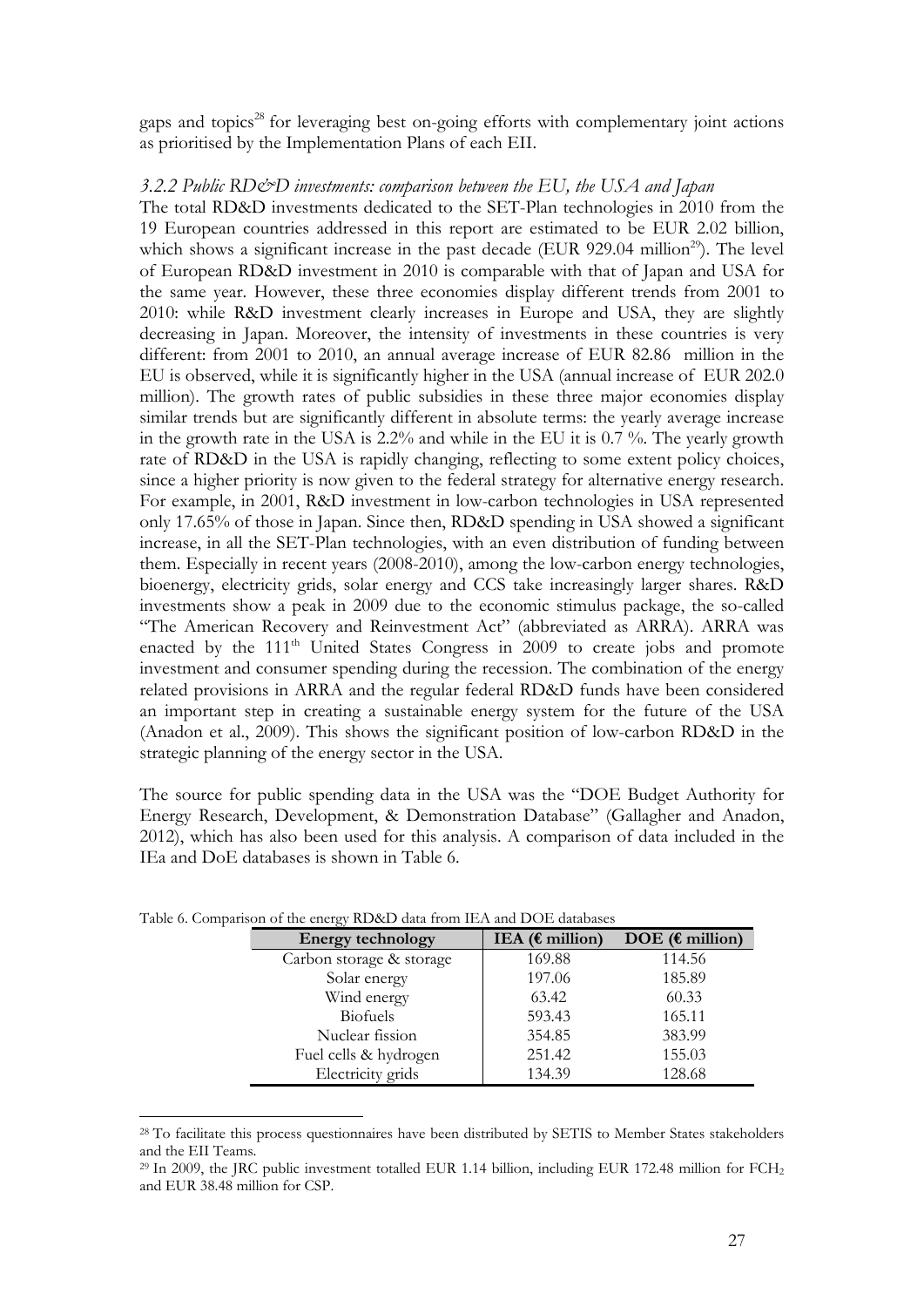Table 6 shows that for most of the technologies, data are comparable, except for fuel cells and biofuels, where the difference between the two data sources is significant. The reason for this difference is that, the data on biofuels in the IEA database include the production of liquid biofuels (EUR 142.70 million) and other biofuels (EUR 450.74 million). Here, the RD&D activities on "other biofuels" focus on 1) assessing biofuel production potential and associated land-use effects, and, 2) genetics and biology to develop new crop varieties or modify certain characteristics of existing varieties (IEA Guide to Reporting Energy RD&D, 2011). The DOE data focus on biomass and biorefinery systems and presumably do not include the same activities as the IEA database.

The comparison of RD&D investments for 2010 reveals that Japan, Finland, France, Denmark, Norway and Sweden have higher intensity in RD&D investments (defined as the ratio of RD&D investment over GDP). Countries like Germany and Italy have a high RD&D investment in absolute terms, but a low R&D intensity: measured as the RD&D investment per GDP , the public R&D intensity in these countries reaches barely 0.01%. Table 7 and Figure 6 show the RD&D investments for the SET-Plan technologies per GDP for the important economies under study. Countries with high GDP show also a high level of investment in low-carbon technologies. Moreover, the correlation coefficient between public RD&D and GDP is 0.68, indicating that the size of the market is an important factor for the R&D intensity for low carbon technologies.

| Country              | <b>RD&amp;D</b> investment | <b>GDP</b>                | RD&D investment/GDP |
|----------------------|----------------------------|---------------------------|---------------------|
|                      | $(E$ billion)              | (€ billion) <sup>30</sup> |                     |
| France               | 0.685                      | 1937                      | 0.035%              |
| Germany              | 0.237                      | 2496                      | 0.010%              |
| United Kingdom*      | 0.250                      | 1710                      | 0.015%              |
| Italy                | 0.136                      | 1553                      | 0.009%              |
| Poland <sup>*</sup>  | $0.124*$                   | 355                       | 0.035%              |
| Netherlands          | 0.102                      | 589                       | 0.017%              |
| Norway               | 0.090                      | 318                       | 0.028%              |
| Spain*               | $0.080*$                   | 1049                      | 0.008%              |
| Denmark              | 0.074                      | 236                       | 0.031%              |
| Sweden*              | $0.073*$                   | 350                       | 0.021%              |
| Finland              | 0.067                      | 179                       | 0.037%              |
| Switzerland          | 0.064                      | 416                       | 0.015%              |
| Belgium              | 0.034                      | 356                       | 0.009%              |
| <b>United States</b> | 1.764                      | 10937                     | 0.016%              |
| Japan                | 2.364                      | 4150                      | 0.057%              |

Table 7. National RD&D investments in the SET-Plan technologies

\* The RD&D investment data for these countries are based on the content of IEA RD&D statistics database after being corrected by JRC-SETIS in consultation with the Member States.

Innovation activities in renewable energy are seen as important determinants for Europe's green growth. In order to fulfil the 20/20/20 climate and energy targets, the overall European investments from the private and public research and development sectors should reach 3% of GDP (Box 6). In the absence of synergies with other actors and considering that two thirds of total R&D investment should be made by the private sector, public RD&D investment should account for 1% of GDP. Table 7 reveals that EU countries such as Finland, France and Poland invest in SET-Plan technologies around 3.5% respectively of the above-mentioned target of 1%. For the year of 2010, the

 $30$  Data source: Eurostat for 2010 (online data codes nama\_gdp\_c and tec00001).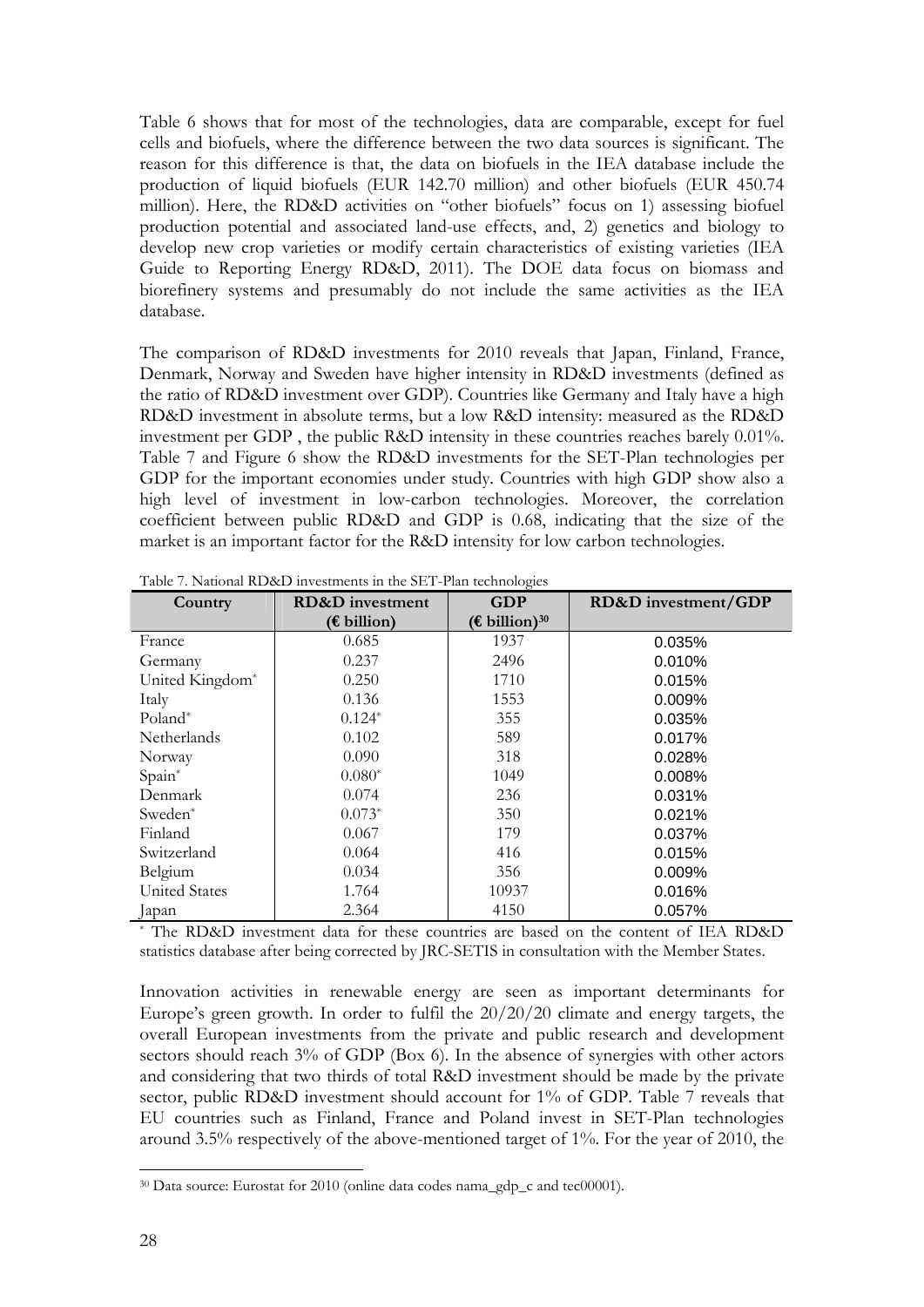intensity of public R&D investments in SET-Plan technologies is low in Italy, which also has private R&D investments below the Lisbon target (48% of total R&D investment in SET-Plan technologies). On the contrary, the low intensity of public R&D investment in Spain and Germany is accompanied by high intensity of corporate R&D investment (almost 65% of total R&D investment in SET-Plan technologies in Spain, and almost 80% of total R&D investment in SET-Plan technologies in Germany).

## **Box 6 – Europe 2020 Strategy**

<u>.</u>

The Europe 2020 Strategy has identified three priorities: Smart, sustainable and inclusive growth. Innovation is recognised as a key driver for revitalizing the European economy. Building on Lisbon Strategy, one essential target proposed to be reached before 2020 is the level of R&D investment that should reach 3% of Europe's GDP. Moreover, the 20/20/20 climate and energy targets should be met. In 2010, the Commission estimated that the level of R&D expenditure in Europe was below 2%, which is lower than level of investments in USA (2.6%) and Japan  $(3.4\%)$ .

The intensity of public R&D investment in each technology is shown in Figure 6. It reflects the priorities that have been given to the technological development of SET-Plan technologies. However, although electricity grids are of great importance for the future deployment of renewable sources, the R&D intensity remains small.



Figure 6. RD&D intensity by technology per country in 2010. RD&D intensity is defined as ratio of public R&D investment to GDP and expressed as 10-6

Moreover, the R&D priorities by technology are quite different for Europe, Japan and the USA. However all three countries display a high level of investments in nuclear fission. Even though it has a decreasing trend, R&D investments in Japan were made predominantly into nuclear fission  $(83\%)$ <sup>31</sup>. Nuclear fission investments account for the

<sup>&</sup>lt;sup>31</sup> As the year of the present assessment is 2010 does not take into account consequences of Fukushima accident which took place in 2011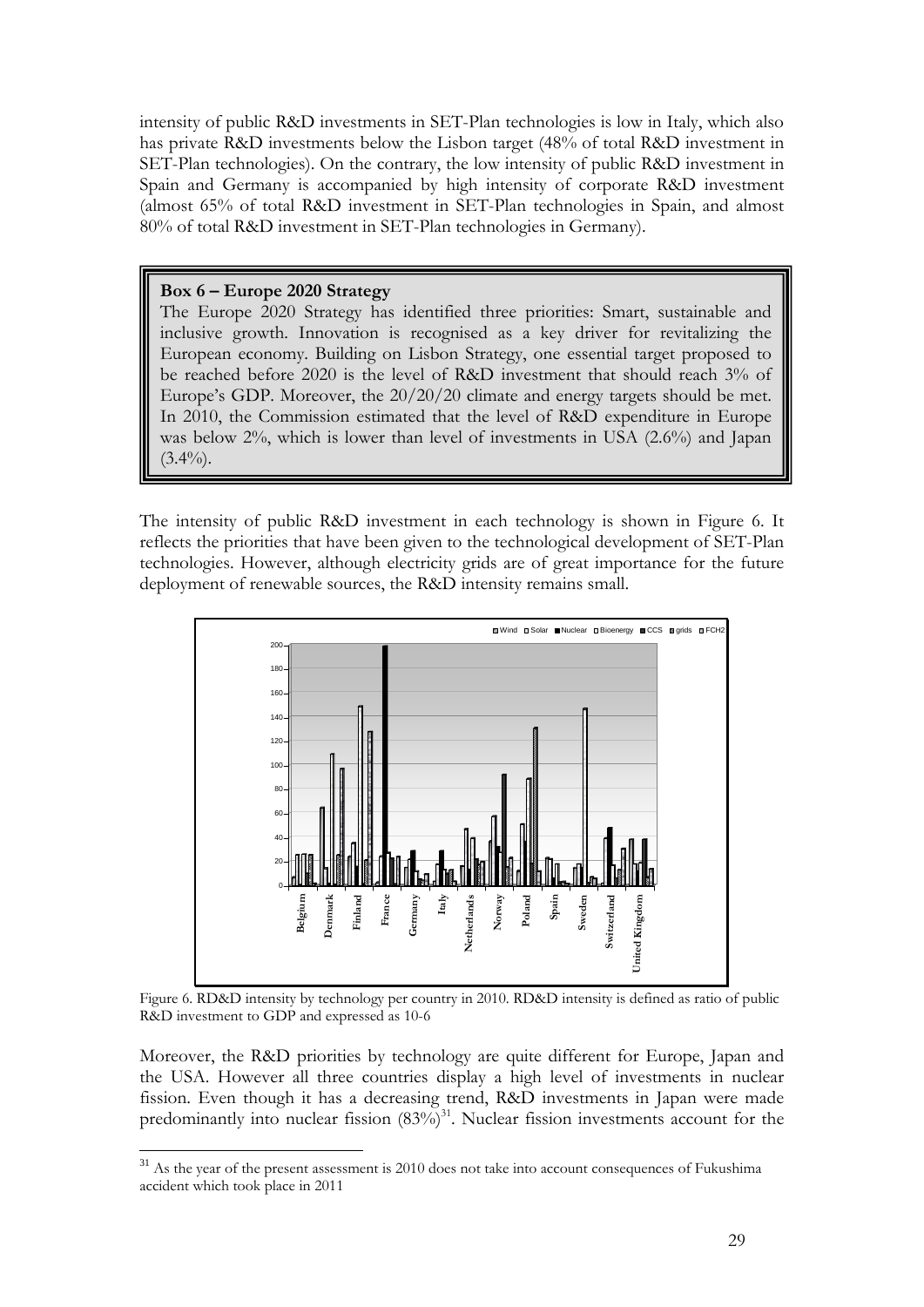largest share of the EU RD&D investments, followed by fuel cells, bioenergy, solar energy and CCS. In the USA the focus of RD&D investment in the energy sector is to a large extent on fossil fuels and energy efficiency. Hereafter a comparison of the distribution of research across SET-Plan technologies in the European Member States, Japan and the USA is presented ( Figure 7).



Figure 7. Technological breakdown of the total RD&D investment per country (EU Member States, Japan and the USA) in 2010

The distribution of RD&D investments across the SET-Plan technologies varies substantially between countries:

- Public RD&D investment in Japan, France and Belgium is focused to a great extent on nuclear fission technology.
- With its abundance of biomass feedstock, bioenergy shares are around 70% of the RD&D investment in Sweden, followed by Finland, Denmark and the USA for the same reason. Besides this, RD&D heavily focuses on production of ethanol from cellulose, referred to as second-generation biofuels.
- In Finland and Denmark, fuel cells and hydrogen have a significant share among all SET-Plan technologies.
- A distinction of solar technology into PV and CSP (Table 8), reveals that countries tend to invest less in CSP (almost 15% of the total investments in solar energy) than in PV technology.

|                         | $PV$ ( $\epsilon$ million) | $CSP$ ( $\epsilon$ million) |
|-------------------------|----------------------------|-----------------------------|
| FP7                     | 28.93                      | 4.63                        |
| EU Member States (incl. | 245.46                     | 39.45                       |
| Norway & Switzerland)   |                            |                             |
| Japan                   | 80.47                      | 0.00                        |
| USA                     | 163.08                     | 33.98                       |

Table 8. PV and CSP RD&D investments per region in 2010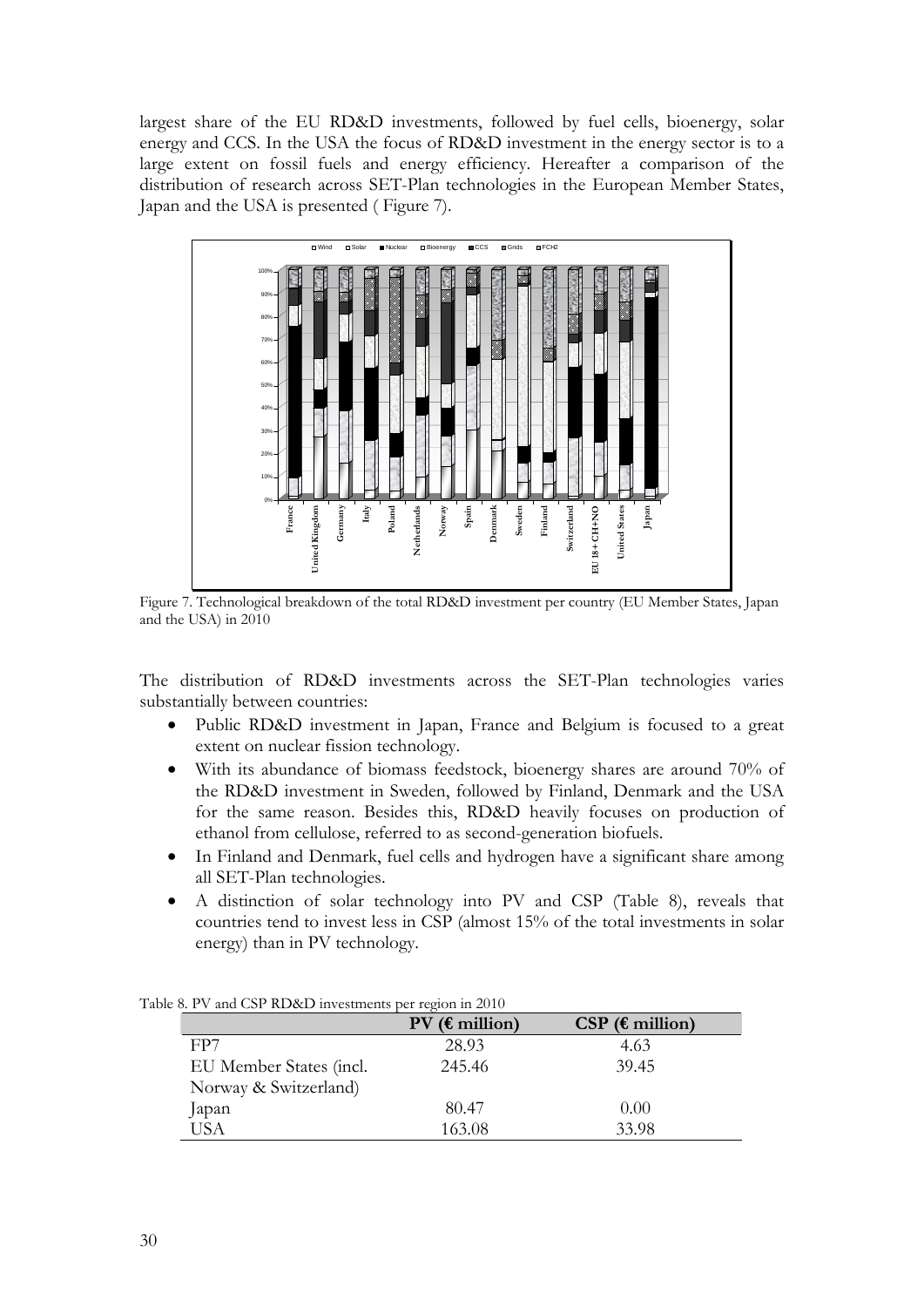Among the European countries that invest the most in CSP technology are Germany (EUR5.84 million), Italy (EUR 13.00 million), Spain (EUR 10.80 million) and Switzerland (EUR 3.62 million.



Figure 8. Regional distribution of the public RD&D investment in the SET-Plan technologies in 2010

Figure 8 shows the national RD&D investments of the leading European economies in the SET-Plan technologies in 2010. France accounts for almost one-third of the total R&D investment (EUR 0.58 billion), followed by the United Kingdom (EUR 0.26 billion), Germany (EUR 0.24 billion) and Italy (EUR 0.14 billion). These four countries combined account for two-thirds of the total European national RD&D investments in the SET-Plan technologies. These countries are also the main investors in 2010 to both fossil fuels and renewable energy technologies. On a yearly basis, these countries show a different attitude towards financing renewable energy sources, nuclear and fossil fuels (including CCS).

The case of United Kingdom is described below first, which shows the highest increase in RD&D budgets, both for fossil fuels and for renewable energy technologies. Compared to 2009, the United Kingdom in 2010 shows a significant increase (219%) in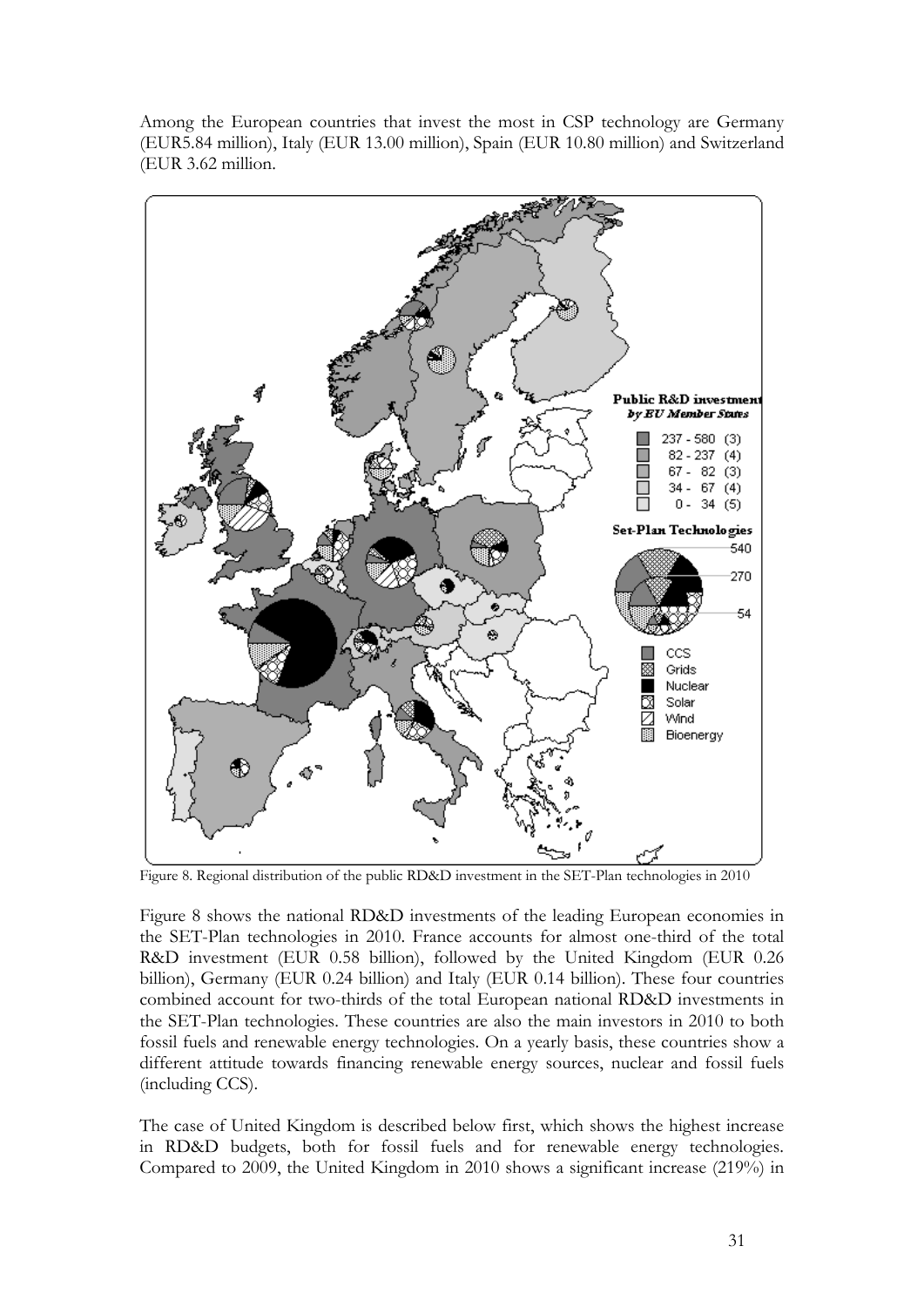national RD&D budget for fossil fuels, mainly attributed to CCS technology: CCS represents 95% of the total RD&D budget for fossil fuels in 2010 (compared to 85% in 2009). In addition, the UK's governmental RD&D budget also increases by 78% for renewable energy sources from 2009 to 2010 and by 51% for nuclear technologies. Thus, R&D investment increases for both low-carbon technologies and fossil fuels.

There is a different approach in Germany, where RD&D investment in fossil fuels decreases by 18%, with RD&D for CCS decreasing at a slower rate (by only 1%). RD&D in nuclear energy technologies decreases by 5% while for renewable energy sources RD&D increases by only 1%. As in other countries, RD&D budgets seem affected by the global economic recession.

Also affected by the economic crisis is Italy, a country that displays an interesting pattern. In 2010, RD&D in renewable energy decreases by 9%, while it increases for nuclear by 9.8% and for fossil fuels by 4%. This finding is consistent with the support for nuclear power by the Italian government at that time. However, the Italian nuclear programme faced strong local opposition and ten Italian regions blocked a law aimed at reopening nuclear facilities. Therefore the evolution of technology development depends on the effectiveness of public policies, which in turn is affected by the level of public consensus for a specific technology (Corsatea and Dalmazzone, 2012).

In France, RD&D public funding increased for both fossil fuels and renewable energy, showing an average yearly increase of EUR 15 million for the Set-Plan technologies<sup>32</sup>. From 2001 to 2010 most of the Set-Plan technologies receive growing public funding, while RD&D investment for nuclear fission programs showed an average annual decrease of EUR 8.37 million. In fact, from 2009 to 2010, public RD&D decrease by EUR 105 million (almost 15%). More than 35% of this reduction is attributed to the decrease in public RD&D investment in nuclear technology.

From the analysis presented above it is concluded that beyond the economic crisis, and the specific countries' industrial specialization, the socio-political acceptance has also played an important role in shaping the intensity of RD&D public investments in lowcarbon technologies in 2010. However, this outcome may reflect also the advantages and constraints with regard to the renewable energy resource potential, the current energy mix and its historical development, and regional industrial capacities (Figure 6 and 7).

<sup>32</sup> From 2001 to 2010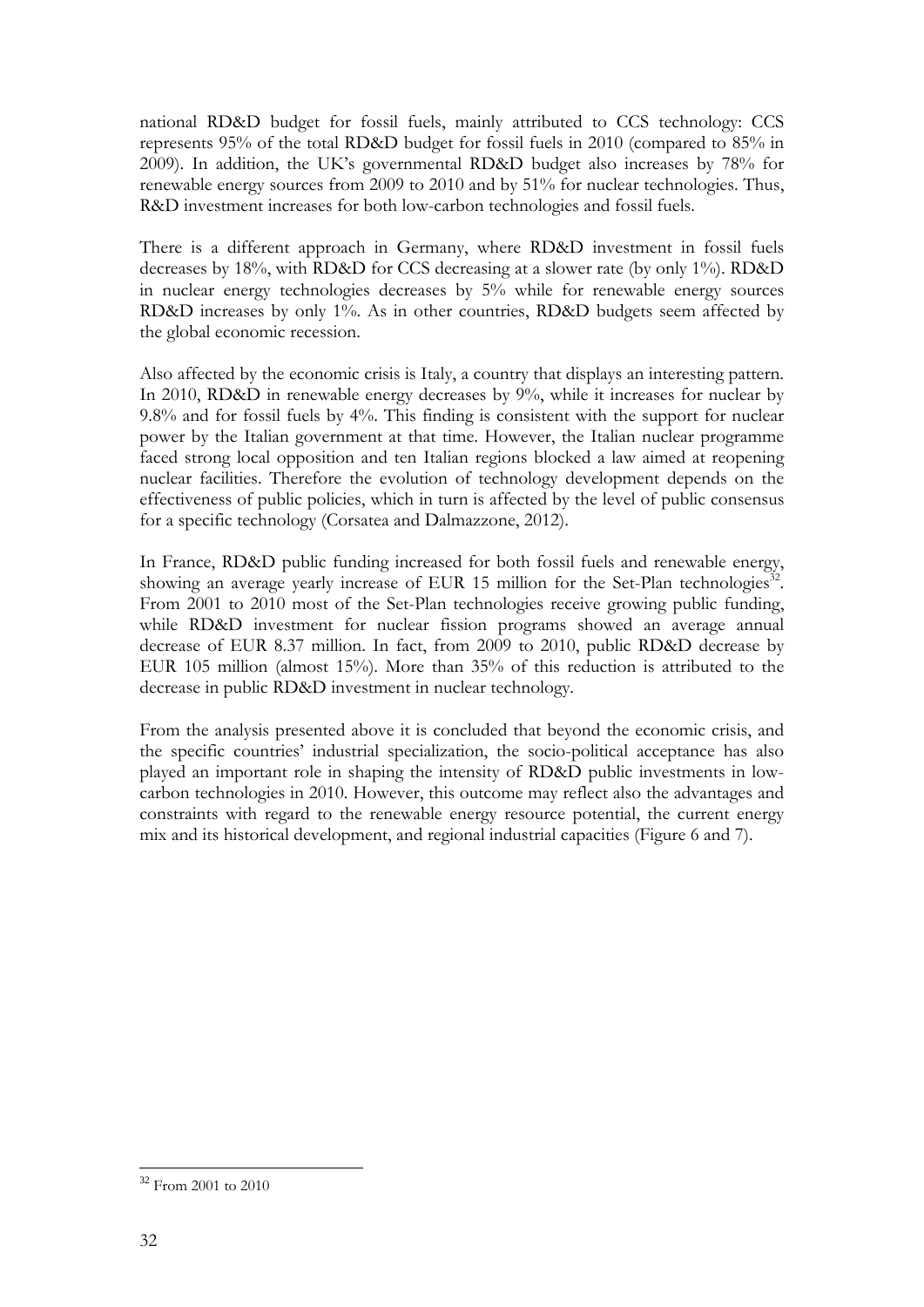## <span id="page-32-0"></span>**3.3. Corporate R&D investment**

The European innovation activities on low-carbon technologies are not only subject to domestic policies (such as European support for research or policies promoting deployment of renewable energy sources), but also respond to policies in the non-EU countries, where these low-carbon technologies are deployed. Such sensitivity to policies of non-EU countries is reflected on an increased regionalization of the production capacities for low-carbon technologies. Scale-intensive companies are subject to globalization the most, where sources of innovation are both internal and external to the firm. On the one hand, European companies are attracted by green stimulus packages of foreign markets; and foreign companies could benefit from the environmental/climate policies of European countries. On the other hand, innovation of foreign companies could be influenced by European environmental policies. Additionally, the economic crisis has triggered dramatic changes to the organization of the productive systems of major in-house R&D energy technology companies. This has led to a leakage of assets reflected in a decreased employment and innovation activities in Europe.

#### <span id="page-32-1"></span>*3.3.1 The selection of main companies*

In this analysis, most of the technologies have been approximated only by the largest companies. Although small companies can be very committed to RD&D, they are not considered in this analysis due to difficulty of data gathering. Therefore the strategy chosen in this analysis for identifying the main European companies tends to underestimate the total RD&D efforts dedicated to SET-Plan technologies.

The notion of large companies/investors considered for this analysis should be interpreted in the light of two criteria: the production capacities (measured in terms of cumulative annual power generation capacity of manufactured units) and the innovation efforts (measured in terms of patent applications). Sometimes, the two criteria (production and research) are closely linked together: large companies develop important R&D activities mostly relying on own internal effort, and called hereafter *science-based* companies. Other firms are relying on both internal and external efforts, and called hereafter *scale-intensive* companies. The last category of firms considered in this analysis comprises large firms, which do not develop important research activities, and called hereafter *supplier-dominated* companies.

The companies involved in producing wind energy technology were identified as *sciencebased.* The sample of firms considered in the analysis for this sector relies extensively on recruiting high quality scientists. Research activities for these companies are largely performed in-house, and are characterized by intensive patenting activities and 'technology races' that push upward the frontier of knowledge production. Solar energy technology companies are scale-intensive, relying both on in-house and external R&D. To increase their market share innovation efforts of these companies were focused on cost reduction and process optimisation. In general, scale-intensive firms invest 2.58% from sales on R&D and direct their innovation efforts into applications that renew markets. The level and the localization of research in SET-Plan technologies for scaleintensive and science-based companies are determined by the providers of these technologies. This is the case for solar, biofuels and wind technology companies.

For the supplier-dominated companies, the innovation and production activities are decoupled. The supplier-dominated companies were identified also in the previous edition of the Capacities Map (JRC 2009) in the light of Pavitt's Taxonomy (1984): the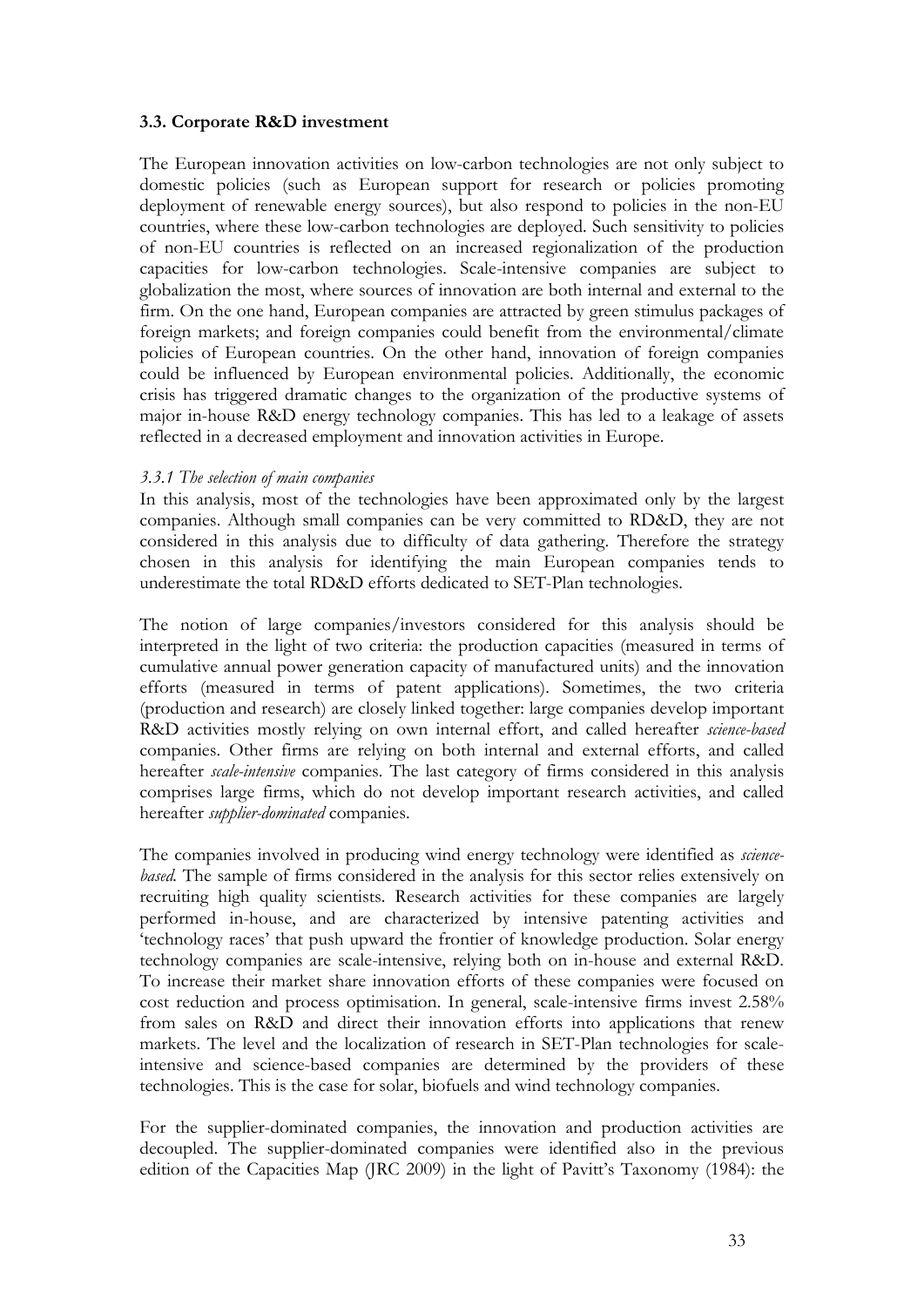companies involved in the traditional energy sector are considered to be supplierdominated, where the relevant R&D efforts are carried out by the original energy equipment manufacturers and suppliers (OEMs) (Jacquier-Roux and Bourgeois 2002). The identification of the companies considered as relevant for measuring the research intensity in a certain SET-Plan technology did not rely only on statistical classification of economic activities (NACE). The present analysis includes also traditional energy companies (producing energy from fossil fuels) which rely extensively on sources of innovation external to the firm.

The assessment of R&D investments of all these companies (supplier dominated or science /scale intensive) is based on an evaluation of their innovation activities, such as the number of patent applications. This is the case of companies involved in CCS and the electricity grids. The intensity of patenting in these specific technologies is considered as a proxy of their R&D efforts for that field. This approach is also subject to limitations, where the biggest shortcoming comes from the patent's nature. The patent approach should be able to identify individual technologies; however for technologies that are closely linked, this methodology produces results with a degree of uncertainty. For example, in many occasions it is difficult to disentangle the degree to which patents related to wind energy also result in electricity grid improvements. The same situation is valid for PV inverter companies. Many of the technological improvements in inverters also indirectly improve grid connectivity. Expert opinion should address the issues of the present methodology and suggest improvements for future analysis.

In summary, the main companies considered in this analysis were identified based on their production capacity and by their innovation efforts. Certain associations, such as EPIA (European Photovoltaic Industrial Association), EWEA (European Wind Energy Association), and the European Technology Platform for Zero Emission Fossil Fuel Power Plants (ZEP) provided support for the identification of the main actors.

## <span id="page-33-0"></span>*3.3.2 Sampling and errors of sampling*

For each SET-Plan technology, key industrial EU-based companies have been identified. For wind and solar energy technologies, the selection of main companies was based on their innovation activities (thorough analysis of EPO and WIPO databases), analysis of markets (e.g. through the surveys from EUROBSERV'ER 2010 and 2011), and information on production capacities (through the companies' websites). For electricity grids, CCS, nuclear energy and biofuels a patent analysis was only employed, as described below.

- Wind: The selected European wind manufacturer companies account for more than 40 % of global supplied capacity and 15% of total WIPO wind patent applications. Based on the number of European wind technology developers (31 including non-active) and a sample size (12) the theoretical margin of error is 22% for the wind sector<sup>33</sup>. The complete sample includes European and non-European wind companies that account for more than **75% of global supplied capacity.**
- **Solar:** The selected European solar manufacturer companies account for 63 % of European cell production and cover 20% of WIPO patent applications for solar energy material and 10% for modules. Based on the number of solar companies (240 in 2012) and the sample size of this report (32) the theoretical margin of

<sup>&</sup>lt;u>.</u> 33 Plus or minus in percentage points, 95% of the time.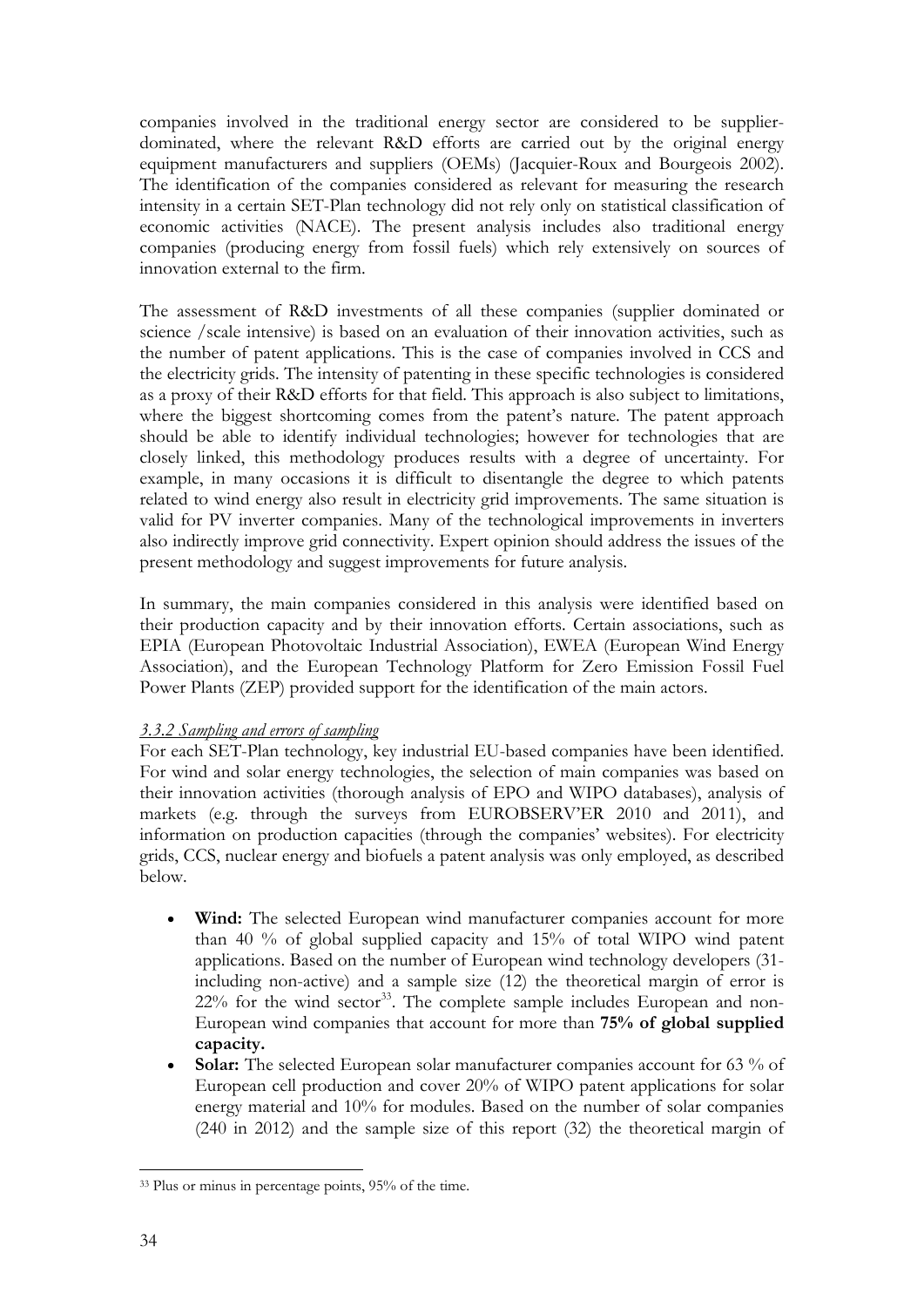error is  $16.16\%$  for the solar sector<sup>34</sup>. The sample includes European and non-European solar technology companies that account for about **84% of global supplied capacity.**

- **Electricity grids:** The EPO classification is used, which is the only data source that distinguishes the patent applications related to grid connections. The European manufacturers represent just a small share of the applicants of patents for electricity grid technology: a search by country codes reveals that 11.5 % of the total electricity grid patent applications at EPO in 2010 was made by European companies. Based on grid patent applications filled by European companies in 2010 (116) and a sample size of electricity grids (19) the theoretical margin of error associated to this sampling is 20%. The final selected European grids technology developers account for more than **60% of all patent applications filled in at EPO by European based companies.**
- **CCS:** The major investors in CCS technology were identified based on a novel EPO classification (2010). Based on the CCS-related patent applications filled by European companies in  $2010$   $(147^{35})$  and a sample size of  $22$  companies, the theoretical margin of error associated to this sampling is 18%.The final selected European CCS technology developers account for **50% of all patent applications filled in at EPO by European based companies.**
- **Nuclear:** Based on nuclear energy related patent applications filled by European companies in 2010 (48) and a sample size of 13 companies, the theoretical margin of error associated to this sampling is 23.46%.The final selected European nuclear technology developers account for **49% of all patent applications filled in at EPO by European based companies.**
- **Biofuels:** The WIPO classification has been used, as it provides a separation of liquid and solid fuels. Data accounts only for bioethanol, biodiesel and biogas; hence, they include all liquid biofuels except vegetable oil production and genetically engineered organisms. Such a choice is supported by the limited information on production, mostly offered by the Eurobarometers. The theoretical margin of error associated to this sampling is 16.2%. The final selected European biogas technology developers account for **12.4% of global patent applications.**

The total sample of firms included in this report includes **102 companies** identified as main R&D investors in the SET-Plan technologies. Only 22 large companies are simultaneously active in all 6 SET-Plan technologies. German and French companies have a diverse portfolio of technologies, such as Siemens (DE), Bosch (DE) and Alstom (FR). The sample also includes also companies that invest both in traditional fossil fuels and renewable energy sources (such as BP in the UK and Statoil in Norway). For some companies it was possible to recover data from the World Top 1400 R&D Investors included in the European Scoreboard. For the companies that are not listed on the stock exchange, and thus, not obliged to publish their financial report, relevant information, such as annual reports and yearly facts, was extracted from the companies' internet sites.

For companies focused on a single technology, it was assumed that their research activities remain within the main field of their business subject. However, an effort was made to disentangle their research efforts between energy generation and grid connections. The newest EPO classification allows the identification of patents that are

<sup>34</sup> Plus or minus in percentage points, 95% of the time.

<sup>35</sup> Including all subsidiaries.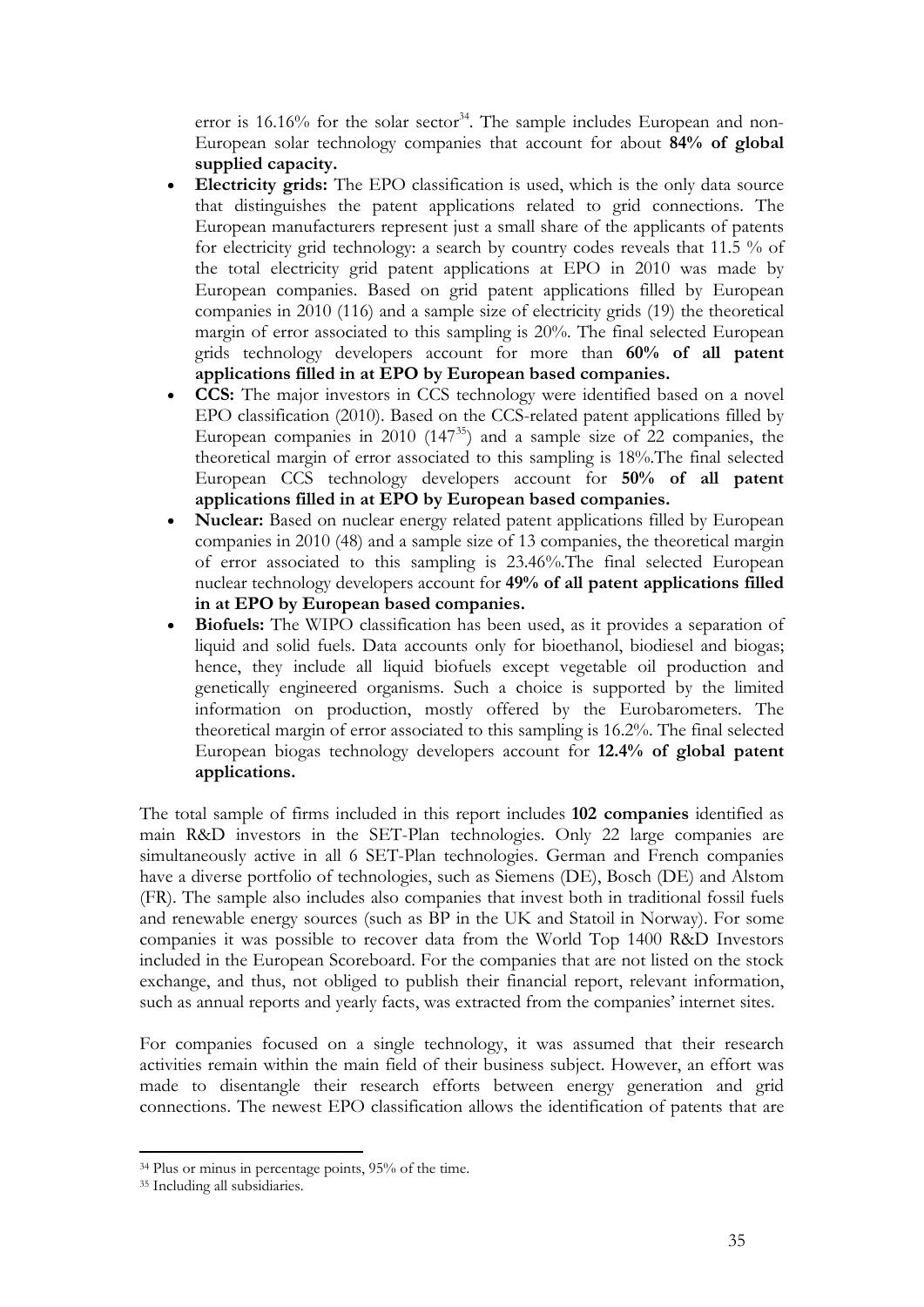used for both main energy generation technologies, such as wind or solar, and their related application to grid connectivity. Therefore, particular attention was paid herein to allocate the R&D investment to energy generation and to improvement in grid connectivity.

For companies with a diverse technological profile the share of patents for renewable energy sources with respect to the overall intensity of patenting was used to capture the level of research in specific technologies. Specific R&D funding intensity per patent by industry was also used in the absence of total R&D expenditure.

However, acknowledging that not all companies patent for obvious reasons (fear of imitations or knowledge spillovers) further calculations were also made to provide information on specific research expenditures. One approach was to estimate R&D expenditures from the number of researchers in a specific technological field (JRC, 2009). A rough estimation of the R&D investment is obtained by assuming an average R&D investment per research employee ranging between  $\text{\textsterling}120,000$  and  $\text{\textsterling}150,000$  (JRC 2009). The R&D-to-sales intensity ratio was also used to compare R&D investments obtained by a combination of computations described above.

## <span id="page-35-0"></span>*3.3.3 Geographical distribution of corporate R&D investment*

Using the above described methodology, it has been estimated that the selected sample of companies invested EUR 3.047 billion in 2010 in the SET-Plan technologies (wind, PV, nuclear fission, biofuels, CCS and electricity grids). This estimate is based on companies in 14 countries (13 EU Member States and Switzerland). Overall, corporate R&D funding in non-nuclear technologies increased from 2007 levels (EUR 1.24 billion<sup>36</sup>), reaching EUR 2.33 billion in 2010. Corporate R&D is highly concentrated in Europe: 88% of R&D investment in the SET-Plan technologies is carried out in 5 countries: Denmark, United Kingdom, Switzerland, Germany and France (see Figure 9). The last two countries account for 54% of the total R&D efforts. The results are consistent with the intensity of public support toward environmental issues, over the last years in these countries.

With respect to the previous edition of the Capacities Map (JRC 2009), Italy shows an increase in private investment, while in Sweden and Austria corporate R&D has decreased. It is recalled that public funding decreases in Italy by 22% during the same period, while corporate initiatives intensify (from 2 to 4% of the selected sample).

The industrial specialization of a country also affects the R&D intensity in specific lowcarbon technologies. Countries such as Germany and France have a multi-technological investment portfolio (Figure 9): solar and wind initiatives represent more than 72% of Germany's corporate R&D expenditures. In France, bioenergy and nuclear initiatives represent 85% of corporate R&D expenditures in the country. This situation has not changed since 2007.

<sup>&</sup>lt;u>.</u> <sup>36</sup> Excluding CSP and FCH<sub>2</sub>.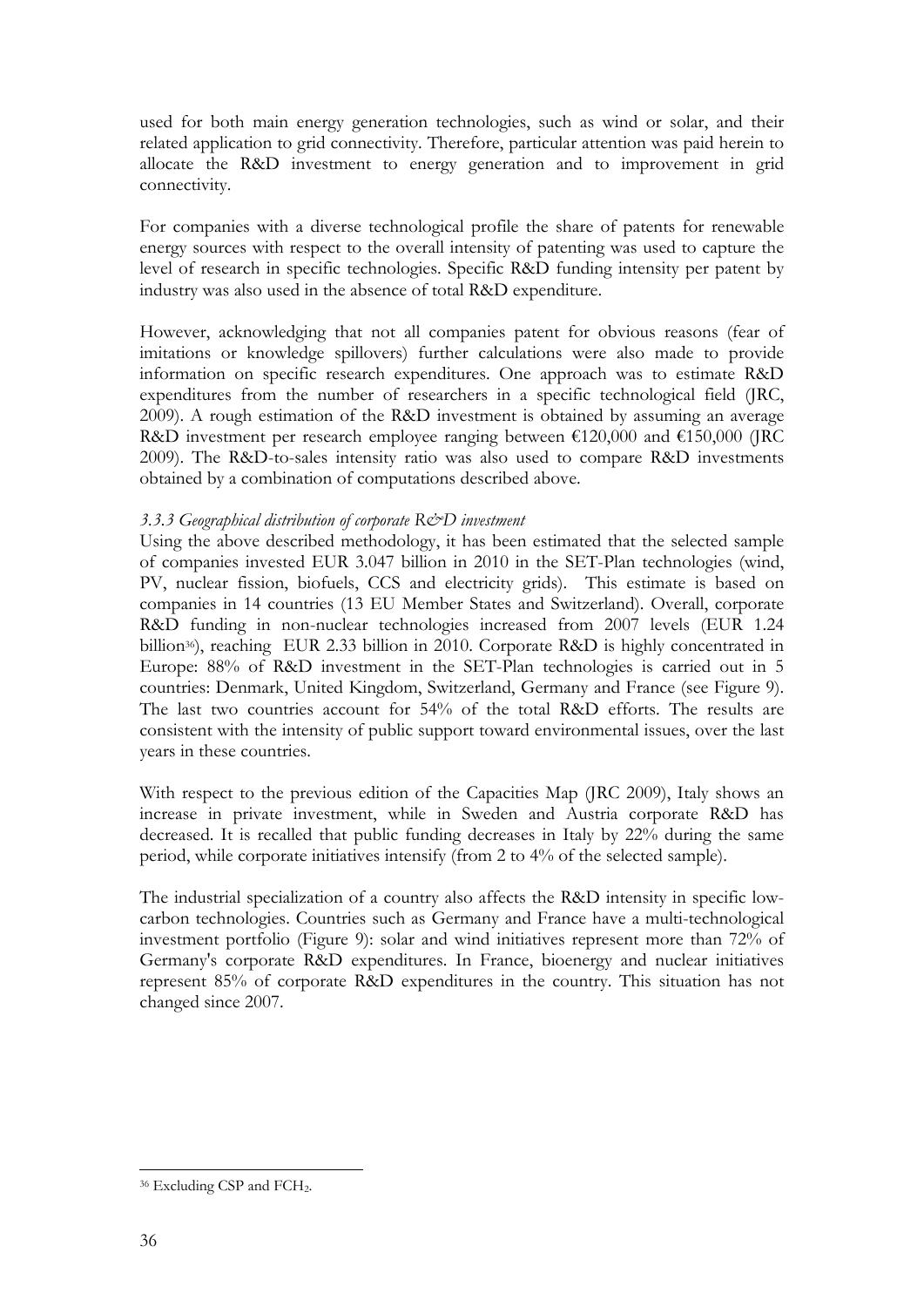

Figure 9. Indicative regional distribution of corporate R&D investment in SET-Plan technologies in 2010. The intensity of colours reflects the magnitude of corporate R&D investment. The pie charts reflect the distribution of corporate R&D investment to the SET Plan technologies.

## <span id="page-36-0"></span>*3.3.3.1 Wind energy technology*

In 2007, Europe was a global leader in wind energy technology, holding a 61% share of the globally installed wind energy capacity in 2007 and hosting 7 of the top 10 wind energy suppliers in 2006 (EUROBSERV'ER, 2008a). In 2010, Europe accounted only for 48 % of total installed wind capacity and 27% of new installed capacity; and hosted only 5 of the top 10 wind energy companies (including Repower, which was bought in 2009 by the Indian company Suzlon). China is rapidly expanding in the wind energy sector with 3 companies in the top 10 wind manufacturers in the world and accounting for 46.2% of global installed capacity in 2010.

The penetration of wind power in the energy markets of developing economies triggers technological improvements, new business solutions, new products and production reorganization of the European-based companies in order to serve these new customers. To this end, European companies redirect and resize their research efforts to adapt their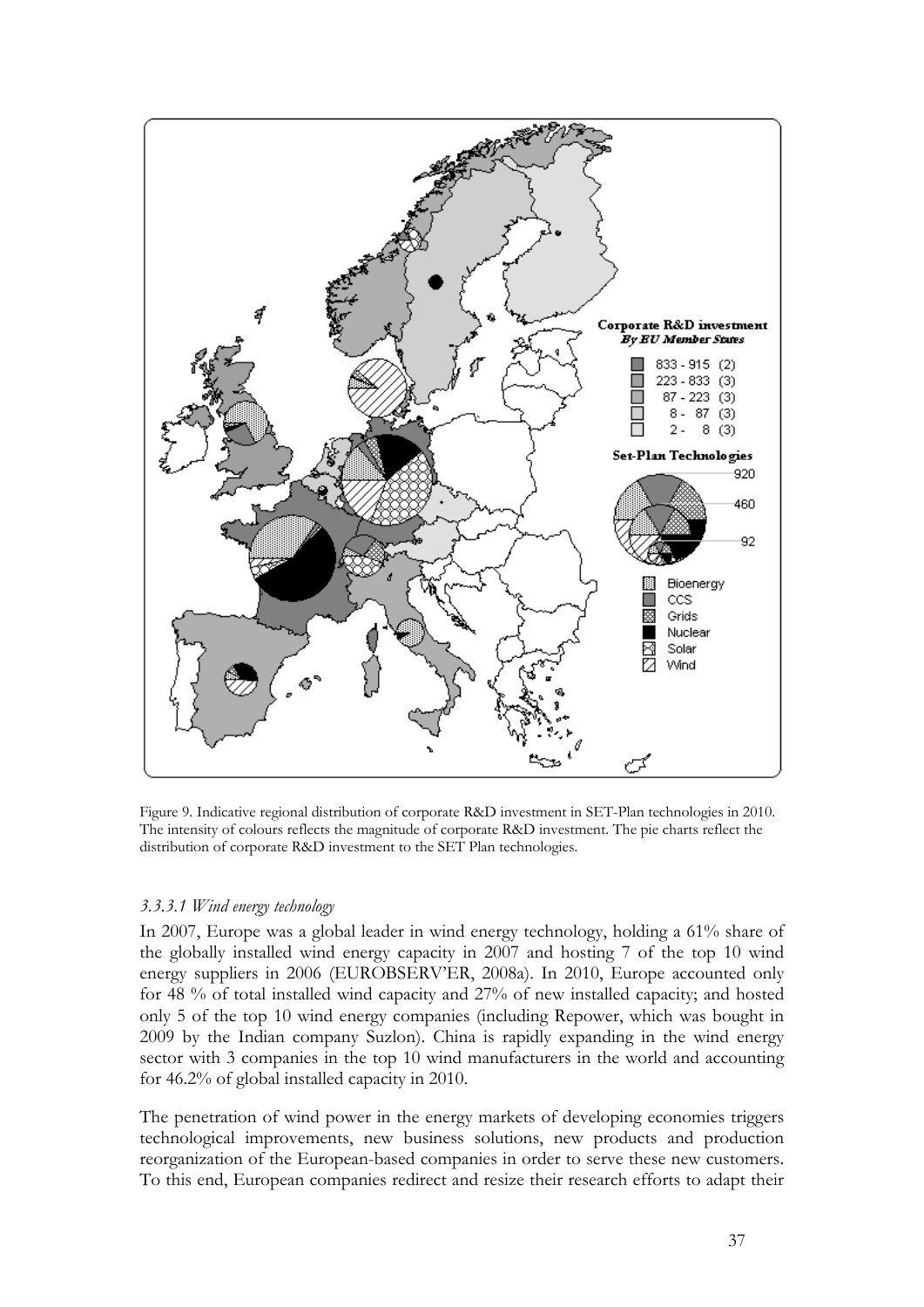technologies the needs of the new markets. The general principle in 2010 was "thinking globally, acting locally". Delocalization was seen as a way of reductions in the cost of shipments and manufacturing (JRC, 2012). Consistent with their globalization strategy, European and American companies are in this context more exposed to knowledge spillovers and research collaborations than their Chinese counterparts.

The European firms considered in the analysis $37$  continue to intensify research efforts in 2010, with an average increase of 21% in R&D expenditure over 2009 levels. The aggregated R&D investment of EU-based companies ( EUR 670 million in 2010) is the result of an assessment of 11 companies. Vestas, Siemens, Gamesa, Enercon, and Nordex are the largest investors in the sample. Nordex showed the largest annual increase of R&D investment in relative terms (80%), and Vestas in absolute terms (EUR 130 million). 52% of the total corporate investments is made in Denmark, followed by Germany (28%) and Spain (10%).

The estimated corporate R&D investment in wind energy has increased by an order of magnitude (130%) since 2007. This increase is not uniform across countries, as it is higher for Demark (158%) and Germany (240%) and lower for France (3.4%).

The JRC-SETIS estimates of the European corporate investments in wind energy (EUR 670.15 million) are not far from the 2012 edition of BNEF. The latter source reports that global investment in wind technology development was USD 800 million.. At a country level, not surprisingly, Germany and Denmark invested the most in Europe followed by Spain and France.

Corporate R&D represents 76% of total R&D investment in wind energy, which is a typical value for a mature technology. This value is increased in relative terms by 5 % with respect to 2007 levels. It is noted however that the share of corporate R&D investment decreases to 65 % when the EEPR contribution is included.

The estimates of public and private R&D (Figure 11) indicate that countries with high public R&D funds simultaneously account for the largest corporate R&D investments.

<sup>37</sup> Nordex (DE), Vergnet (FR), Siemens (DE), Vestas Wind (DK), Acciona Energy(ES), Alstom (FR), Gamesa (ES), Enercon (DE), REPower Systems (DE), Dong Energy (DK), Iberdrola (ES).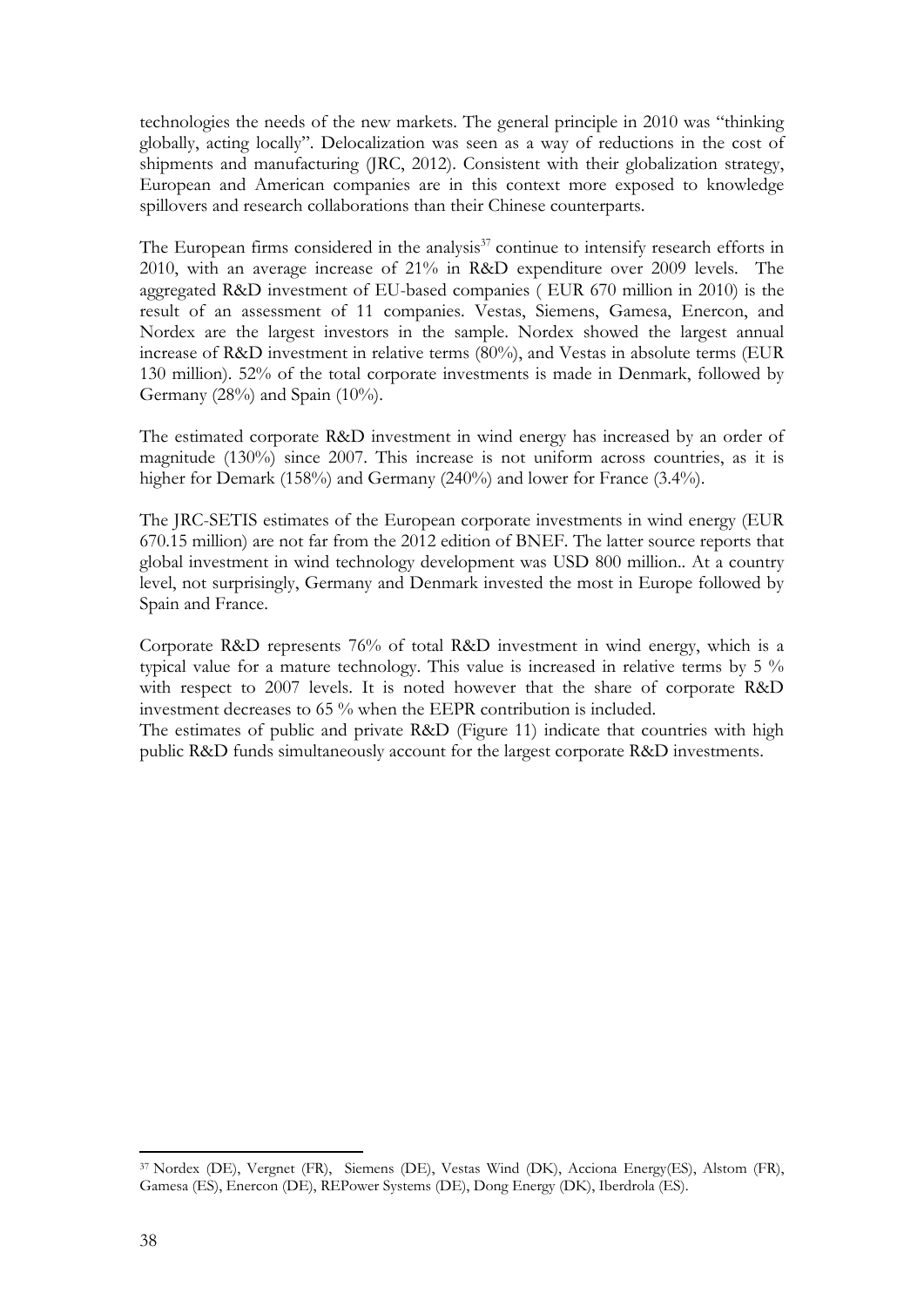

Figure 10. R&D investment in wind energy technology in 2010 (in million euros)

The total R&D investments in wind energy technology in 2010 were €881.66 million (EUR 1027.66 if the EEPR contribution is included). The EU contribution was EUR 10.10 million through FP7 and EUR 146 million from EEPR funding for offshore projects. Public national investments accounted for EUR 201.41 million, increased by 78% over 2009 levels and 143% with respect to 2007 levels. The level of public RD&D programs the highest in the United Kingdom (EUR 67.33 million), Germany (EUR 36.77 million) and Spain (EUR 23.76 million)<sup>38</sup>, which together they accounted for 63% of public Member State investments. The continuous increase of investments in wind energy is consistent with the stated goals of large European countries to achieve the 20- 20-20 goals with an increased share of wind in their renewable mix.

The ratio of R&D investments of European companies to their turnover is on average 2.587%. As, in general, engineering firms allocate 7% of their sales for R&D expenditures, the above average value of 2.6% could be interpreted as underinvestment in research for wind energy. The R&D-to-sales ratio is higher for companies dedicated to wind energy, such as Vestas (almost 5%) and lower for multidimensional technology companies, such as Dong Energy and Iberdrola for which this ratio is below 0.5%.

To some extent, the intensity of research efforts is correlated with the firm characteristics: American General Electric and Danish Vestas are among the key investors in wind technology. Asian companies are smaller compared with the European ones, but lately successful in the wind business Nonetheless, Chinese companies' cumulative turnover represents as much as 85% of Vestas' revenues. Chinese firms are less R&D intensive<sup>39</sup>, investing only 10% of what Vestas invested in 2010.

<sup>&</sup>lt;u>.</u> 38 The public R&D investment in Spain is obtain by adding up the investment made by national research centre for energy research(CIEMAT) and Energy investments made by The Centre for the Development of Industrial Technology in 2010.

<sup>39</sup> According to JRC-SETIS calculations.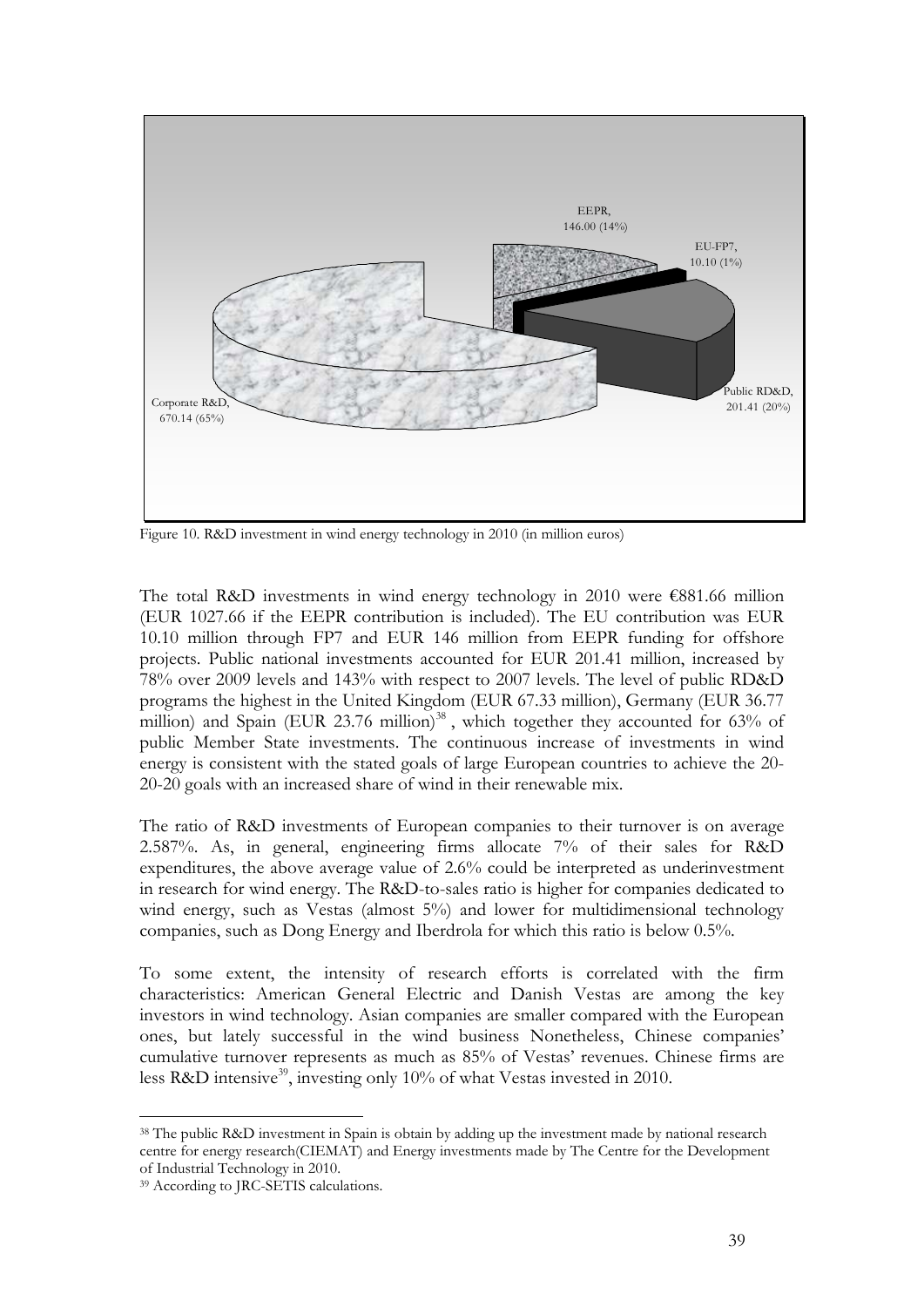

Figure 11. Indicative regional distribution of public and corporate R&D investments in wind energy technology (2010). The intensity of colours reflects an aggregate (public and corporate) R&D investments. The symbols reflect only the public RD&D.

#### <span id="page-39-0"></span>*3.3.3.2 Solar energy technology: The case of photovoltaics*

The global solar market is dynamic, growing from EUR 5.415 billion (USD 7 billion) in 2004 to EUR 63.439 billion (EUR 82 billion) in  $2010^{40}$ . In 2004, Japan led the world in annual production of PV systems with about 500 megawatts (MW), followed by Europe (300 MW) and the United States (140 MW). Japan hosted at that time many of the world's largest solar companies. At that time 2 European companies were also among the world leaders (BP Solar, and RWE Schott Solar). In 2010 the situation was completely different: Chinese companies (such as Suntech, Jasolar, Trinasolar, Yingli), dominated the market. European companies with large scale production were Q-Cells, SMA Technologies and Schott Solar

<sup>40</sup> Becky Stuart2010 PV market growth strong, [http://www.pv-magazine.com/news/details/beitrag/2010](http://www.pv-magazine.com/news/details/beitrag/2010-pv-market-growth-strong_100002459/#axzz24rNTpfZ2) [pv-market-growth-strong\\_100002459/#axzz24rNTpfZ2.](http://www.pv-magazine.com/news/details/beitrag/2010-pv-market-growth-strong_100002459/#axzz24rNTpfZ2) The same report mentions a 105% growth from year to year (in 2009 the industry generated USD 40 billion).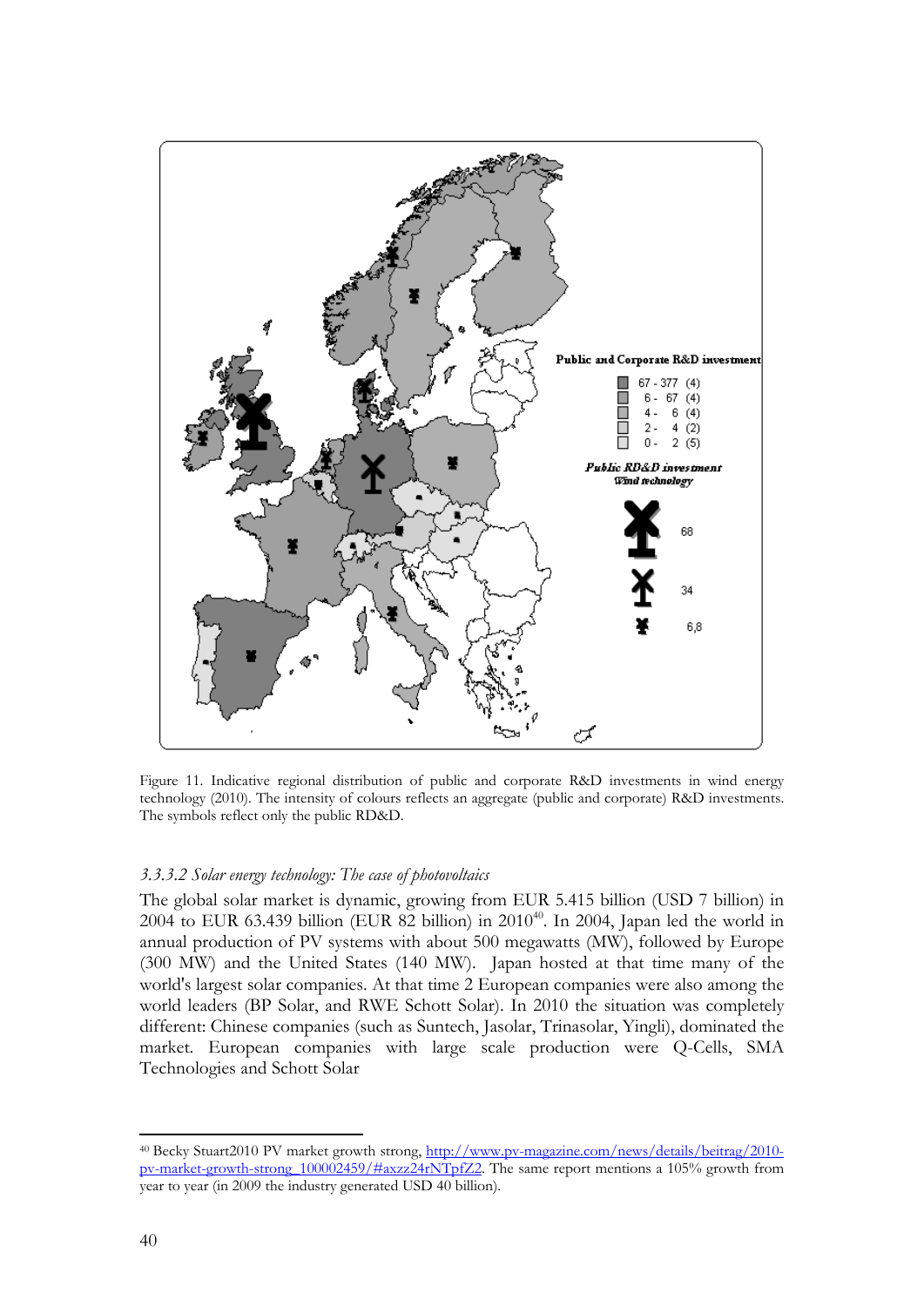One of the reasons for these changes of the solar market was the high price elasticity that stimulates demand and redirects investments, also away from Europe (Germany) to emerging markets such as China or India. The strategy embraced by the European companies was delocalization with local production serving local consumption. The globalization process of the European companies justifies the delocalization of their facilities outside Europe, as a way of avoiding exchange rate disadvantages, reducing transport routes and costs and enhancing customer service. (JRC, 2011b) provides additional causes for the current situation related to research, manufacturing and market implementation of PVs.

Concerning their technological specialization, many European companies, such as Siemens, Bosch, and British Petroleum (BP), developed large-scale production facilities for crystalline silicon technology. Few European companies invested in the second generation of PV (Centrotherm PV, Q-Cells ag) and none of the European firms invested in third generation technologies.

Global corporate R&D investment in PV technologies for the sample of firms considered in this analysis, reached EUR 1,653 million (USD 2,139 million), with EU ranked second with EUR 574.57 million (USD 743 million) after Asia (USD 916 million or 42 % of global investment). The findings of this analysis are consistent with those of BNEF that state for the same period USD 2.1 billion for corporate investments in R&D. The selected sample of corporations include international competitors such as American firms that account for 19.5% share in global R&D investments, Japanese firms that account for 21% share of the global R&D, Korean firms that account for 15 % of global R&D and Chinese firms that account for 5% of R&D investment. Looking at the complete sample of companies, the average R&D-to-sales intensity varies between 1.4% (France and Spain) to 3.2% in Germany, Japan and USA. The highest R&D intensity is shown by Japan,

German firms account for a quarter of global R&D investments and 57% of European investments. The analysis has shown that European firms<sup>41</sup> continue to intensify research efforts with an average annual increase of EUR 58 million between 2003 and 2010. In relative terms, in 2010 the highest increase was by Centrotherm PV (83%), whereas in absolute terms the highest annual increase of R&D expenditure was by Oerlikon Solar (EUR 33 million). However, the R&D-to-sales intensity for the EU-based PV companies is around 2.16%, indicating that these companies underinvested in research.

Corporate R&D investments were focused on the improvement of production processes and cost reduction for first and second PV generation (crystalline technology and thinfilm). Current efficiencies of different PV technology modules using wafer-based singlecrystalline silicon range between 14-20%.., Wafer-based multi-crystalline silicon PV systems have 13-15% efficiency, The efficiency of thin films using amorphous silicon ranges between 6-9%, thin films based on cadmium telluride 9-11% and copper indium gallium (di)selenide thin films 10-12% (IEA Industry Conversion Efficiencies 2010, technology Map).

<sup>&</sup>lt;u>.</u> 41 Centrotherm PV(DE), Conergy (DE), Manz automation (DE), Meyer Burger (CH), Oerlikon Solar (CH), PV Crystalox Solar (DE), PVA TePla (DE), Q-Cells ag (DE), Roth&Rau (DE) , Schott ag (DE), SMA Solar Technology (DE), Solar World (DE), Solon1 (DE), Sunways (DE), von Ardenne (DE), Wacker BU Polysilicon (DE).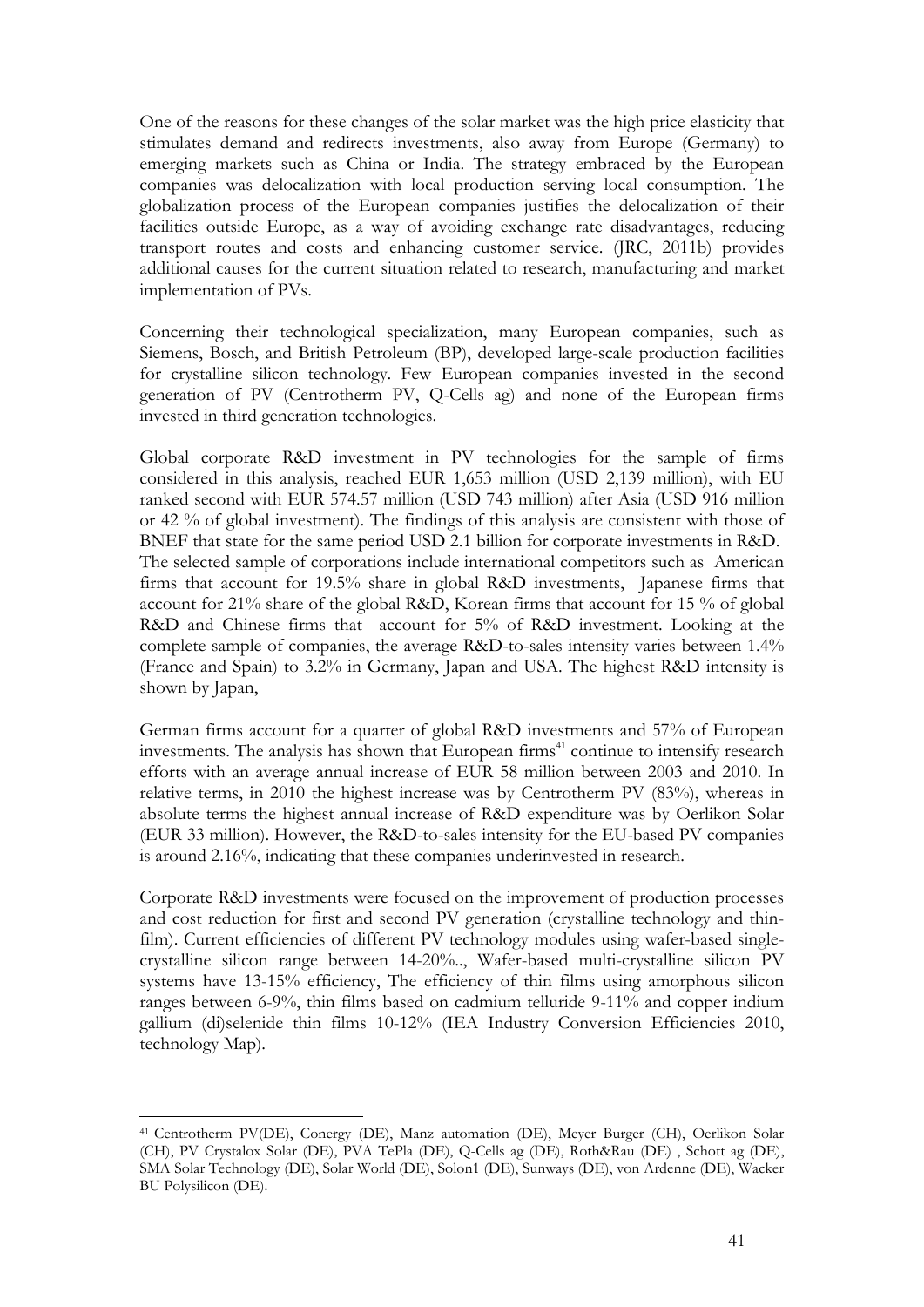The distribution of total R&D expenditure in European countries is shown in Figure 12. Research is highly concentrated in two countries (Germany with a 49% share and Switzerland with a 13%share) accounting for more than 63% of total R&D expenditure. Their research intensity is correlated to public incentives for renewable energy.

In contrast to PV, most of the countries invested negligible amounts in CSP, with the exception of Germany (EUR 5.84 million), Italy (EUR 13.00 million), Spain (EUR 10.80 million) and Switzerland (EUR 3.62 million).

The total R&D investments in solar energy technology in 2010 were EUR 901.03 million<sup>42</sup>. Even though corporate R&D accounts for almost 64  $\%$ , public investments are not negligible (EUR 297.53 million from EU Member states and EUR 33.60 million as FP7 contribution).



Figure 12. Indicative regional distribution of public and corporate R&D investments in PV technology (2010). The intensity of colours reflects an total (public and corporate) R&D investment. The symbols are reflecting only the public RD&D.

PV public R&D investment is the highest in Germany (EUR 53.64 million). Northern European countries with relatively small potential due to the low irradiation conditions, such as the Netherlands and Norway also make significant investments. The high level of

<sup>&</sup>lt;u>.</u> <sup>42</sup> The amounts refer to PV and CSP R&D investment. PV R&D investment amounts EUR 0.81 billion, from which EUR 210.96 million from EU Member states and EUR 28.93 million as FP7 contribution.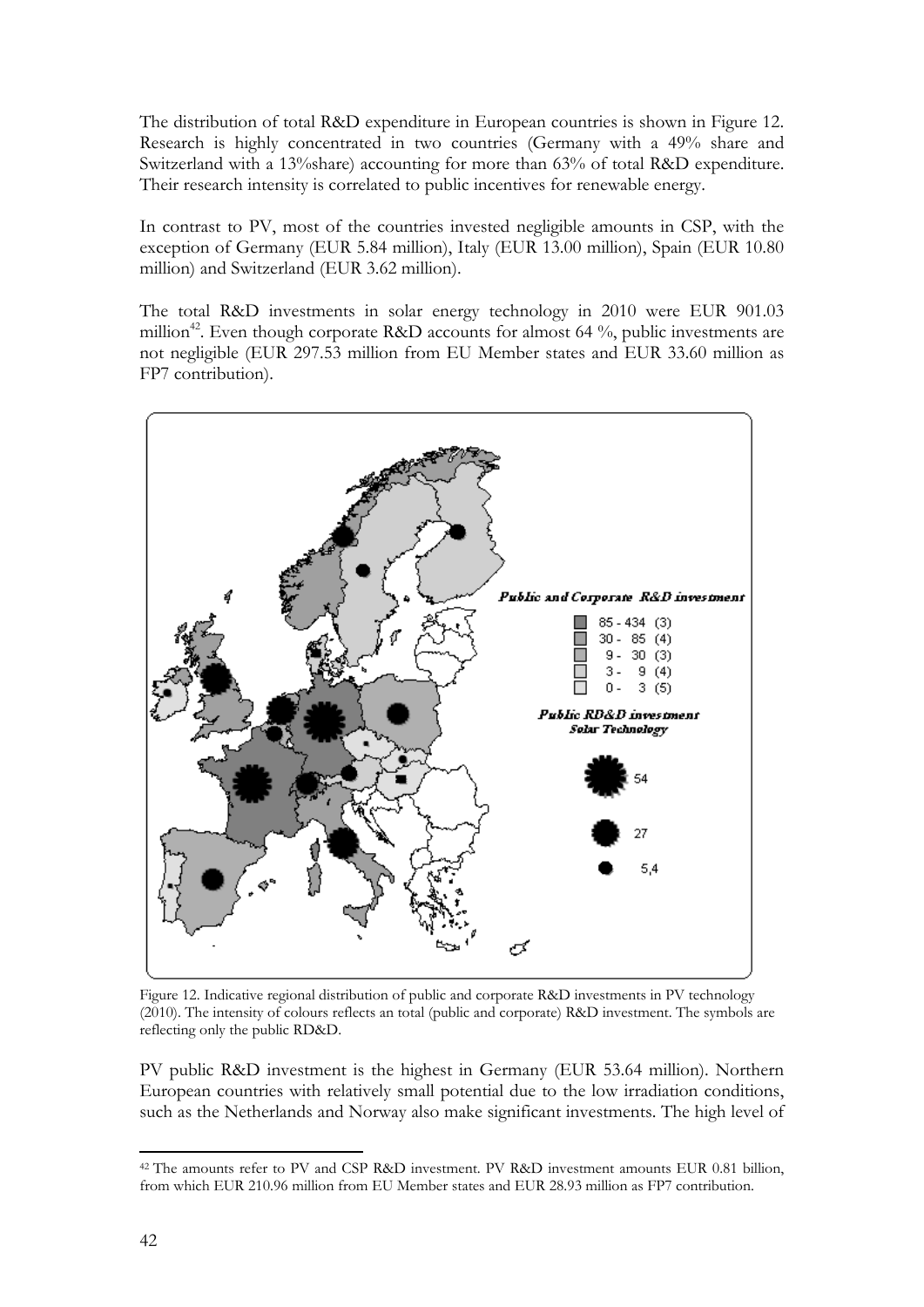R&D expenditure in Norway is due to private investments from companies such as REC and Orkla Elkem solar. In contrast, the high investments in the Netherlands are due to public initiatives (almost EUR 28 million).

## <span id="page-42-0"></span>*3.3.3.3 Electricity grids technology*

<u>.</u>

Several factors incentivise R&D activities dedicated to electricity grids, such as the shift from a centralised generation towards an increasing deployment of distributed energy resources, the need for larger cross-border interconnection capacities to ensure higher security of supply and access to the most efficient energy resources and the foreseen transmission over long distances of electricity generated in locations far from the actual consumption centres.

Grid technologies can be grouped into high voltage, medium voltage, low voltage and demand-side management technologies. It should also be noted that super-high voltage (well above 400kV) is also currently being studied in an attempt to significantly decrease losses and increase reliability of power transmission.

- For high and extra-high voltage (so-called "super grids"), HVDC high voltage direct current and FACTS – flexible AC transmission systems, seem to be the most promising technologies and therefore are the main targets of private R&D funds.
- At medium voltage, low voltage and demand side management, R&D activities are oriented towards research in smart grids, including not only the study and manufacture of specific equipment, but also the integration of ICTs into the distribution network and end-customer appliances. For further reference see the forthcoming edition of the smart grids inventory, expected in the first half of 2013.

The sample of European firms investing in grid technology was selected using as criteria the intensity of their patenting at  $W \Gamma Q^{43}$ . Among the main investors in grid applications are European inverter companies and wind technology manufacturers. The involvement of these companies aims to supply a product that is able to be implemented in diverse topographical conditions and various electricity networks. Consequently, firms customize solutions for new markets, enhance product varieties and adapt technologies to different natural context and improve efficiency of existing manufacturing turbines. An example is the PMDD technology for which some companies claim that it is superior to traditional drive train machine, with respect to grid connectivity. The same is observed for the PV inverter companies: many of the technological improvements in the inverters also have an indirect impact on grid connectivity. As an example, SMA Technologies became involved early on in the area of grid management in order to make it possible to integrate more photovoltaic plants into the German electricity network.

The total R&D investment in electricity grid technology in 2010 was EUR 323.25 million. The national R&D investment reached EUR 150.63 million, and FP7 funding was EUR 29 million. Corporate R&D investment had a 44% share of the total amount. Concerning corporate R&D, countries such as Germany, Switzerland and Spain accounted for 70 % of the research in grid technology. The special case of Swiss ABB

<sup>43</sup>Auxilien [AT], Fronius Int Gmbh [AT], Hehenberger Gerald [AT], Eandis [BE], Vestas [DK], ABB Technologies [CH], Areva [FR], Nexans [FR], Adensis Gmbh [DE], Bosch Gmbh Robert [DE], Enercon [DE], Repower Systems AG [DE], RWE AG [DE], Siemens [DE], SMA Solar Technology [DE], Nordex [NO], Smartmotors [NO], Ingeteam Energy SA [ES], Gamesa [ES], ABB Technologies [CH].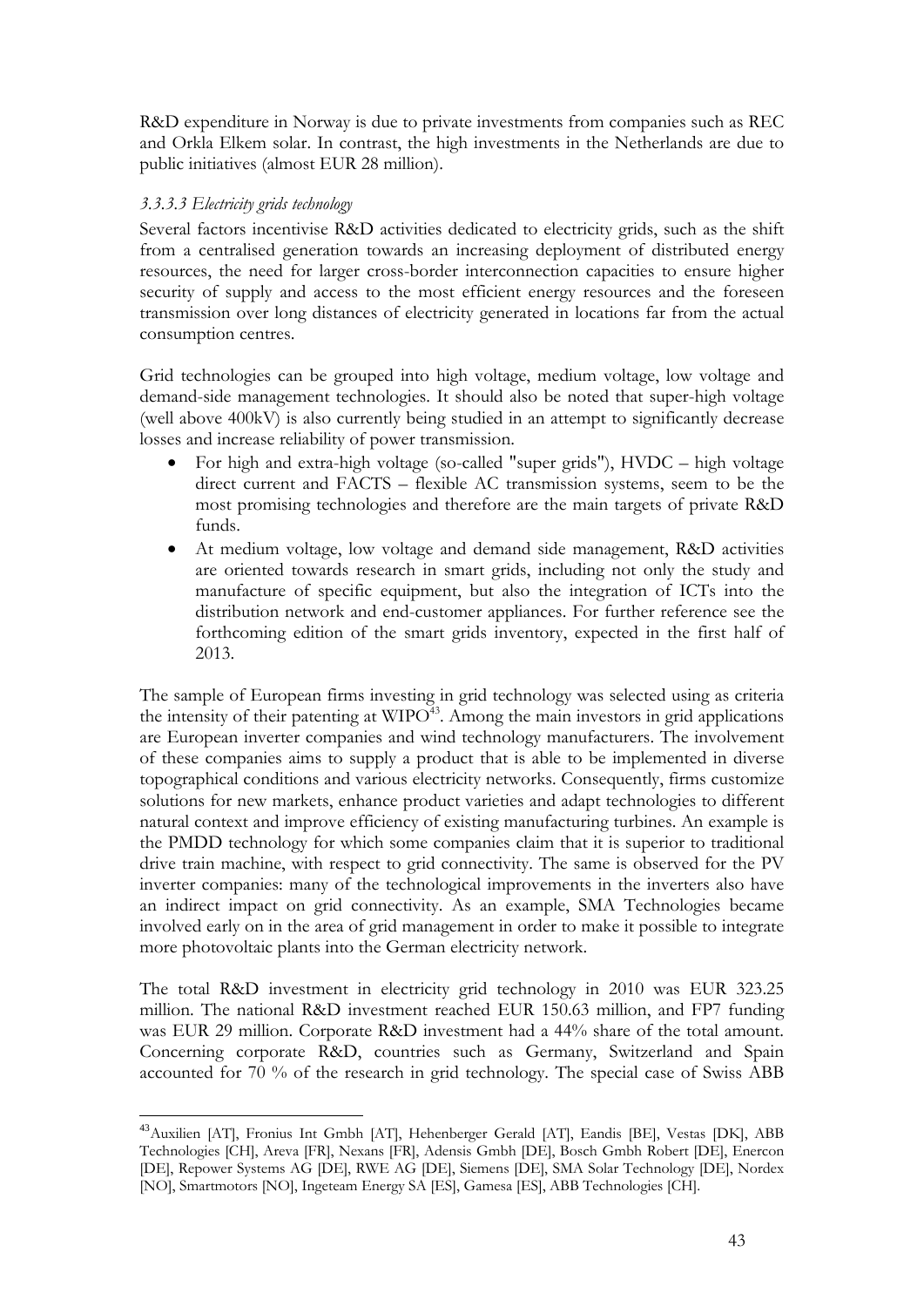Technologies Company is noted, which alone has a 31% share of R&D expenditure in electricity networks.

An indicative regional distribution of public and corporate R&D investments in electricity grid technology in 2010 is presented in Figure 13.



Figure 13. Indicative regional distribution of public and corporate R&D investments in electricity grid technology (2010). The intensity of colours reflects an aggregate (public plus corporate) R&D investment. The symbols reflect only public RD&D.

European RD&D investments in electricity grids have more than doubled from 2007 to 2010. The steady increase of RD&D investment in electricity grids of the Member States confirms the ever growing concern for the pressure of increasing demand on existing electricity networks.

The highest share of the public RD&D investment in electricity grids across EU Member States was in Poland (31%<sup>44</sup>), Italy (13%), United Kingdom (8.2%), Germany (7%) and the Netherlands (7%).

<sup>&</sup>lt;u>.</u> <sup>44</sup> Data provided by the Sherpa of the SET-Plan Steering Group.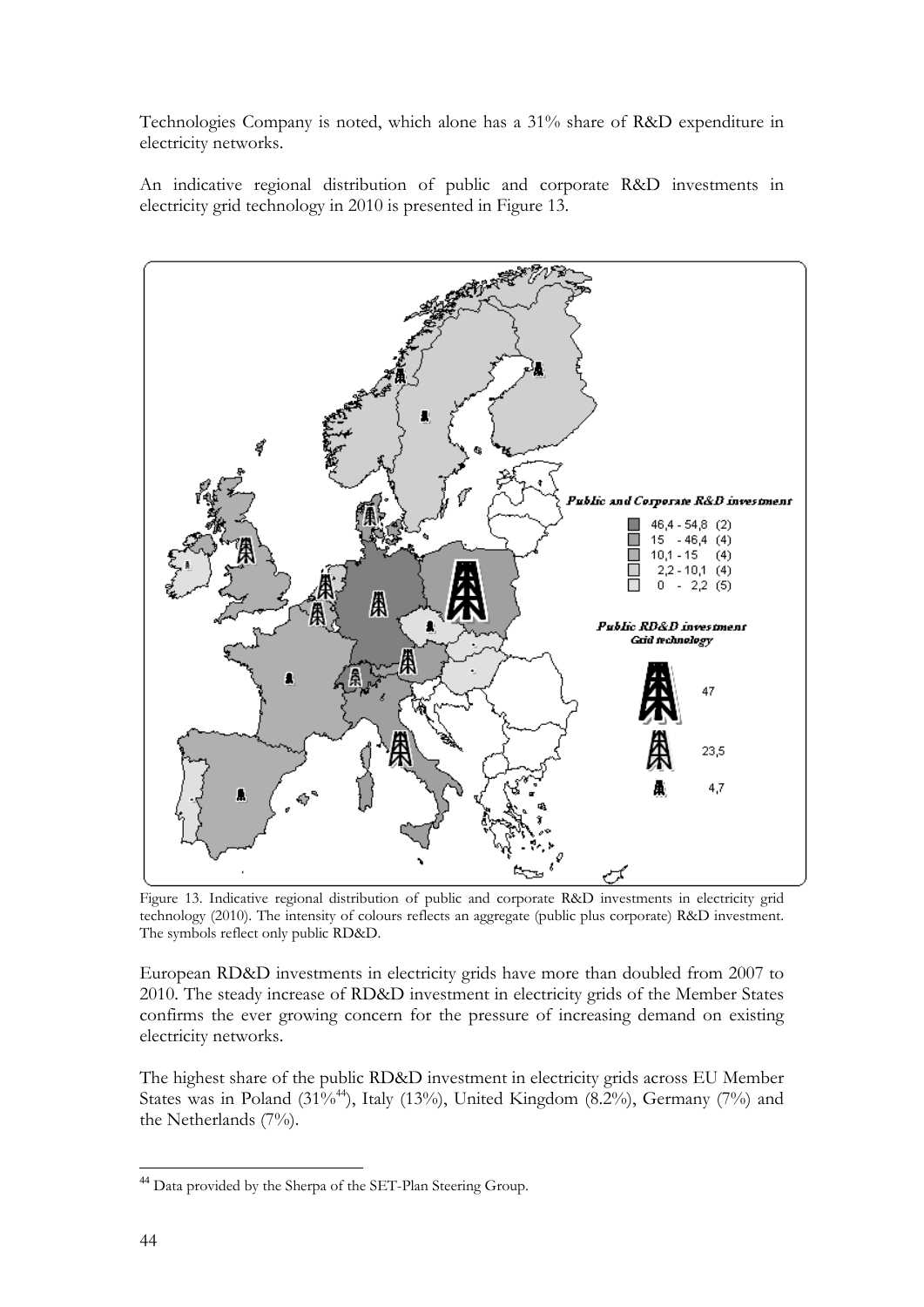## <span id="page-44-0"></span>*3.3.3.4 CCS technology*

<u>.</u>

The total R&D investment in CCS technology in 2010 was EUR 400.39 million (EUR 593.39 million if the EEPR contribution is included). The FP7 contribution was EUR 16.90 million. Public investment was very significant (EUR194.62 million) (Figure 14).



Figure 14. R&D investment by source of funding for CCS technology in 2010

An indicative regional distribution of public and corporate R&D investments in CCS in 2010 is presented in Figure 15.

Corporate R&D accounts for as much as 47.17% of total investment. A close look to the composition of corporate R&D investment in this sector (around EUR 189 million in 2010) reveals an ever growing interest for this technology of large utilities and oil companies. The identification of the main European companies investing in CCS-related applications was based on the composition of the technology platform for zero emission fossil fuel power plants (ZEP ETP) and information on the intensity of their patenting activities at WIPO<sup>45</sup>. In the case of R&D investment in CCS technology, a decoupling of public and private efforts was observed: in contrast to the other technologies, public and corporate R&D investments are not correlated at country level. Corporate R&D investments are higher in Germany (BASF, Siemens) and Switzerland (Alstom). Only for United Kingdom both public and corporate R&D investments (Shell, BP) are correlated. With respect to 2007 levels, the public R&D in CCS related topics has increased almost tenfold in United Kingdom, and by 50% in France.

<sup>45</sup> Blackcarbon [DK], Novozymes [DK], Air Liquide [FR], Basf [DE], Bosch Gmbh Robert [DE], Evonik Degussa [DE], Linde [DE], Siemens [DE], AST Engineering [IT], Stichting Energie [NL], Tno [NL], Aker Clean Carbon As [NO], Sargas AS [NO], Statoil [NO], Nordic Gas Cleaning AB [SE], Alstom Technology Ltd [CH], Shell [UK], BP [UK], Carbon Cycle Ltd [UK].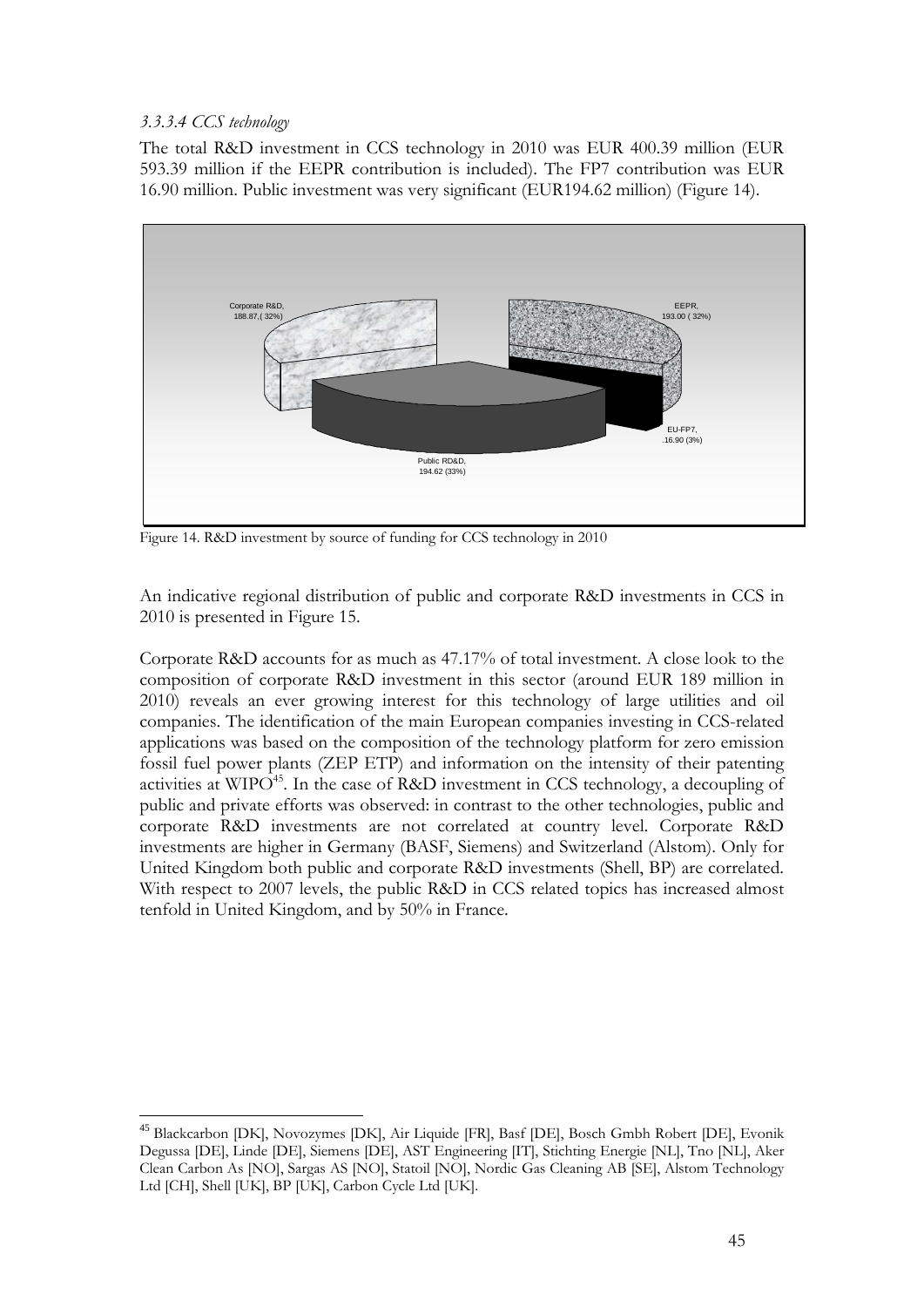

Figure 15 Indicative regional distribution of public and corporate R&D investments in CCS technology (2010). The intensity of colours reflects an aggregate (public plus corporate) R&D investment. The symbols reflect only public RD&D.

#### <span id="page-45-0"></span>*3.3.3.5 Bioenergy technology*

The public R&D investment remains rather low compared to corporate investments (EUR 365.3 million from EU Member states EUR 42 million as FP7 contribution and EUR 750 million from the private sector). France is a major investor, followed by Sweden and the UK. Public R&D investments tripled in France compared to 2007, while halved in the UK (which had the most intensive R&D at country level in 2007). It is difficult to assess with a high level of accuracy the R&D investment for this technology, as Member States do not explicitly disclose data on biofuels, but rather allocate it under the category 'bioenergy-related research'. However, countries with high public biofuelrelated R&D budget are home to companies with substantial research investments in biofuels (i.e. France, Germany, Italy, and the UK): the correlation coefficient between public and corporate R&D investments is 0.59 (Figure 16).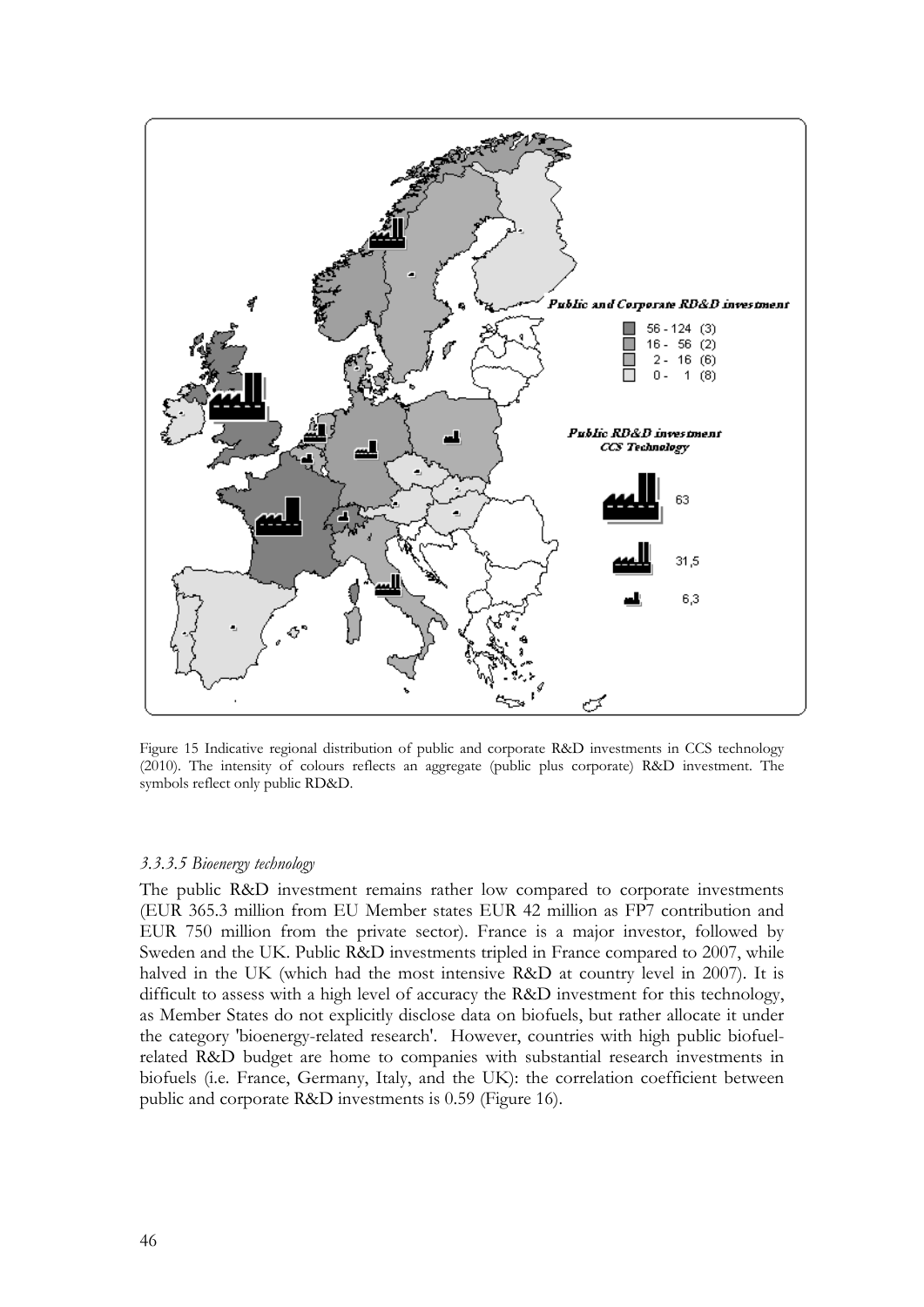

Figure 16. Indicative regional distribution of public and corporate R&D investments in bioenergy technology (2010). The intensity of colours reflects an aggregate (public and corporate) R&D investment. The symbols reflect only public RD&D.

The sample of companies was selected based on patent applications at EPO and WIPO<sup>46</sup>. These companies focus their R&D investments on biodiesel, bioethanol and biogas. As in the previous version of the Capacities Map (JRC, 2009), the companies included in the analysis are specialised biofuel companies, large car manufacturers and oil companies. The latter two categories of firms account for the majority of the corporate R&D investment in bioenergy. The total R&D budgets For some biodiesel and bioethanol producers were not available. In order to approximate their R&D investment in bioenergy the number patent applications of these firms was multiplied by the average R&D investment per patent of the rest of biofuels producers that their budget was known. In doing so, sample of companies captured also smaller companies, not present in the Industrial Scoreboards or not quoted on the stock market, which however made considerable research efforts that led to patent applications at EPO or WIPO.

The above-mentioned approach allowed the assessment of 33 firms involved in R&D in bioenegy technology. Their total R&D investment was around EUR 750 million. This represents a three-fold increase from the 2007 levels.

<sup>46</sup> Novozymes [DK], Cursor Oy [FI], Air Liquide [FR], Arkema [FR], IFP Energies Nouvelles [FR], Marliere Philipe Instituts Pasteur [FR], Saint Gobain [FR], Tereos [FR], Total S.A. [FR], Veolia [FR], Diester Industrie [FR], Anaergia Inc [DE], BASF [DE], Bayer [DE], Bosch GmbH Robert [DE], Hoermann Interstall GmbH & Co KG [DE], KSB Aktiengesellschaft [DE], KWK GBR [DE], Linde [DE], Sattler AG [DE], Siemens [DE], Voith Patent GmbH [DE], ADM Biodiesel [DE], Crop Energies [DE], Eni [IT], Abengoa [ES], Biosling Ab [SE], Novartis [CH], BP[UK], Shell [UK].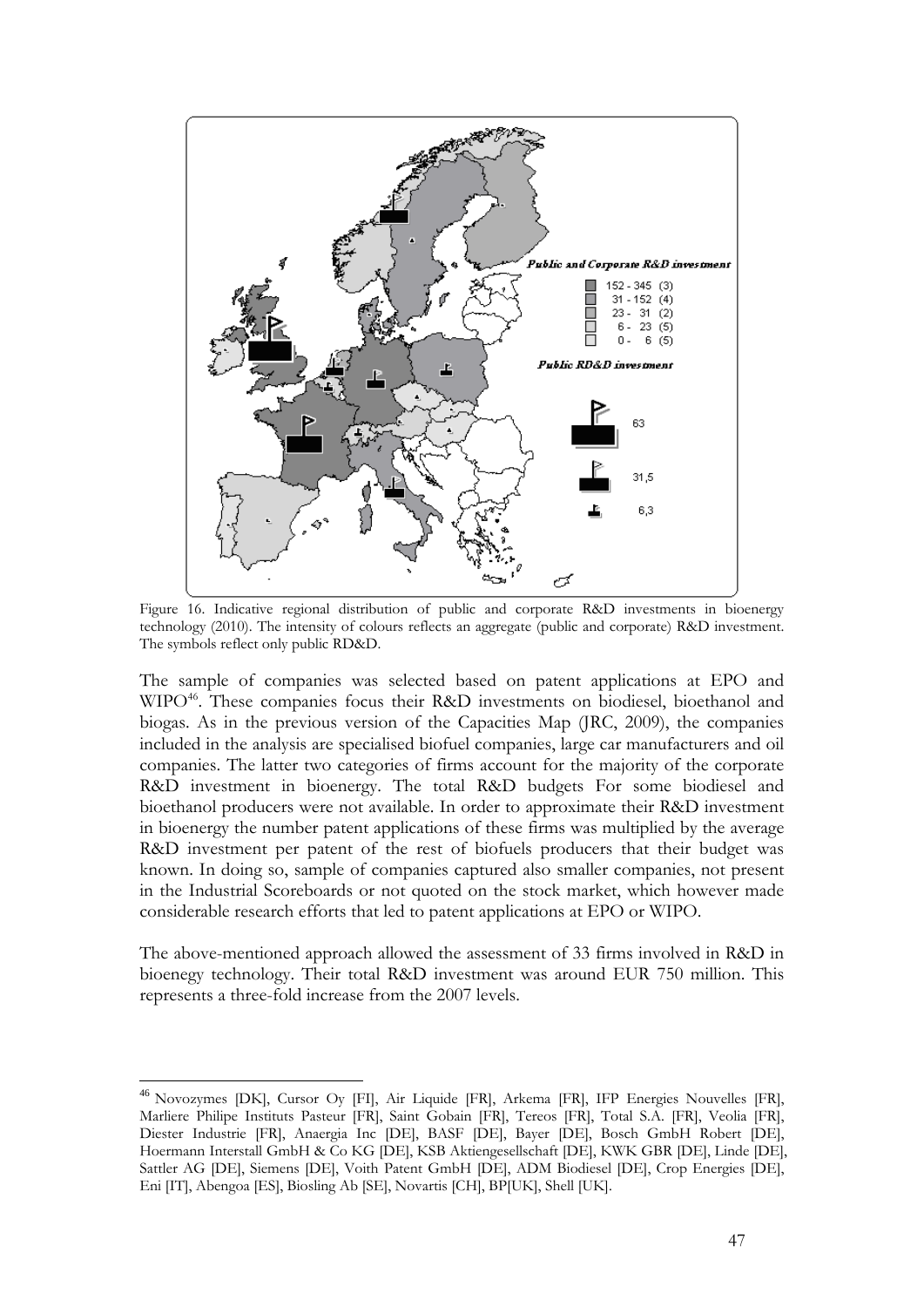#### <span id="page-47-0"></span>*3.3.3.6 Nuclear fission technology*

In 2010, the R&D budget for fast reactors, one of the SET-Plan technologies, was EUR 130 million. One third of this investment represents EURATOM funding of projects (around EUR 40 million). The development of fast reactors takes place mainly in France, where sodium-cooled fast reactor (SFR) initiatives have been nurtured since early 50's. In 2010 the development of SFR-based ASTRID prototype (500-600 MWe) has triggered annual investments of approx. EUR 80 million during the period  $2009 - 2017<sup>47</sup>$ . The total cost of the ASTRID project after 2017 is estimated to be EUR 5 billion. An alternative technology to SFR, the lead-cooled fast neutron reactor (LFR) has generated an annual investment of EUR 10 million in Belgium: the MYRRHA pilot plant "is scheduled to be operational in 2020 and its cost is estimated as EUR 960 million (ESNI Concept Paper). Another project on lead cooled technology is the Genius project, which has triggered 1 million annual investments in Sweden.

In 2010, Member States R&D investment in nuclear fission was EUR 600.7 million and the EU contribution was EUR 57.70 million. The estimated overall corporate R&D investment in nuclear fission technology was EUR 720 million<sup>48</sup>, almost 52% of overall investment in nuclear technology. Public and corporate efforts are highly correlated (the correlation coefficient is 0.97).

Both private and public funds largely concentrate in France, which accounts for 62% of corporate and 60% of public R&D investment (Figure 17). Generally, countries which invest in renewable sources tend to invest also in nuclear technology: in 2010 the correlation coefficient between total R&D investment in SET-Plan technologies and nuclear R&D investment by European country was high (0.97). Previous studies have demonstrated that countries that have already invested in nuclear or hydro power have lower energy prices and have little motivation to invest in renewable energy sources (Popp et al 2011). The present assessment cannot identify a substitution effect among the R&D investment by type of SET-Plan technologies. However, a close examination shows that there is no correlated movement in investment between nuclear and wind technologies (correlation coefficient is almost 0): countries which invest in wind energy technology have a low share in nuclear R&D investment and vice versa. The exception is Germany where nuclear and wind technology have the same intensity in R&D investment.

<sup>&</sup>lt;u>.</u>

<sup>&</sup>lt;sup>47</sup> Total budget is EUR 650 million from 2009 to 2017 to which industrial participation rises to 20%.<br><sup>48</sup> Plansee [AT], Areva [FR], EDF [FR], Menser Carbonne Loraine [FR], Ald Vacuum [DE], Bakal Semen [DE], Nukem Technologies Gmbh [DE], RWE AG[DE], Ansaldo [ES], Del Nova Vis [ES], Iberdrola [ES], Vestingkhaus Ehlektrik [SE].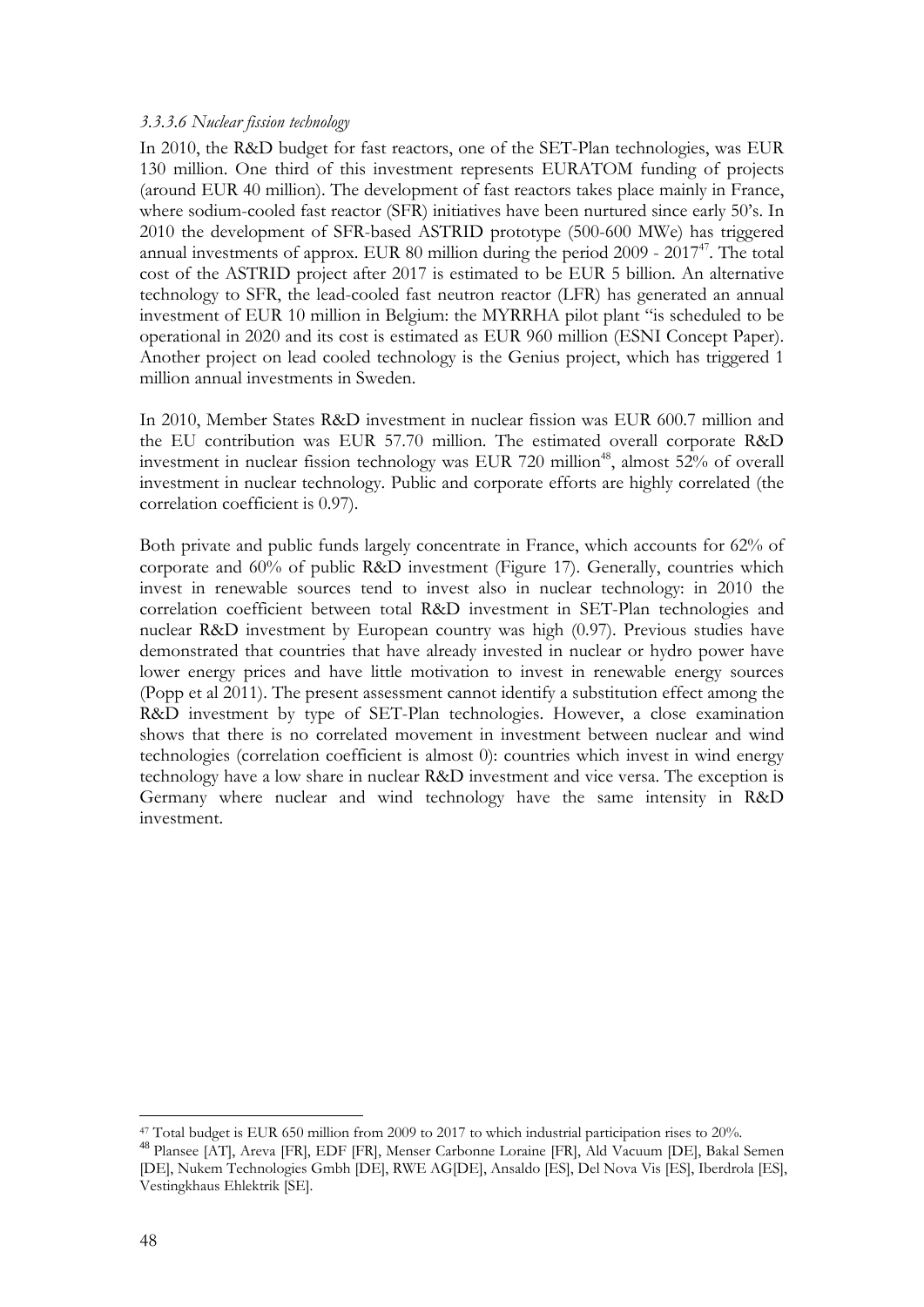

Figure 17. Indicative regional distribution of public and corporate R&D investment in nuclear fission technology (2010). The intensity of colours reflects an aggregate (public and corporate) R&D investment. The symbols reflect only the public RD&D.

#### *3.3.4 Analysis of uncertainties*

As in the previous edition of the Capacities Map (JRC, 2009), assumptions were made to compensate for missing information to reduce the overall uncertainty of theresults of this analysis.

It was assumed that no uncertainty is associated with the data from companies active in a single technology, whose R&D investment is known through annual reports or the EU Industrial R&D Investment Scoreboard. It was assumed that all their R&D investment is allocated to the respective technology.

For the rest of the companies for which the R&D investment is obtained using patent analysis uncertainty ranges of  $\pm 10\%$  and  $\pm 50\%$  were applied. A reduced uncertainty (between  $\pm 20$  and  $\pm 30\%$ ) is attributed when cross checking methodologies (patent analysis vs. researchers' wages vs. R&D expenditure-to-sales ratio intensity) arrive to the same results. Higher uncertainty  $(\pm 50\%)$  is allocated when estimates rely on only one method of estimation of R&D investments (mainly a patent analysis). Based on these assumptions:

• The maximum uncertainty in the wind energy corporate R&D investment is  $\pm$ EUR 75.64 million, roughly  $\pm 11\%$  of the total R&D investment.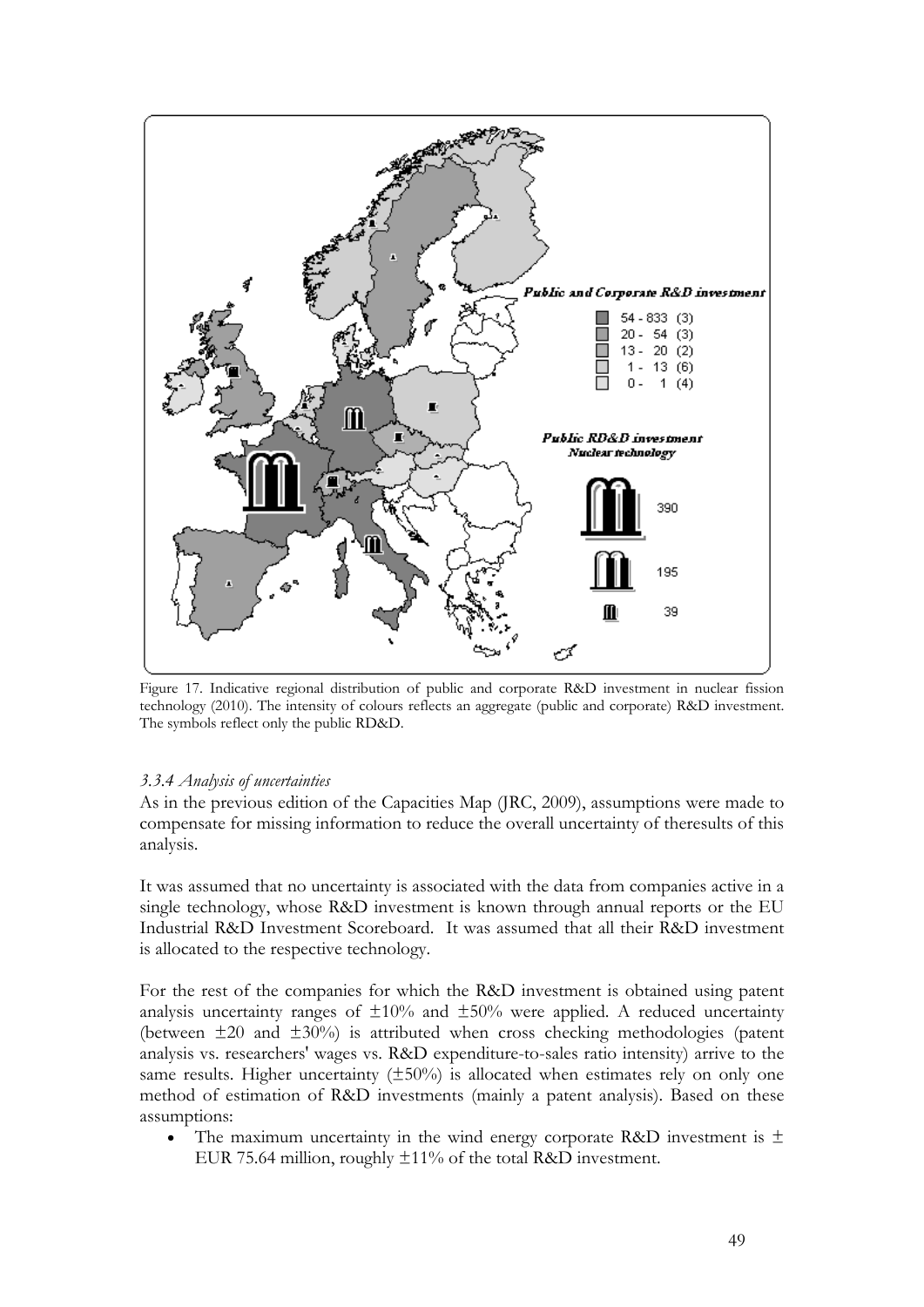- The maximum uncertainty in the solar energy corporate R&D investment is± EUR 58.61 million, roughly ±10% of the total R&D investment.
- For CCS, electricity grids, biofuels and nuclear the higher level of uncertainty (30- 50%) was assumed, as the companies are focused on many technologies and hence, cross checking is not possible in view of the limitations in data availability. The maximum uncertainty of corporate R&D investment is  $\pm$  EUR 750 million for these technologies.

Overall, the maximum uncertainty in the estimates of corporate R&D investment is  $\pm$ 33.21%.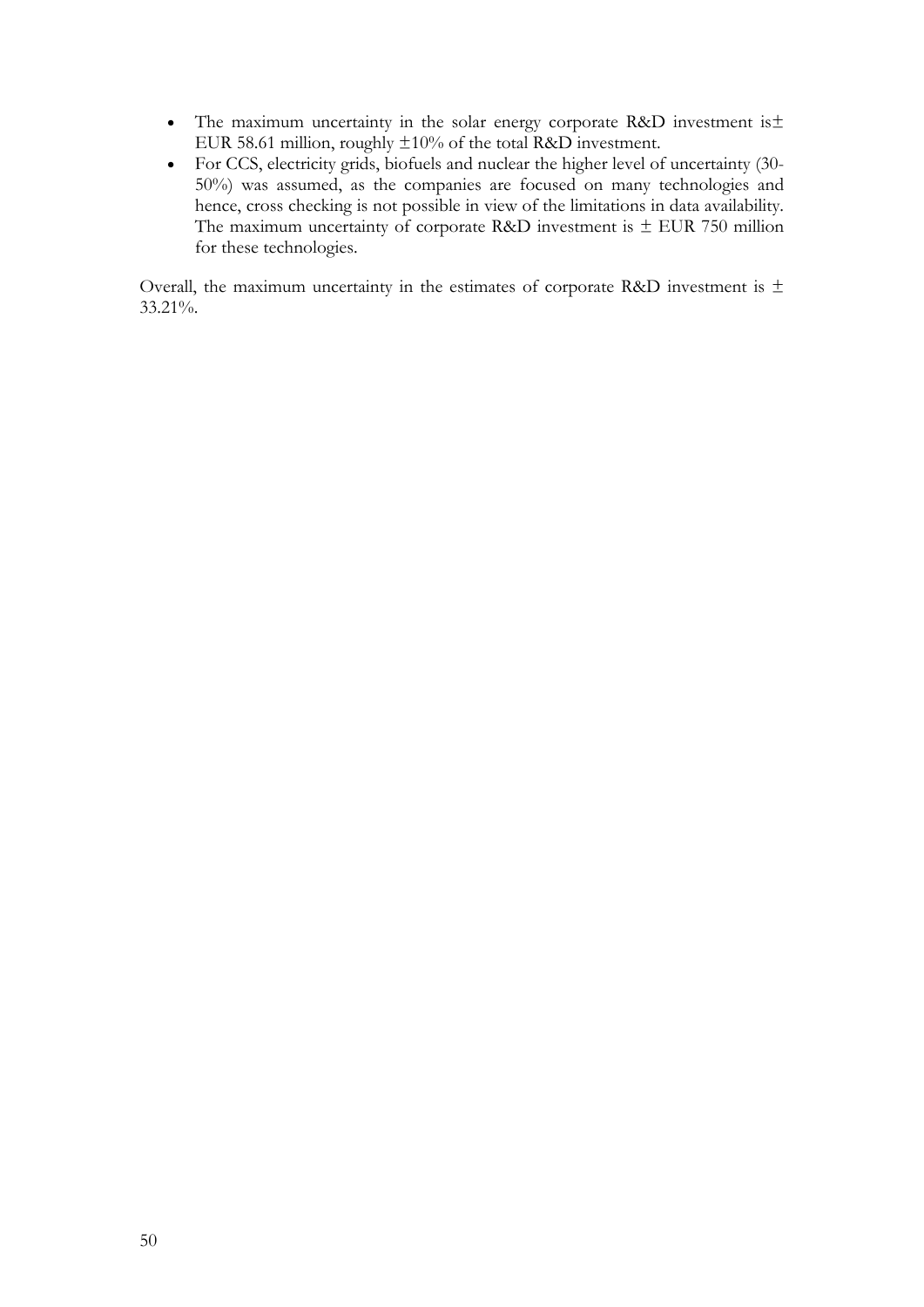## **4. Conclusions**

<u>.</u>

The goal of the present assessment is to present the public and corporate investment in energy technology innovation in Europe, at EU, national and corporate levels in 2010. The methodology employed to estimate public and private RD&D investment in specific technologies, is associated with a great deal of missing data and hence with uncertainties $49$ .

This assessment finds that the total public RD&D investment in the SET-Plan portfolio of technologies in Europe in 2010 is comparable with those in Japan and the USA. The evolution of public RD&D investment seems to be affected by the economic recession, by the Member States' specific industrial capacities, as well as by the socio-political acceptance for low-carbon technologies. Both public and corporate RD&D investments are commensurate to the size of the market: large countries such as France, United Kingdom, Germany, and Italy have higher research intensity in SET-Plan technologies and account together for more than 62% of both public and corporate RD&D in Europe. Countries' industrial specialization leads also to a higher RD&D intensity in specific low-carbon technologies. Countries such as Germany and France reflect a multi technological investment environment: Germany invests mostly in solar and wind energy, while in France priority is given to bioenergy and nuclear technology. Summarizing, EU countries share one or more priorities in public RD&D spending on energy technologies which indicates that Europe has great potential in this front if more active policy coordination and synergies are exploited.

The present assessment also identifies the extent to which current efforts for technology development are able to satisfy the SET-Plan financing needs, previously identified to be in the range of EUR 5.2 billion to 5.4 billion per year (see Box 4), though it does not attempt to compare the funded priorities against those in the Technology Roadmaps (JRC, 2009a). Regarding the current financing sources for the SET-Plan technologies, public and private, the present analysis estimates that EUR 5.3 billion is the total RD&D investment (EU-FP7, national and corporate R&D). This amount would rise to EUR 5.64 billion when the effective EEPR payments in 2010 for CCS and offshore wind projects are taken into account. However, this assessment considers all investment for nuclear fission technologies (not only Generation IV reactors, which are the focus of the SET-Plan). By technology, the RD&D investment was higher for wind (EUR 0.88 billion) and PV technologies (EUR 0.9 billion) and lower for electricity grids (EUR 0.32 billion) and CCS (EUR 0.4 billion). By adding the EEPR contribution for CCS in 2010 (EEPR payments in 2010 for CCS being EUR 0.19 billion) the present assessment identifies a financing gap with respect to SET-Plan needs for CCS technology. Partly, the under-investment identified for CCS could be the result of a low corporate contribution: the private share in CCS investments was 47% (and barely 30% if EEPR funding is taken into account), which is below the Lisbon strategy that targets that two thirds of R&D expenditure should be financed by the business enterprise sector. Except for CCS, also electricity grids present a corporate R&D underinvestment (45%). Corporate investments in wind technology are in line with the Lisbon target displaying a high corporate share for RD&D investment (76%). The overall corporate RD&D funding in non-nuclear technologies was EUR 2.33 billion in 2010. Despite this high value, at a firm level, EU wind manufacturing companies are associated with an average RD&D-to-sales ratio of

<sup>49</sup> Applying a range of uncertainties from 20-50% for the private sector firms, for which RD&D data were not available, we finally obtain an overall uncertainty of not more than ±33% for the estimates on the corporate RD&D investment.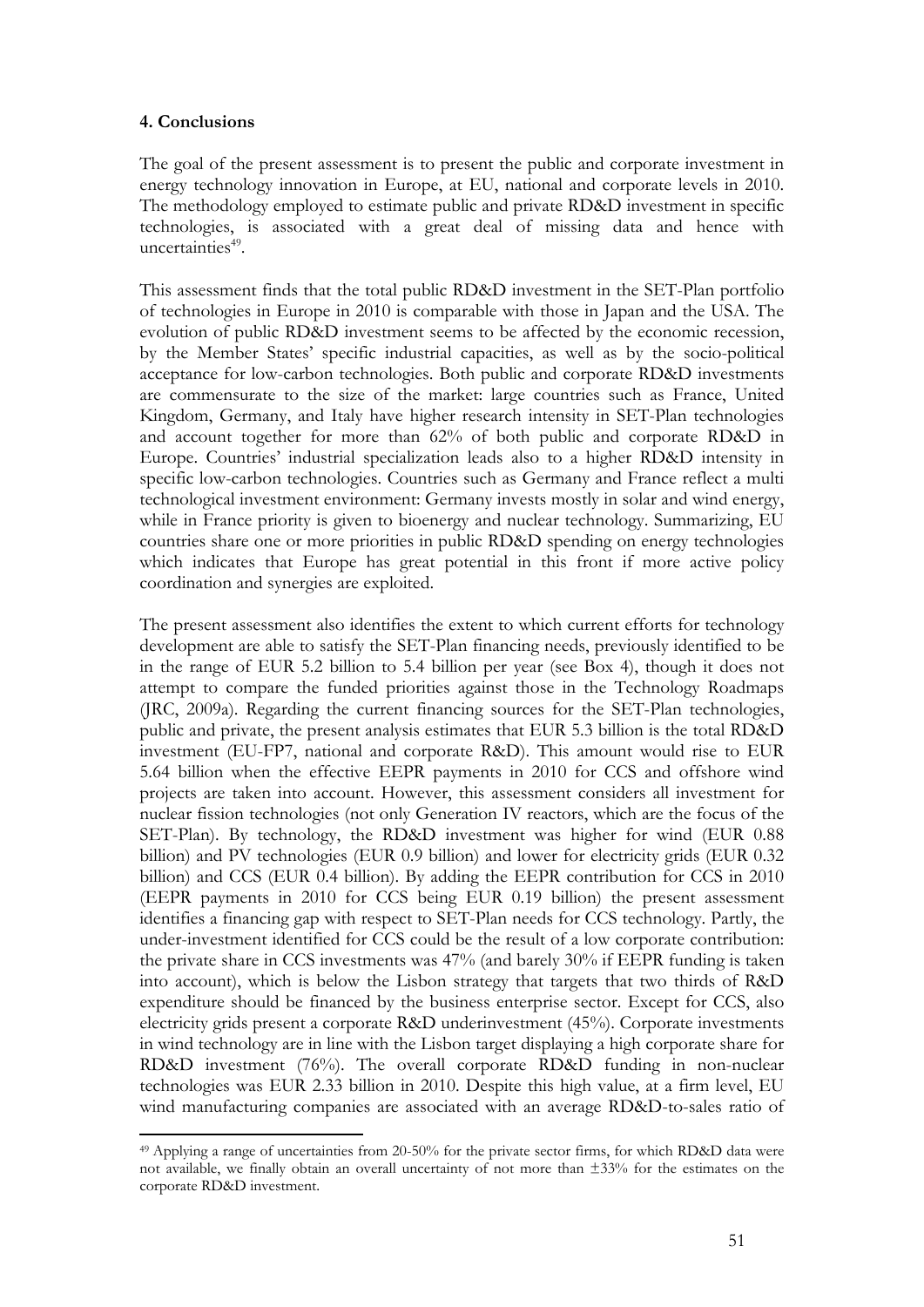2.87%, and PV companies of around 2.2%. Based on JRC-SETIS estimates, major Korean PV manufacturing firms spend almost 4% of their turnover on RD&D. Compared to the average investment in engineering sectors of  $7\%$ <sup>50</sup> of turnover in R&D, it seems that European companies (with some exceptions) underinvest in research. The consequences could be important in the context of international competition: in 2007 Europe hosted 7 of the top 10 wind energy suppliers, while in 2010 only 5. China is rapidly expanding, with 3 wind technology developers in the first top 10 wind manufacturers and accounting for 46.2% of global installed capacity in 2010. Europe also comes second after Asia in corporate RD&D investment in PV technology.

The EU needs to plan carefully its support to energy RD&D and the appropriate allocation of investment. In this context, a lot could be gained from improving transnational collaboration in RD&D, as advocated by the SET-Plan initiative. Furthermore, in view of the important conclusions stemming from the analysis of RD&D investment, as presented in this work, the methodology of collection and processing relevant data need to be further improved. In this direction, The European Commission intends to work with the Member States and the industry in the immediate future.

<sup>50</sup> For engineering sectors Laleman and Albrecht, 2011 identified an average R&D to sales ratio of 7%.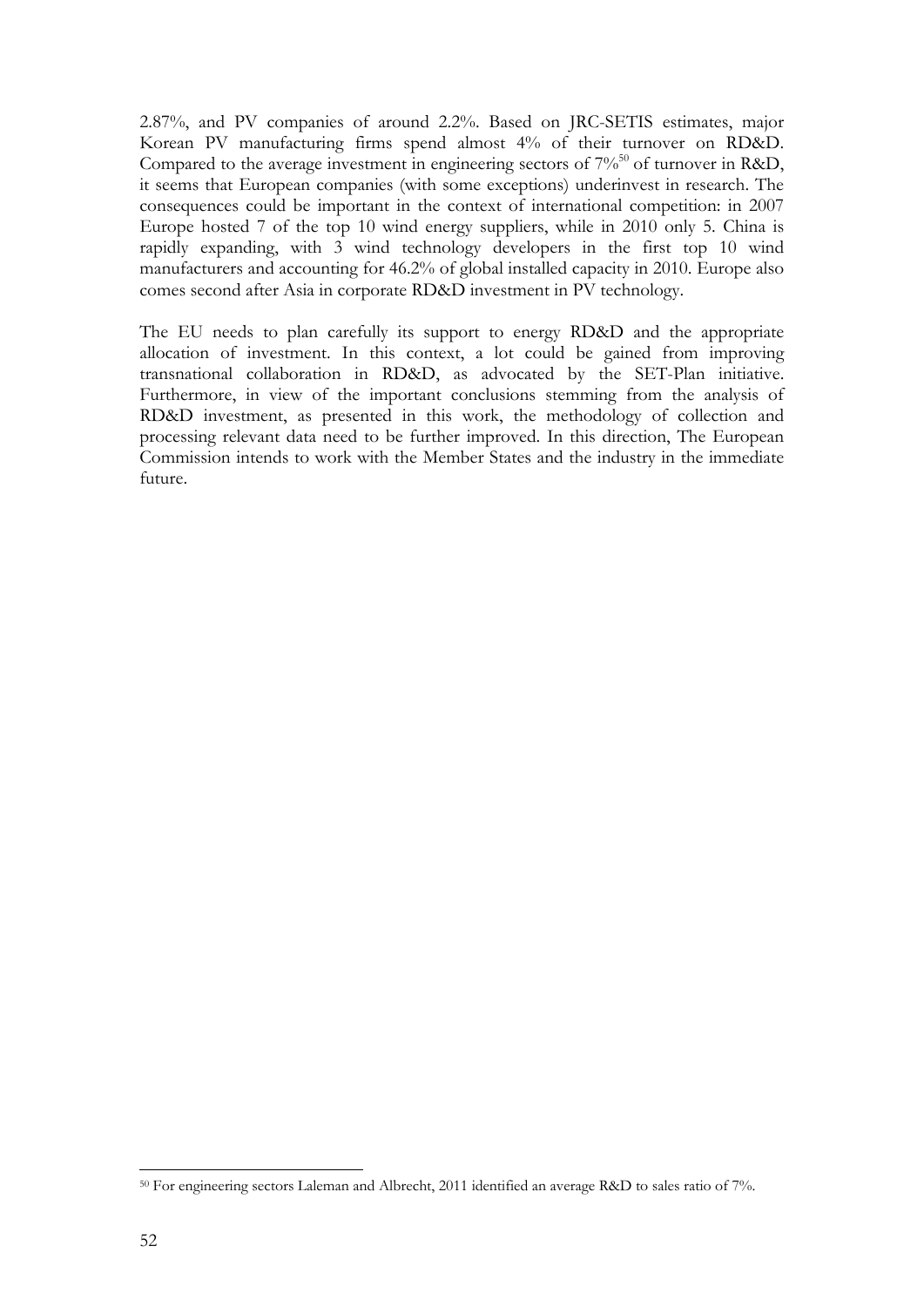# **Acronyms**

**EUR (€)** Euro **CCS** Carbon dioxide Capture and Storage **DoE** Department of Energy (USA) **EII** European Industrial Initiative **EPIA** European Photovoltaic Industry Association **EIB** European Investment Bank **ERBD** European Bank for Reconstruction and Development **EPO** European Patent Office **EU** European Union **FP** Framework Programme **GBAORD** Government Budget Appropriations or Outlays on R&D **GDP** Gross Domestic Product **IEA** International Energy Agency **IEE** Intelligent Energy Europe **JRC** Joint Research Centre (of the European Commission) **JTI** Joint Technology Initiative **MS** Member State of the European Union **NACE** Statistical Classification of Economic Activities **OECD** Organisation for Economic Co-operation and Development **PV** Photovoltaic **R&D** Research and Development **RD&D** Research, Development and Demonstration **SETIS** Strategic Energy Technology Plan Information System **SET-Plan** (European) Strategic Energy Technology Plan **WIPO** World Intellectual Patent Organization **ZEP** The European Technology Platform for Zero Emission Fossil Fuel Power Plants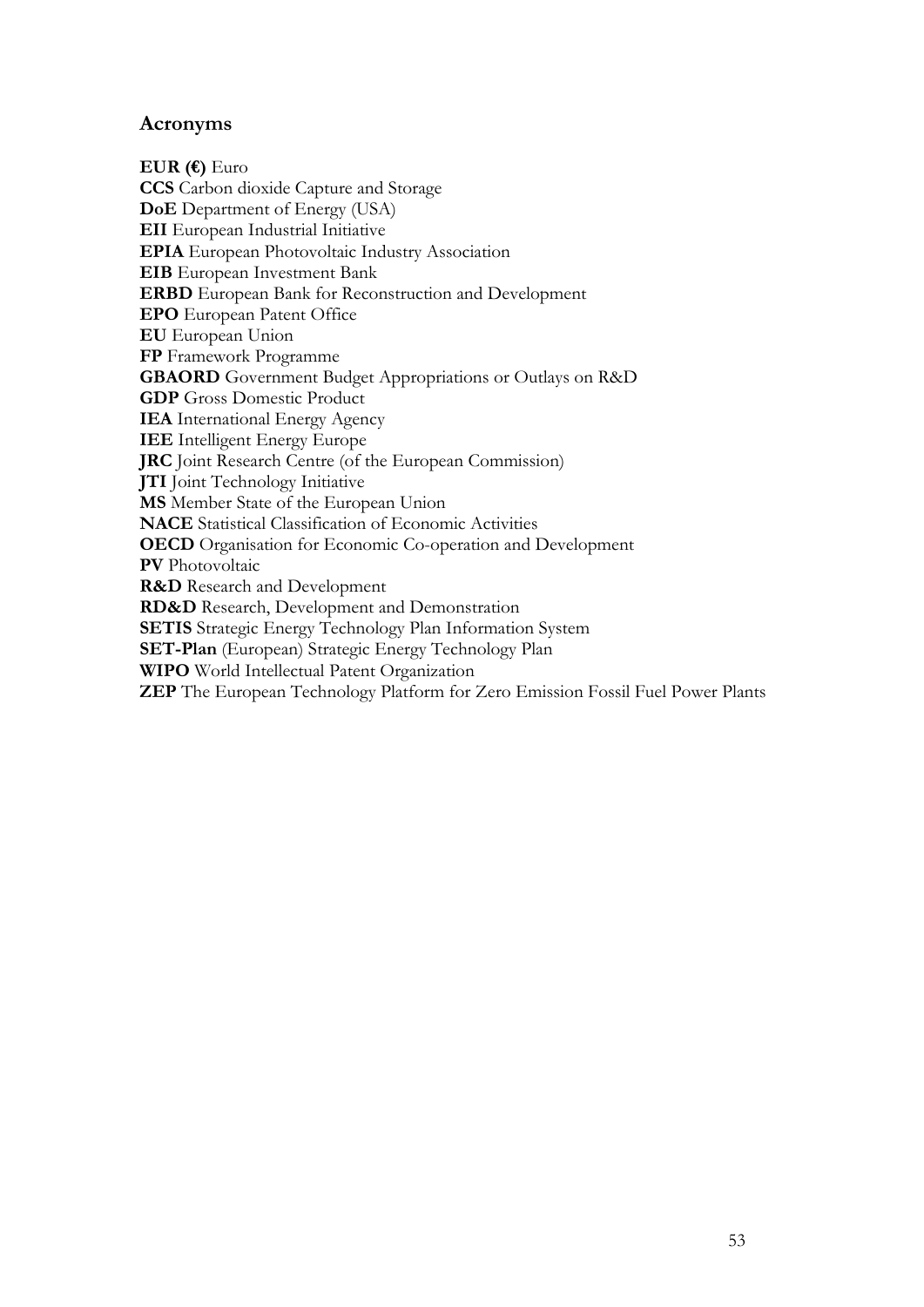#### **References**

- Alkemade, F., Kleinschmidt, C., Hekkert, M.P., 2007. Analysing emerging innovation systems: a functions approach to foresight. International Journal of Foresight and Innovation Policy, 3(2), 139-168.
- Anadon, L.D., Gallagher, K.S. and Bunn, M., 2009. DOE FY 2010 Budget Request and Recovery Act Funding for Energy Research, Development, Demonstration, and Deployment: Analysis and Recommendations. Energy Technology Innovation Policy research group, Belfer Center for Science and International Affairs, Harvard Kennedy School, USA.
- Anadon, L.D. and Holdren, J.P., 2009. Policy for Energy Technology Innovation. In: Acting in Time on Energy Policy. Washington, D.C.: Brookings Institution Press.
- Archibugi, D., 2001. Pavitt's Taxonomy sixteen years on: a review article, Economics of Innovation and New Technology, vol. 10, pp. 415 – 425, 200.
- Bergek, A., Jacobsson, S., Carlsson, B., Lindmark, S., Rickne, A., 2008. Analysing the functional dynamics of technological innovation systems: A scheme of analysis. Research Policy, 37, 407-429.
- BNEF, 2011.Global trends in renewable energy investment 2011. Bloomberg 'New Energy Finance.
- BNEF, 2012. Global trends in renewable energy investment 2012. Bloomberg 'New Energy Finance, Frankfurt School of Finance & Management GmbH 2012.
- Breyer Ch., Birkner Ch., Kersten F, Gerlach A, Goldschmidt J.Ch., Stryi-Hipp G., Montoro D.F., Riede M., 2010 Research and development investment in  $pv - a$ limiting factor for a fast PV diffusion?
- COM(2007) 723 final, 2007. Communication from the Commission to the European Parliament, the Council, the European Economic and Social Committee and the Committee of the Regions. A European Strategic Energy Technology Plan (SET-Plan) 'Towards a low carbon future'. Brussels.
- COM(2008) 30 final, 2008. Communication from the Commission to the European Parliament, the Council, the European Economic and Social Committee and the Committee of the Regions. 20 20 by 2020, Europe's climate change opportunity. Brussels.
- COM(2009) 519 final, 2009. Communication from the Commission to the European Parliament, the Council, the European Economic and Social Committee and the Committee of the Regions. Investing in the Development of Low Carbon Technologies (SET-Plan). Brussels.
- COM(2011) 112 final, 2010. Communication from the Commission to the European Parliament, the Council, the European Economic and Social Committee and the Committee of the Regions. A Roadmap for moving to a competitive low carbon economy in 2050. Brussels.
- COM(2011) 885/2, 2011. Communication from the Commission to the European Parliament, the Council the European Economic and Social Committee and the Committee of the Regions. Energy Roadmap 2050. Brussels.
- Council of Science and Technology Policy (CSTP), 2009. Low Carbon Technology Plan. Government of Japan.
- Corsatea T. and Dalmazzone S. (2012) A Regional Analysis of Renewable Energy Patenting in Italy, ICER Working Paper No. 6/2012.
- Dailmer, 2011. Fuel Cells and Hydrogen technologies in Europe: Financial and technology outlook on the European sector ambition 2014-2020.
- Dechezlepretre and Glachant, 2011). Does foreign environmental policy influence domestic innovation? Evidence from the wind industry, European Association of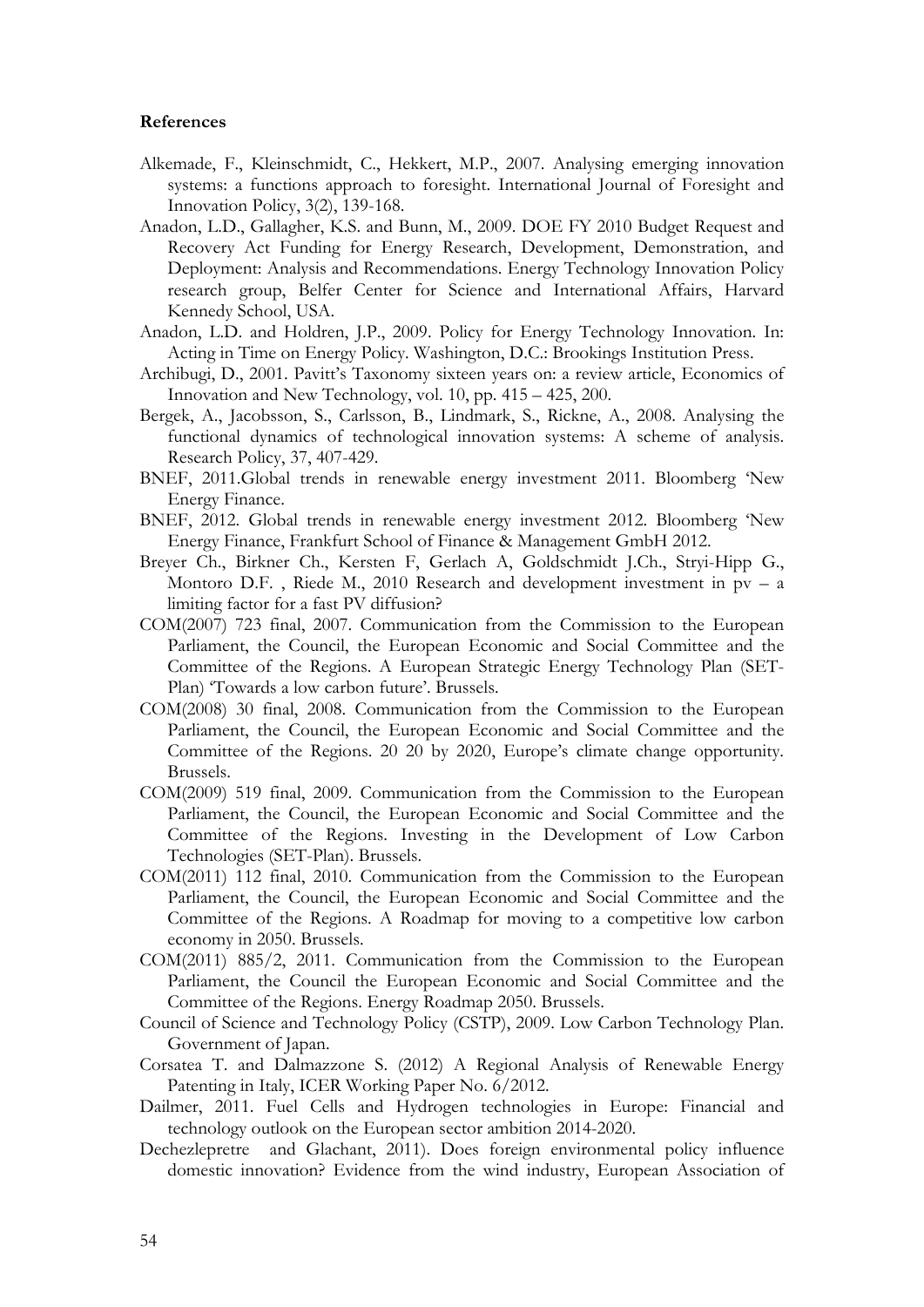Environmental and Resource Economists 18th Annual Conference, 29 June - 2 July 2011, Rome.

Ecofys 2011 Financing Renewable Energy in the European Energy Market.

- EUROBSERV'ER 2010: Wind Energy Barometer.
- EUROBSERV'ER 2011: Wind Energy Barometer.
- EUROBSERV'ER 2011: Photovoltaic Barometer.
- Gallagher, K.S. and Anadon, L.D., 2012. DOE Budget Authority for Energy Research, Development, & Demonstration Database. [Energy Technology Innovation Policy](http://www.belfercenter.org/project/10/energy_technology_innovation_policy.html)  [research group, Belfer Center for Science and International Affairs, Harvard](http://www.belfercenter.org/project/10/energy_technology_innovation_policy.html)  [Kennedy School,](http://www.belfercenter.org/project/10/energy_technology_innovation_policy.html) USA.
- Haščič, I., Frans de Vries, Johnstone, N., Medhi, N., 2009. Effects of Environmental Policy on the Type of Innovation: The Case of Automotive Emission-control Technologies, ISSN 1995-2848.
- Haščič, I., Johnstone, N., Watson, C. Kaminker, 2010. Climate Policy and Technological Innovation and Transfer: An Overview of Trends and Recent Empirical Results, OECD Environment Working Paper.
- Hicks, J. R., 1932. The Theory of Wages. Macmillan, London, 1st edition.
- Hekkert, M.P., Suurs, R.A.A., Negro, S.O., Kuhlmann, S., Smits, R.E.H.M., 2007. Functions of innovation systems: A new approach for analysing technological change. Technological Forecasting & Social Change, 74, 413-432.
- Hudson, L., Winskel, M. and Allen, S., 2011. The hesitant emergence of low carbon technologies in the UK: the micro-CHP innovation system. Technology Analysis & Strategic Management, 23(3), 297-312.
- IEA, 2011. Clean energy progress report IEA input to the Clean Energy Ministerial.
- IEA, 2011. IEA Guide to Reporting Energy RD&D Budget/Expenditure Statistics.
- IEA 2010 Industry Conversion Efficiencies 2010, Technology Map.
- Jacobsson, S., 2008. The emergence and trouble growth of a 'biopower' innovation system in Sweden. Energy Policy, 36, 1491-1508.
- Jaffe, AB et Newell R. and Stavins R. (2005) A tale of two market failures, Ecological economics 54(2-3), 164-174.
- Jaffe, A.B. and K. Palmer (1997), "Environmental Regulation and Innovation: A Panel Data Study", Review of Economics and Statistics 79, pp. 610-619.
- JRC [2009a Technology Map of the European Strategic Energy Technology Plan \(SET-](http://publications.jrc.ec.europa.eu/repository/handle/111111111/13505)[Plan\). Part 1 - Technology Descriptions \(](http://publications.jrc.ec.europa.eu/repository/handle/111111111/13505)JRC 2009) EUR 24117 EN - 2009
- JRC 2009b R&D Investment in the Priority Technologies of the European Strategic Energy Technology Plan, authored by Wiesenthal,T, Leduc,G., Schwarz,H-G, Haegeman K JRC Reference Reports, Report EUR 23944 EN.
- JRC 2011 Capacities Map 2011. Update on the R&D Investment in Three Selected Priority Technologies within the European Strategic Energy Technology Plan: Wind, PV and CSP, authored by Gnamus, A., JRC Reference Reports, Report EUR 67437 EN.
- JRC 2011b Research, Solar Cell Production and Market Implementation of Photovoltaics authored by Arnulf Jager-Waldau Report EUR 24807 EN
- JRC 2012 Wind status Report, authored by Roberto Lacal Arantegui, Teodora corsatea and Kiti Suomalainen , report EUR 25647EN
- Jaumotte F & Pain N, 2005. "From Innovation Development to Implementation: Evidence from the Community Innovation Survey," OECD Economics Department Working Papers 458, OECD Publishing.
- Mowery, D.C., 2009. Nelson RR and Martin BR. Technology Policy and Global Warming: Why New Policy Models are Needed (Or Why Putting New Wine in Old Bottles Won't Work). Mimeo.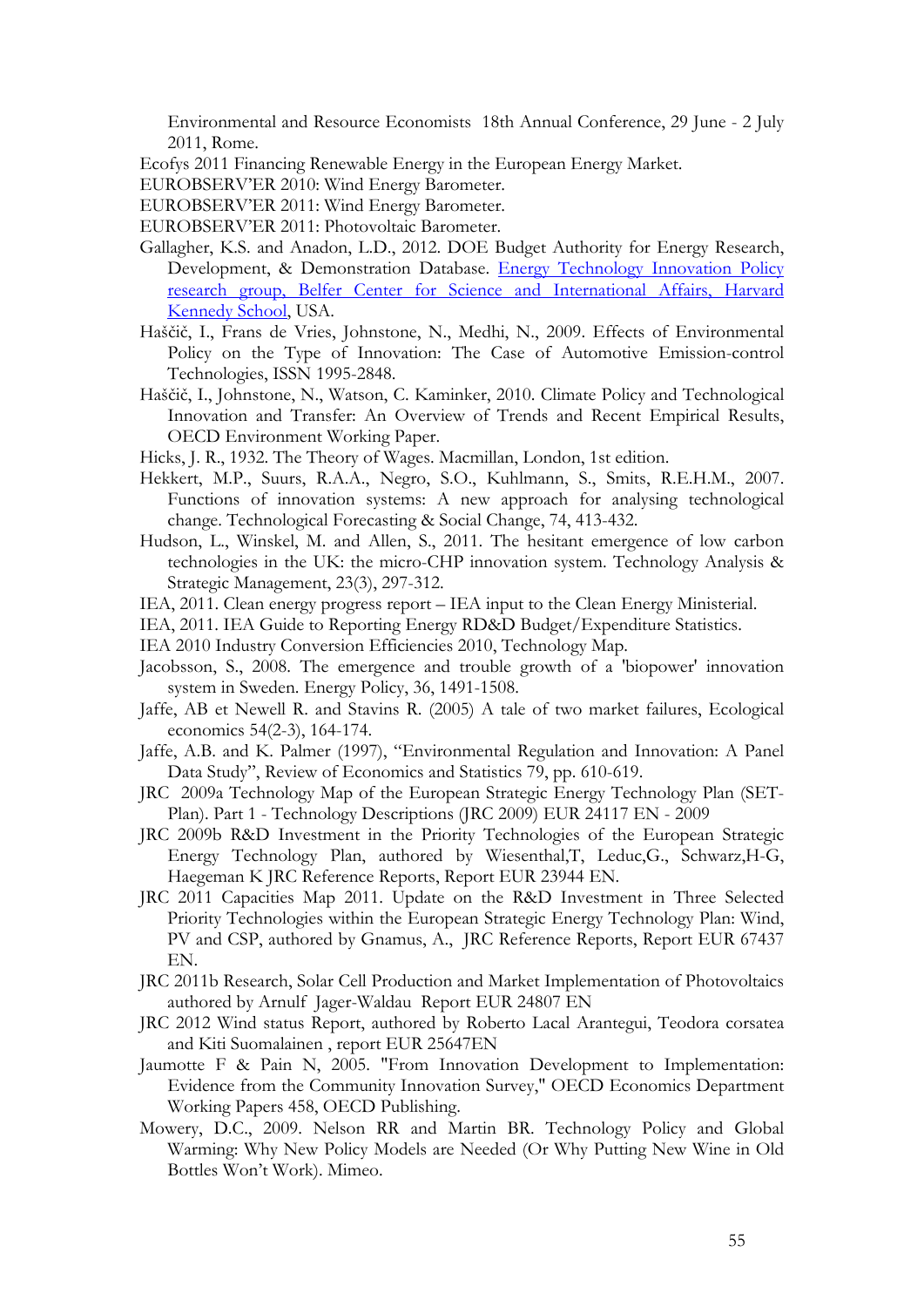- Narayanamurti, V., Anadon, L.D., and Sagar, A.D., 2009. Institutions for Energy Innovation: A Transformational Challenge. Energy Technology Innovation Policy research Group, Belfer Center for Science and International Affairs, Harvard Kennedy School, USA. Available at: http://belfercenter.ksg.harvard.edu/publication/19572/institutions for energy inn [ovation.html.](http://belfercenter.ksg.harvard.edu/publication/19572/institutions_for_energy_innovation.html)
- Narayanamurti, V., Anadon, L.D., and Sagar, A.D., 2009. Transforming Energy Innovation. Issues in Science and Technology, 57-64.
- Negro, S.O., Hekkert, M.P., Smits, R.E., 2007. Explaining the failure of the Dutch innovation system for biomass digestion - A functional analysis. Energy Policy, 35, 925-938.
- Negro, S.O., Suurs, R.A.A., Hekkert, M.P., 2008. The bumpy road of biomass gasification in the Netherlands: Explaining the rise and fall of an emerging innovation system. Technology Forecasting & Social Change, 75, 57-77.
- Newell, R., 2008. A U.S. Innovation strategy for Climate Change Mitigation. The Brookings Institution, Discussion Paper 2008-15. Available at:

http://www.brookings.edu/papers/2008/12 climate change newell.aspx.

- Nightingale, P., Miller,R., Tidd J., and Hopkins M (2011) Why Patterns of Technical Change Differ: Further Steps Towards an Integrated Typology
- OECD/IEA, 2011. IEA Guide to Reporting Energy RD&D Budget/Expenditure Statistics.OECD, 2005.
- OECD, 2005. Oslo Manual Guidelines for Collecting and Interpreting Innovation.
- OECD/IEA, 2011. IEA Guide to Reporting Energy RD&D Budget/Expenditure Statistics.
- Oslo Manual Guidelines for Collecting and Interpreting Innovation.
- Pavitt, K., 1984. [Sectoral patterns of technical change: towards a taxonomy and a theory,](http://www.sciencedirect.com/science?_ob=ArticleURL&_udi=B6V77-45D0PHD-5&_user=5674735&_coverDate=12%2F31%2F1984&_fmt=abstract&_orig=search&_cdi=5835&view=c&_acct=C000053929&_version=1&_urlVersion=0&_userid=5674735&md5=10b8291c8bc227541ab6c8c9e8a4b925&ref=full)  Research Policy 13: 343–373.
- Pollitt H., 2011. Assessing the implementation and impact of green elements of Member States' National Recovery Plans. Final report for the European Commission (DG Environment), Cambridge, UK.
- Popp, D., 2002. Induced innovation and energy prices, American Economic Review, 92(1), 160-180.
- Popp, D., 2005. Lessons from patents: Using patents to measure technological change in environmental models, Ecological Economics, 54(2-3)209-226.
- Popp, D., 2007. R&D subsidies and climate policy: Is there a "free lunch", Climatic Change 77(3-4), 311-341.
- Popp, D., Haščič, I., Medhi, N., 2011. Technology and the diffusion of renewable energy, Energy Economics, 33(4), 648 -662.
- Praetorius, B., Martiskainen, M., Sauter, R. and Watson, J., 2010. Technological innovation systems for microgeneration in the United Kingdom and Germany - a functional analysis. Technology Analysis & Strategic Management, 22(6), 745-764.
- SEC(2009) 1295, 2009. Commission Staff Working Document Accompanying document to the Communication from the Commission to the European Parliament, the Council, the European Economic and Social Committee and the Committee of the Regions on Investing in the Development of Low Carbon Technologies (SET-Plan) A Technology Roadmap. Brussels.
- Suurs, R.A.A., Hekkert, M.P., 2009. Competition between first and second generation technologies: Lessons from the formation of a biofuels innovation system in the Netherlands. Energy, 34, 669-679.